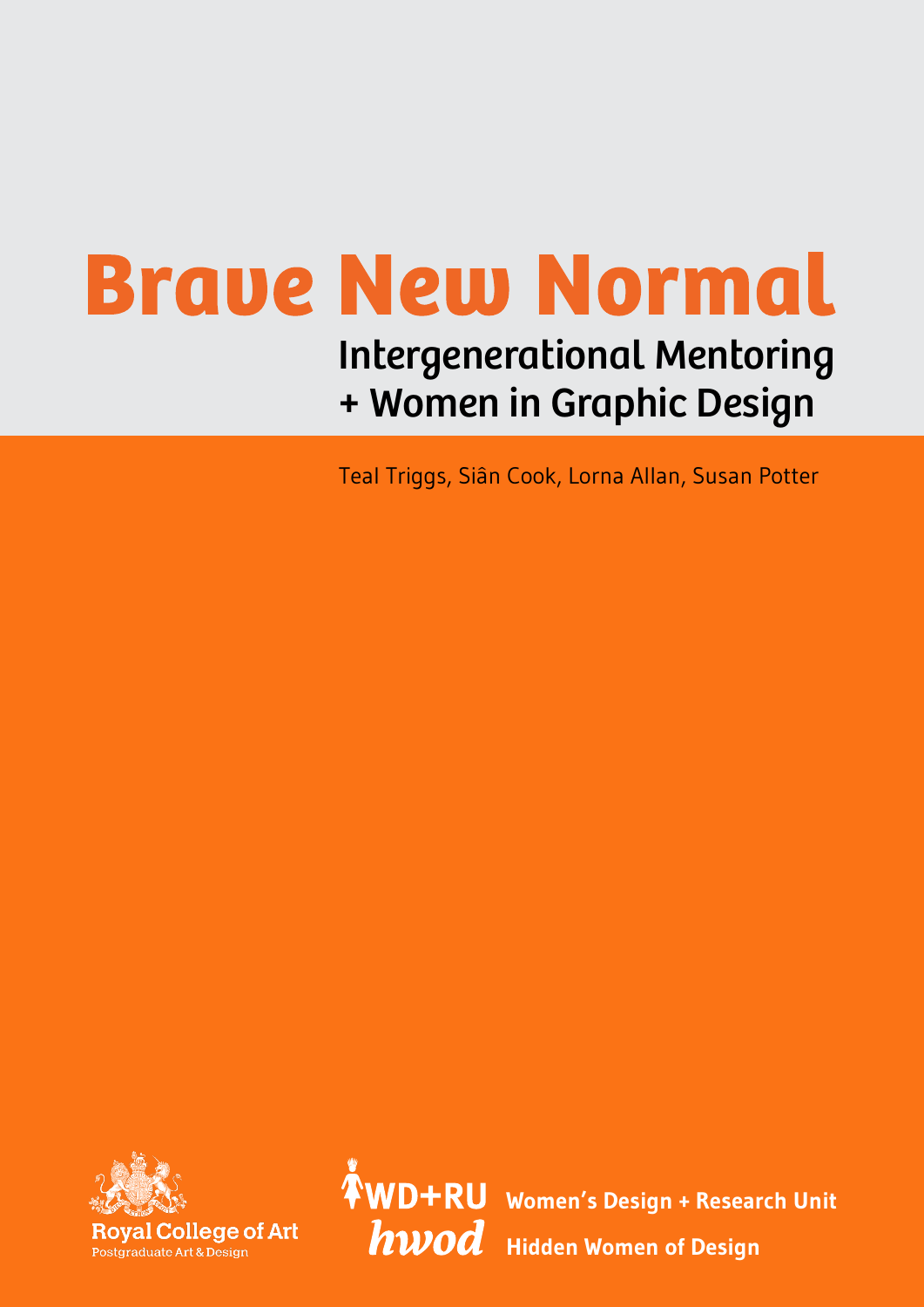# Braue New Normal: Intergenerational Mentoring<br>+ Women in Graphic Design

## **Table of Contents**

| <b>Part 1 Rationale</b>             |  |
|-------------------------------------|--|
|                                     |  |
|                                     |  |
|                                     |  |
|                                     |  |
|                                     |  |
| Part 2: Research                    |  |
|                                     |  |
|                                     |  |
|                                     |  |
|                                     |  |
|                                     |  |
|                                     |  |
| Part 3: Results                     |  |
|                                     |  |
|                                     |  |
|                                     |  |
|                                     |  |
|                                     |  |
|                                     |  |
|                                     |  |
|                                     |  |
|                                     |  |
|                                     |  |
|                                     |  |
|                                     |  |
| <b>Part 4 Resilience</b>            |  |
|                                     |  |
|                                     |  |
|                                     |  |
|                                     |  |
|                                     |  |
| <b>Afterword</b>                    |  |
|                                     |  |
|                                     |  |
|                                     |  |
|                                     |  |
| Report 1: Brave New Normal Workshop |  |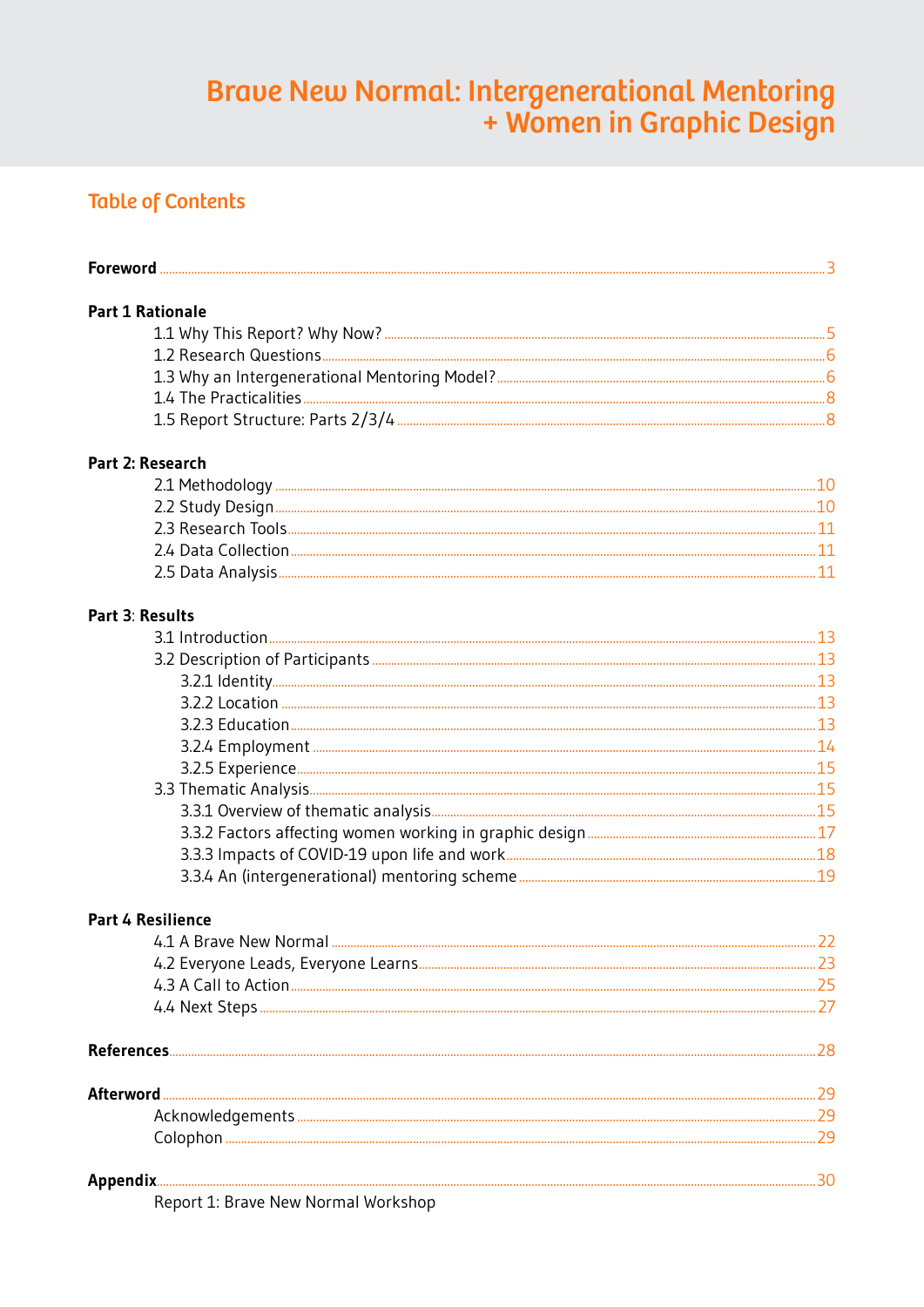## <span id="page-2-0"></span>Foreword

We began *Brave New Normal* in spring 2020 via Zoom's online platform, whilst trying to make sense of the COVID-19 pandemic and its possible effect on work. As members of Hidden Women of Design (HWoD) and the Women's Design + Research Unit (WD+RU), much of our work had historically been focussed on the graphic design profession and academia; and the ever-increasing need to critically address stereotypes, inclusivity, and new working practices. We were already familiar with rapidly shifting career contexts (e.g., Black Lives Matter protests and an ageing workforce) which suggested an urgent need to rethink the 'workforce experience' for women in graphic design and to redefine the ways in which industry and academia interacted in support of women regarding training and

development opportunities throughout their career. Though each of us brought substantial knowledge of mentoring to the project, it was the shared interest in the possibilities offered by an intergenerational approach which established the focus.

"The educational sector was already in crisis. The pandemic only served to heighten my own feelings of job uncertainty as a woman entering the latter stages of an academic career. My confidence waned. For the first time in my career, I wasn't sure how best to support students, whose own career trajectories were thrown into question. In the end, through a process of re-establishing a sense of community, and sharing frustrations, we have begun to deal with the situation together."

"During this period, I was sensing a lot of anxiety from my students, uncertain about being able to take their first steps into the world of work, whilst also feeling acutely aware that the notion of 'retirement' for myself seemed to be unobtainable. Maintaining an industry 'presence' is becoming increasingly difficult for myself as an older woman, and this really affects confidence and a sense of self-worth."

*Brave New Normal* emerged out of conversations between us, sharing personal experiences as mentors and mentees, but also from the challenges of academic and workforce environments. We were all too aware of the barriers that persistently confronted us as women working in graphic design. We had a hunch that needed further exploration. Our collective commitment to finding evidential support led us to seek conversations beyond our own small group. This process coincided with the

start of the pandemic which further strengthened our resolve. We were simultaneously researchers and participants. We witnessed first-hand how COVID-19 magnified inequalities already found in the workplace and how it signalled new emerging challenges. As the pandemic unfolded, so too did an uncertain future for work and women's roles within this environment.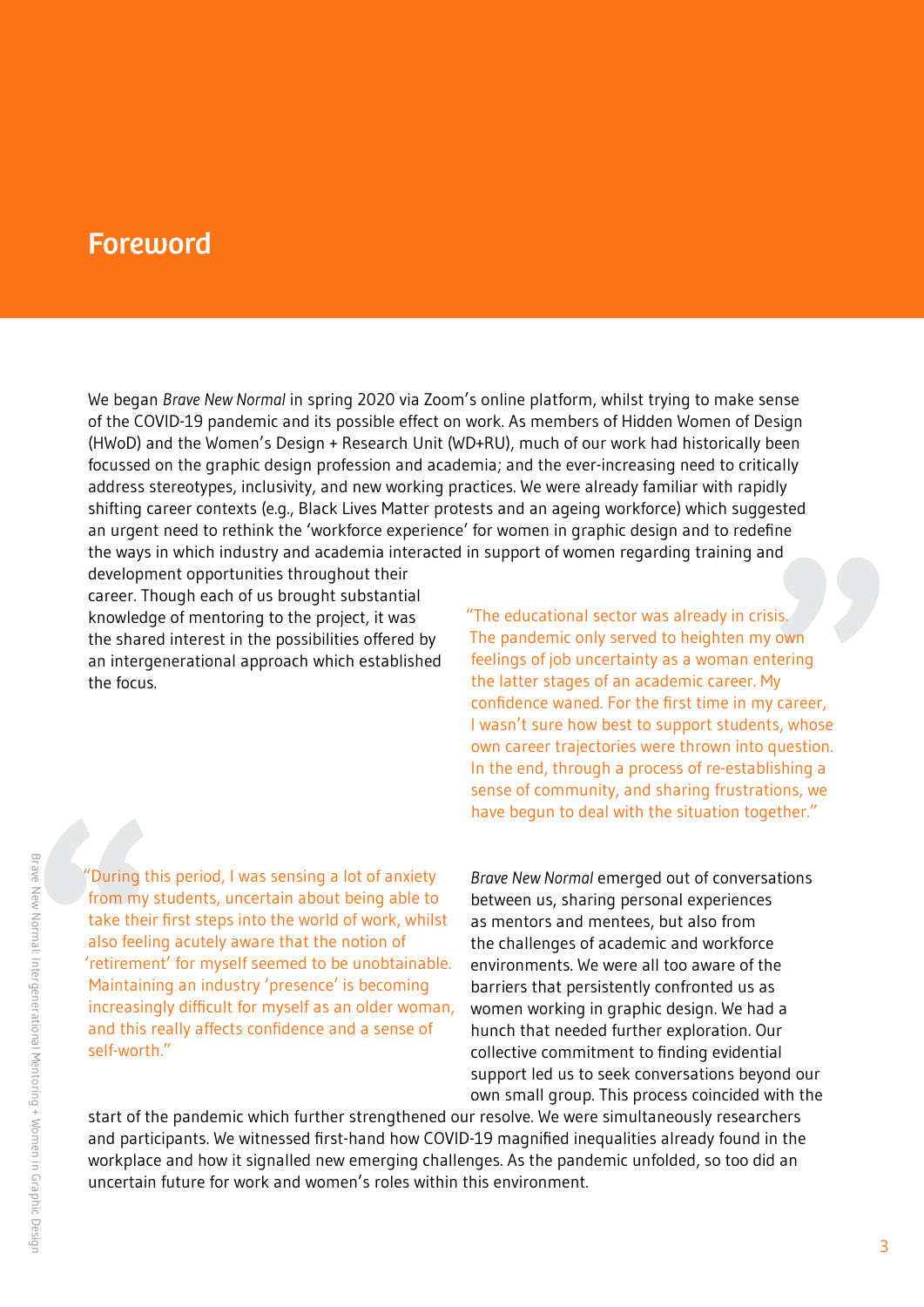"It was a huge pause, and almost like a gift of time to re-assess things and adjust but I don't think we knew what we were trying to adjust to. I felt like it really polarised experiences too as there were those having to rapidly adapt and take on huge workloads and then those where everything just stopped. However, I feel that it's now on the other side of it all that I find it the hardest, the hustle is more brutal, the urgency more urgent and the path forward is far less clear."

Exploring intergenerational mentoring seemed a fruitful way forward. *Brave New Normal* (BNN) emerged out of the need to question received narratives about career lifecycles and explore how different kinds of knowledge are valued in informing future working practices in the postpandemic landscape. In this way, it seeks to start a conversation. This is a pilot project that scopes the field, identifies key themes, and sets out recommendations for further research.

The resulting research report is not ours alone. Questions are emerging 'live' around us as the pandemic unfolds. A sense of urgency has driven a desire to bring a diverse group of women together to share their experiences with us. Their stories are compelling. For each person we spoke to, there are many more asking: how will women freelancers cope with a shrinking economy?; how will mothers (and fathers) manage parenting and home-schooling?; what will a design industry become for recent graduates and for those in mid or late careers?; and, how is this shifting landscape addressing women's visibility as role models? We are grateful for the support and encouragement we received from those numerous women who spoke with us, participated in our questionnaire, and joined us in conversations. We take solace in knowing that collectively we are not alone in facing what is emerging as a *brave new normal*.

# Brave New Normal: Intergenerational Mentoring + Women in Graphic Design Brave New Normal: Intergenerational Mentoring + Women in Graphic Design

#### **Project Team**

Teal Triggs, School of Communication, Royal College of Art, and founder member, Women's Design + Research Unit (WD+RU) Lorna Allan, Freelance Art Director and founder, Hidden Women of Design (HWoD) Siân Cook, School of Design, London College of Communication, University of the Arts London, and founder member, Women's Design + Research Unit (WD+RU) Susan Potter, Consultant, Arts Evaluation and Research

#### **Funding**

This research was made possible by an award from the RKEI Research Development Fund, Royal College of Art (2021-2022).





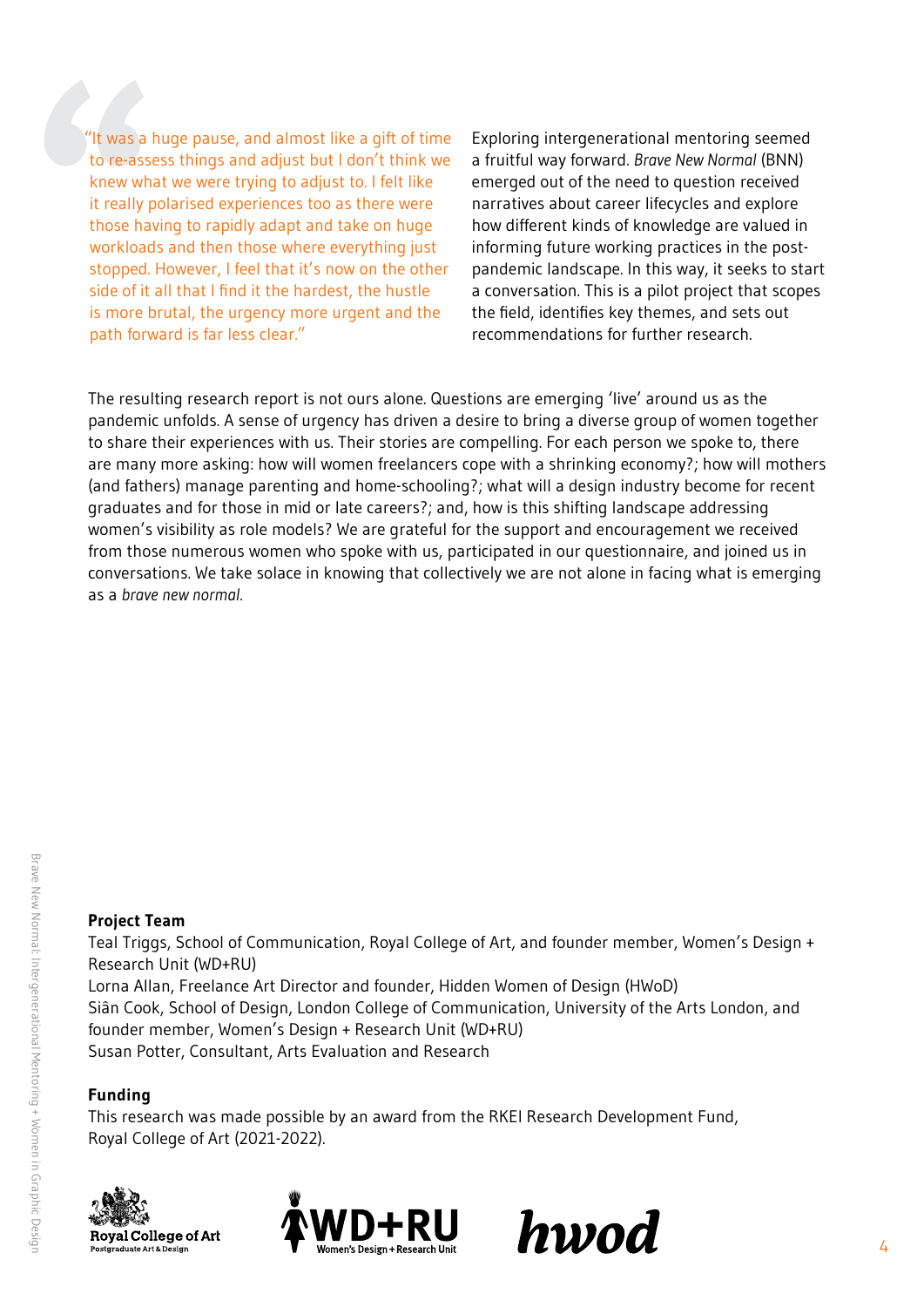# <span id="page-4-0"></span>Part 1 Rationale

#### 1.1 Why This Report? Why Now?

*Brave New Normal* emerges from a context of uncertainty about the future of work in the UK, and especially how this relates to gender. The radical disruption caused by COVID-19 is only part of this story. Shifting paradigms in the UK's political, social, cultural, and economic environments were already identified prior to the 2020 pandemic, raising questions around equitable working practices, skills development in relation to new technologies, and new models for sustainable labour markets. In 2014, the UK Commission for Employment and Skills commissioned a future of work report predicting that the mobile "was set to overtake desktop…and work and leisure hours have become blurred by increasingly 'mobile' lives." (Z\_punkt, et.al. 2014: 4) The report also forecast that by "...2030 the UK workforce will be multi-generational, older, and more international, with women playing a stronger role." (Z\_punkt, et.al. 2014: 5) Following publication of the report and within the context of the pandemic, it has become increasingly clear that women are more affected than was predicted. With this background in mind, there is a need to explore how intergenerational mentoring might be facilitated and reconsidered to offer ways forward for women in the graphic design industry.

This sector has undergone significant changes and has come through the pandemic with job losses, but also with a new sense of purpose. The findings of a recent global survey of 11,000 designers undertaken by the Australian-based agency 99design, support this: "At a time when the entire world faced social and economic lockdown, freelancers found ways to upskill, earn more, and improve their work-life balance." (99design, 2020: 71) In the report, 28% of respondents identified as female and around 1 in 3 freelance designers identified as "a minority based on ethnicity, religion, sexual orientation, mental or physical impairment." (99design, 2020: 6) The report, however, does not break down the survey data to allow us to elucidate specific experiences of women designers; nor do the findings detail what impact, if any, was differentiated as gender related.

*Brave New Normal* is a pilot project, which seeks to extend this existing research by identifying and highlighting insights contributed by women who are primarily based in the UK and working directly within the graphic design profession. For this project, we define intergenerational mentoring as operating dialogically and across career stages where both participants stand to benefit equally. The Royal College of Art in partnership with Hidden Women of Design (HWoD) and the Women's Design + Research Unit (WD+RU) together bring to this project an extensive body of knowledge about graphic design leadership, mentoring practices and women working professionally in academic and industry contexts. This project builds on their combined contributions to graphic design and women's networks to capture, through a process of 'live' research, current concerns of women working in the field, whilst also anticipating what may lie ahead. The broader aim of *Brave New Normal* is to question received narratives about career lifecycles, while exploring how different kinds of knowledge are valued to inform future working practices in the post-pandemic landscape.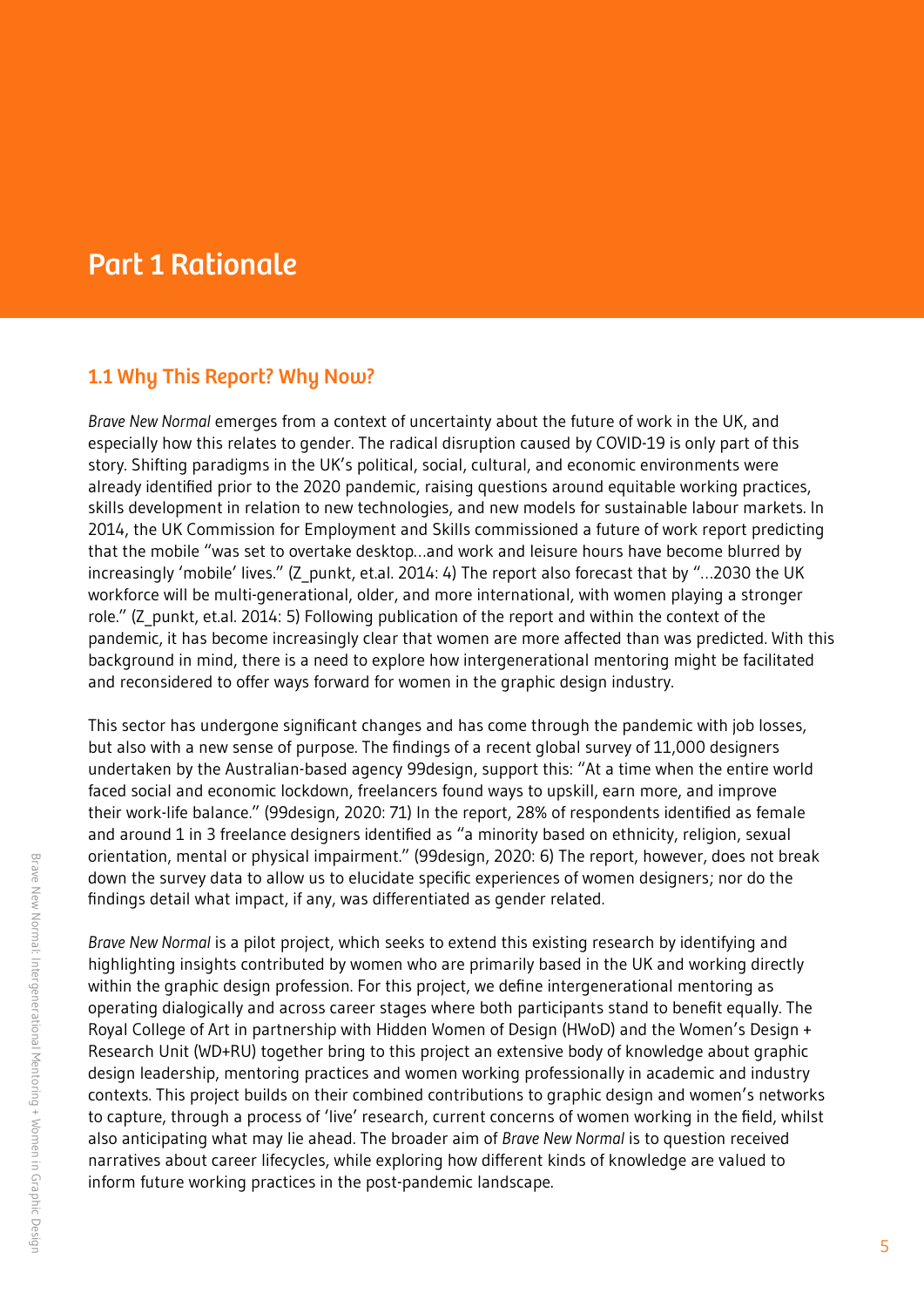#### <span id="page-5-0"></span>1.2 Research Questions

The main research question asks: How might intergenerational mentoring inform how women navigate graphic design careers in a post-Covid-19 world?

Three subsequent questions emerged via the research process:

- **1.** In what ways might intergenerational support networks aid in mitigating biases (e.g., gender, race, sexuality, class) in the workplace?
- **2.** How do women in graphic design experience relationships as important to their professional lives?
- **3.** How might the personal histories of women working in graphic design throughout the crisis give insights into the possible futures of work?

Conversations between the HWoD and WD+RU began in the pre-pandemic month of November 2019, focussing on shared concerns about changes in the longevity of design careers with an increasingly youth-focused job market. (Hassell, 2019) In early 2020, these conversations intensified in response to the rise of Covid-19. *Brave New Normal* is the outcome of these conversations formalised as a research project running from July 2020-March 2022. The project is divided into three main phases: a first phase cooperative-led meeting was held in July 2020, a second phase workshop, March 2021. An interim project report consolidated the findings of phase 1 and 2 located in the Appendix. This third phase, supported by the Royal College of Art RKEI Development Fund, led to the findings detailed in Part 2 of this report (October 2021 to February 2022). A fourth phase is planned for a public-facing summary report and launch event later in 2022.

The project's evaluative report reflects the scale of a pilot and tests the efficacy of the subject for a proposed larger project. The project's contribution resides in laying a systematic foundation for a research-focussed approach as applied within the field of graphic design. A secondary contribution resides in collecting original interviews and information from questionnaires from women facing design career challenges during the pandemic.

#### 1.3 What is Intergenerational Mentoring?

Intergenerational mentoring has long been a tool in workplace politics and identity, especially in relation to feminism. For many, feminist principles promote non-hierarchical mentoring structures, promoting co-mentoring models which step outside traditional models based upon pairing experienced persons with younger, less experienced mentees. (McGuire and Reger, 2003: 54) Mentoring has a history in the Craft Guilds, where 'master' and 'apprentice' relationships were based on passing down traditional crafts skills from one generation to the next. In contrast, mentoring has evolved to reflect what McGuire and Reger advocate as "the importance of cooperative, egalitarian relationships for learning and development". This leads to new forms of knowledge by "…equally valuing rational, logical thought and emotional expression". (McGuire and Reger, 2003: 55) Such an approach is less commonly promoted across the graphic design sector. *Brave New Normal* seeks to support a definition of intergenerational mentoring that moves away from traditional models of a mentor/mentee relationship characterised by generational age, toward a more equitable dialogic model of knowledge exchange foregrounding career stages.

Research undertaken by the mentoring advocacy group Moving Ahead, found "87% of mentors and mentees felt empowered by their mentoring relationships and have developed greater confidence." (Dimmock, 2017) The role of industry-led mentoring organisations has a key role to play in this. For example, Ok Mentor Me provides masterclass mentoring for female undergraduates drawing on the expertise offered by female executives primarily in the digital fields. ([https://www.okmentor.me/\)](https://www.okmentor.me/) In response to the Black Lives Matter movement, designer Tash South aims through her organisation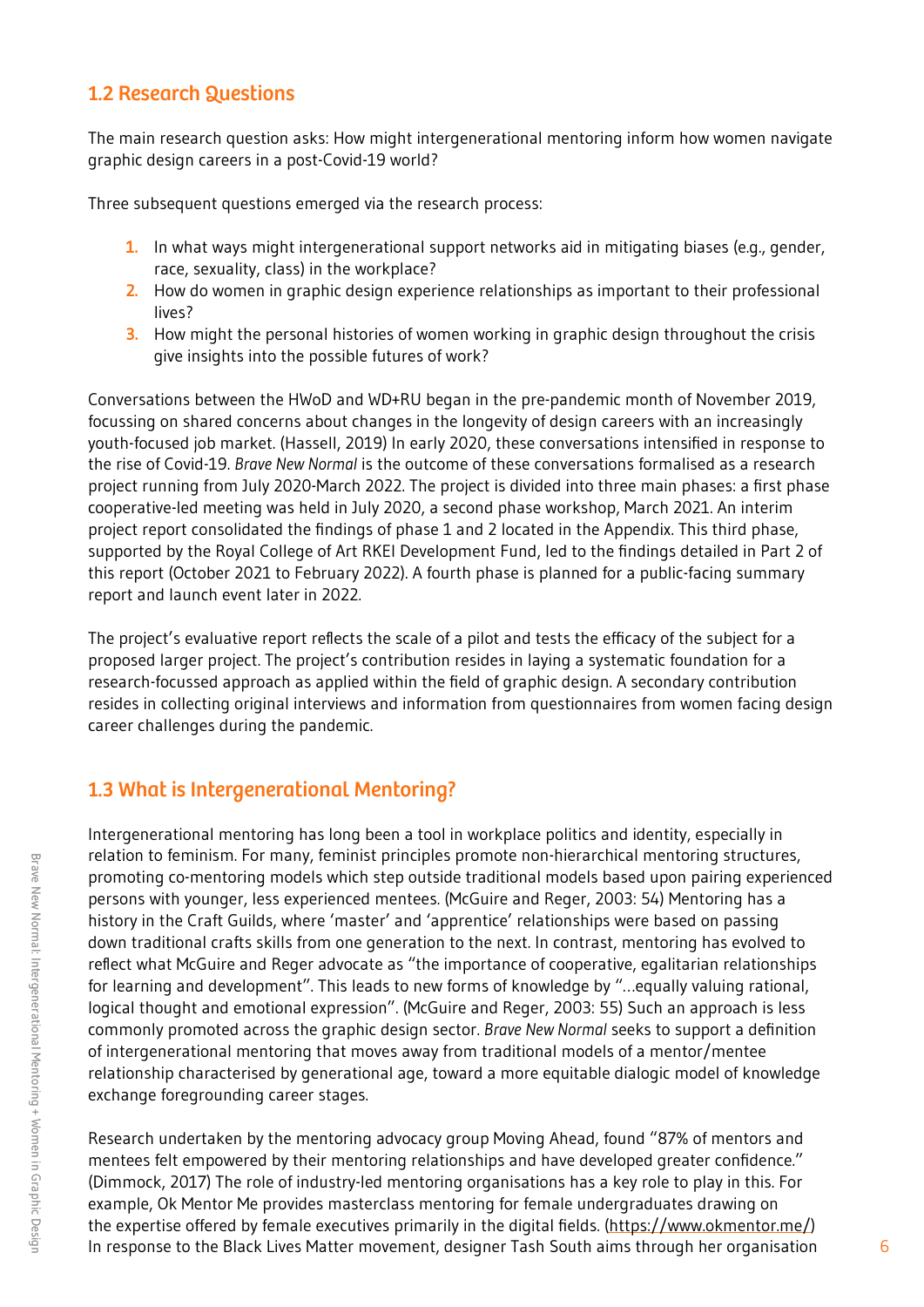Design Diversity Mentors (2020) to broaden access to role models particularly for BAME and lower socio-economic groups who are wanting to enter the design industry. [\(https://www.](https://www.designdiversitymentors.co.uk) [designdiversitymentors.co.uk](https://www.designdiversitymentors.co.uk))

During the last decade, graphic design has witnessed an increase of grassroot-orientated women's groups which seek to actively promote supportive, inclusive, mentoring models for the profession. Some of the key initiatives include:

**Kerning the Gap** (2015- ) focuses on supporting more diversity of women in leadership roles within the design industry after founder Nat Maher identified the lack of representation of women in agency leadership. In seeking solutions, the organisation suggests that men "are a critical part of the solution." [\(https://www.kerningthegap.com/](https://www.kerningthegap.com/))

**Alphabettes** (2016- ) showcases work promoting women and under-represented groups in typography, and have also formalised international mentoring schemes "to empower others, grow confidence and new skills." ([https://www.alphabettes.org\)](https://www.alphabettes.org)

**UPFRONT** (2016- ) a start-up enterprise founded by social designer Lauren Currie OBE, seeks to "democratise leadership" and diversify the conference stage. Her legendary red couch, positioned onstage, to help women overcome stage fright in a way which fosters confidence "from a safe, comfortable space." [\(https://www.weareupfront.com/](https://www.weareupfront.com))

**Design Leadership Lean In Circle** (2017-2019) was established as a mentoring scheme by London-based design agency UsCreates. Inspired by Facebook COO Sheryl Sandberg's writings on 'lean-in', it consisted of inner and outer circles to reframe discussions of gender and collaborative working toward equality. Though no longer formally running, elements of the scheme have been introduced into organisations such as FutureGov. [\(http://www.sd-ldf.com/](http://www.sd-ldf.com/sessions-2019/2019/9/9/event-1-862lw-x56kh-g949c-dagga-f78x7) [sessions-2019/2019/9/9/event-1-862lw-x56kh-g949c-dagga-f78x7\)](http://www.sd-ldf.com/sessions-2019/2019/9/9/event-1-862lw-x56kh-g949c-dagga-f78x7)

Whilst women from across a range of career lifecycles are encouraged to engage in these and similar mentoring organisations, there is still a gap: *Brave New Normal* advocates for an approach to intergenerational mentoring which also means a 360 degree / 2-way dialogue, where both participants stand to benefit equally. This research seeks to delve more deeply into a more dialogic process for women in graphic design.

Intergenerational mentoring requiring "relationships with members of other age groups to achieve resolution" is usually practised within the contexts of familial relationships, community engagement, and education. (Jarrott, et al., 2021: 283) Hatton-Yeo and Telfer further this approach by proposing "intergenerational practice aims to bring people from different generations together in purposeful, mutually beneficial activities which promote greater understanding and respect and contribute to building more cohesive communities." (2008: 4) Satterly, et al., identifies a new model in academia which moves away from a "one directional nature of knowledge dissemination" between tenured faculty and those in novice positions, to a process of intergenerational collaboration to "encourage knowledge sharing". (Satterly, et al., 2018: 441) Although Satterly, et al., are still bound to align their work across generational categories (e.g., Boomers, GenXers, Millennials), their approach is based upon removal of a hierarchical framework of mentor and mentee by adopting the principle that "everyone leads, and everyone learns". (Satterly, et al., 2018: 446) *Brave New Normal* builds upon the work of Satterly, et al., and others, and seeks to contribute to this body of research by extending the concept of intergenerational mentoring into the field of graphic design and for the benefit of women at differing career lifecycles (rather than exclusively across generational categories). Opportunities for experiential knowledge sharing were harnessed giving women agency in sharing "'interpretations, abstractions and their self-defined viewpoint'. We considered women involved in this project as co-researchers giving 'true voice'…for novel, inclusive strategies, and policies and for building a regenerative future." (Khandekar, et al., 2020: 4) 7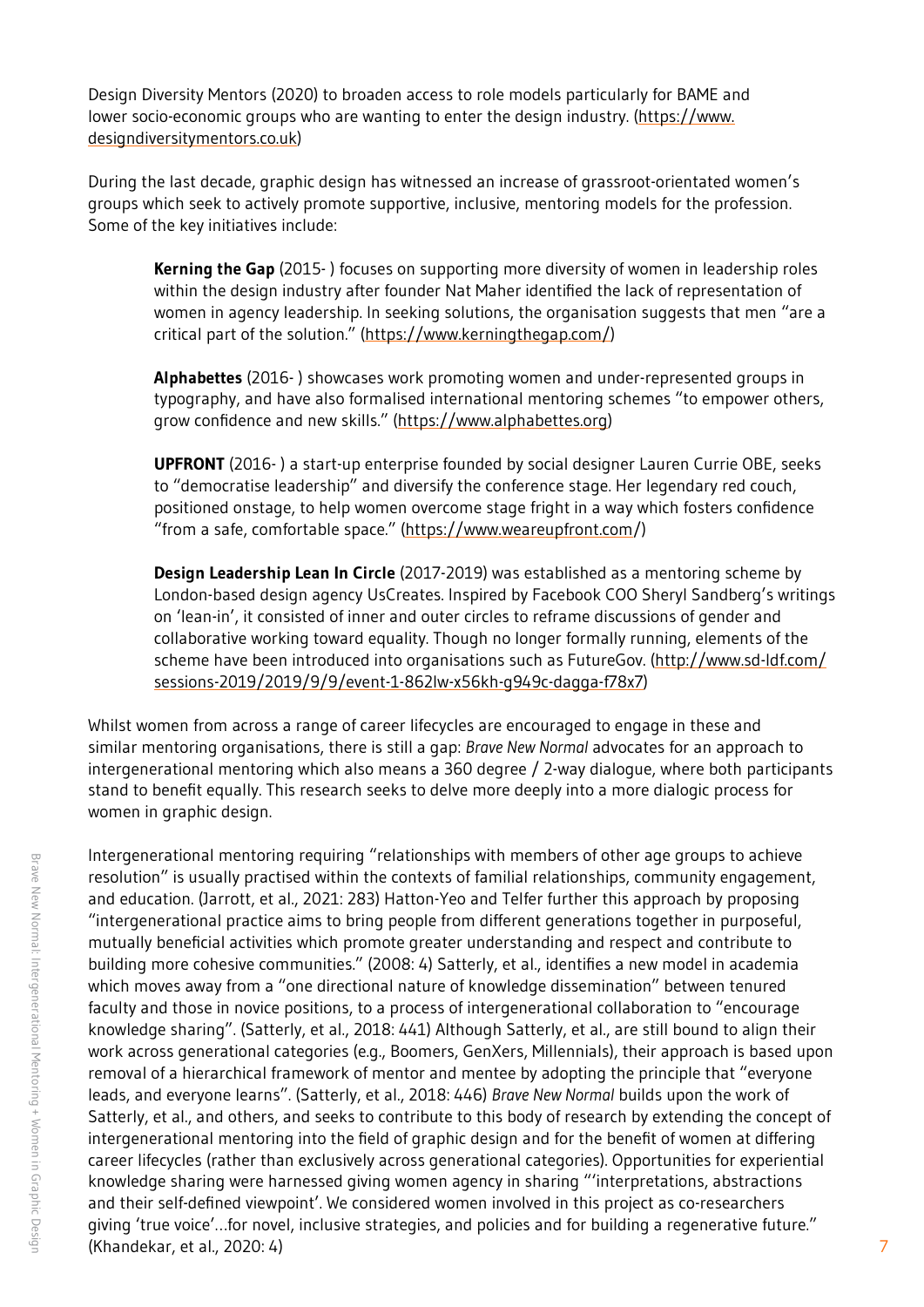#### <span id="page-7-0"></span>1.4 The Practicalities

Covid-19 brought new challenges to the project. Through a process of self- and collective-reflexivity and across career generations, the project highlighted the complexities of feelings and uncertainty women were experiencing at the height of the pandemic. The potential distress and enhanced sensitivities this might bring co-researchers and partner researchers, was fully considered as part of the Royal College of Art ethics approval process (e.g., ensuring consent and withdrawal processes were clear, commissioning an interviewer with considerable experience in arts and mental health research, and so on).

Health and safety concerns guided the delivery of the project and meant that it was undertaken online using email correspondence and digital platforms. Little contact had existed between the main partners and co-researchers prior to the start of the pandemic's lockdowns. This changed how we set up the project but also questioned how we might ensure and facilitate collectively a safe and dynamic conversational process. Online engagement established a space for connectivity and inclusivity, allowing better access for women juggling multiple activities to attend virtual workshops and interviews. The project's use of digital platforms enabled a greater reach outside the conventional network that London offers, toward geographically diverse communities of women working further afield in the UK.

And lastly, why 'women'? We acknowledge terminology and its definitions have changed. During the research process, discussions ensued about new terminology [e.g., womxn, womxn+, etc.]. We tested this via our questionnaire where we asked participants to self-identify, which helped inform our decision to revert to 'women' as the most appropriate descriptor that was also perceived to be inclusive. We are aware there are further issues to investigate around intersectionality, ethnicity, age, class, gender identity, and neurodiversity, though this was not a specific focus of the pilot research. Nonetheless, we encouraged wider participation, and gained from these discussions, the results of which have helped inform the findings of this report.

#### 1.5 Report Structure: Parts 2/3/4

Part 2 of this report sets out the study design, methods and methodologies used in the research for Phase 3 of the project, as well as the evaluative tools adopted for analysis. Part 3 presents the results of the interviews and questionnaire data, and using thematic analysis, identifies key themes for further discussion. Part 4 draws together the findings of the overarching *Brave New Normal* project, resulting in an intergenerational mentoring model (IGM) based on the position that 'everyone leads, everyone learns'. The final section is a 'call to action' that brings together the experiences and perspectives of women working in graphic design today. The findings establish five key principles for taking this research forward. This overarching evaluative report (including results from the already completed Phase 1/2 report), will be disseminated and made available on partner websites.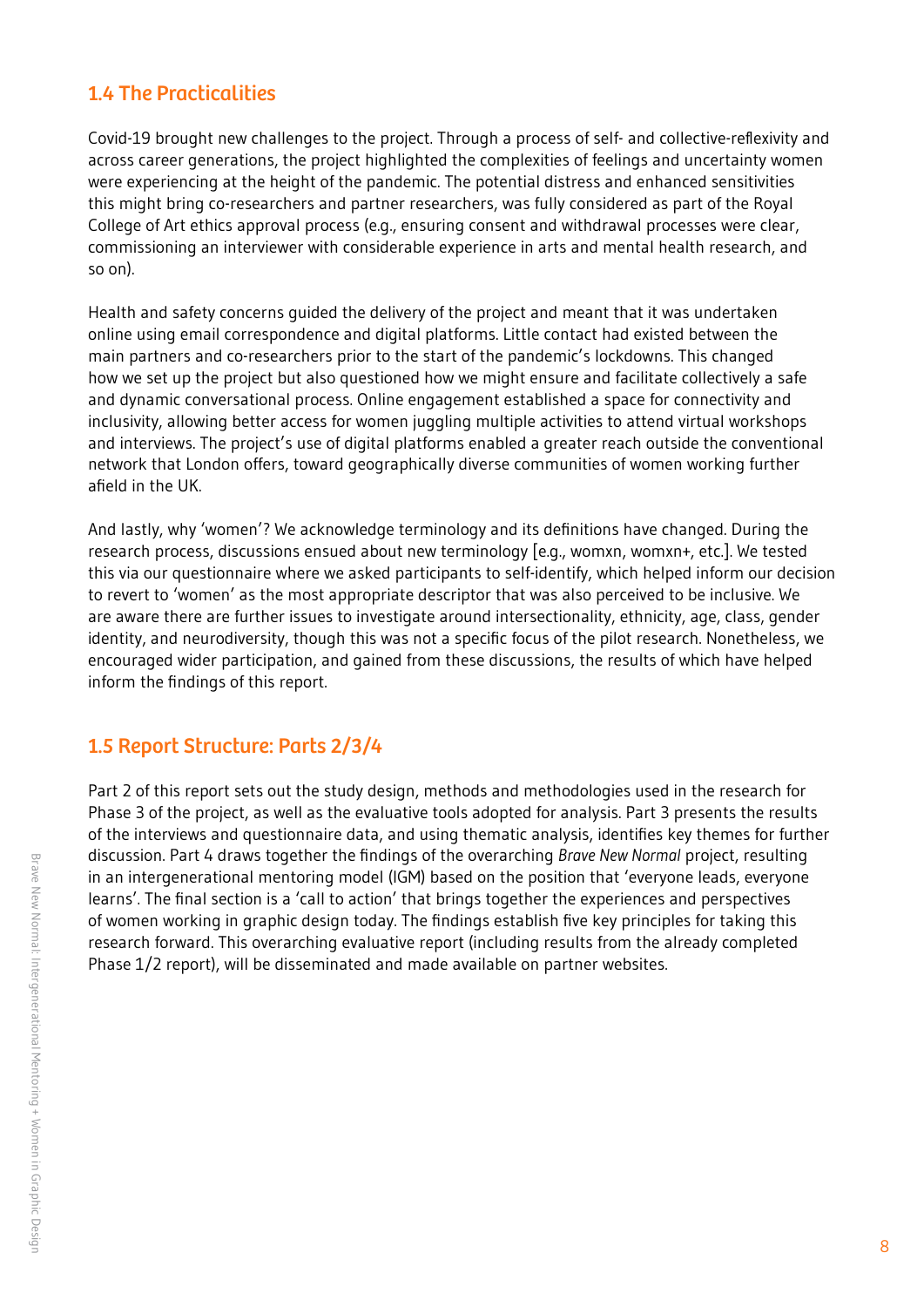#### Phase 1



**REFLECTION**

**REFLECTION**

**REFLECTION**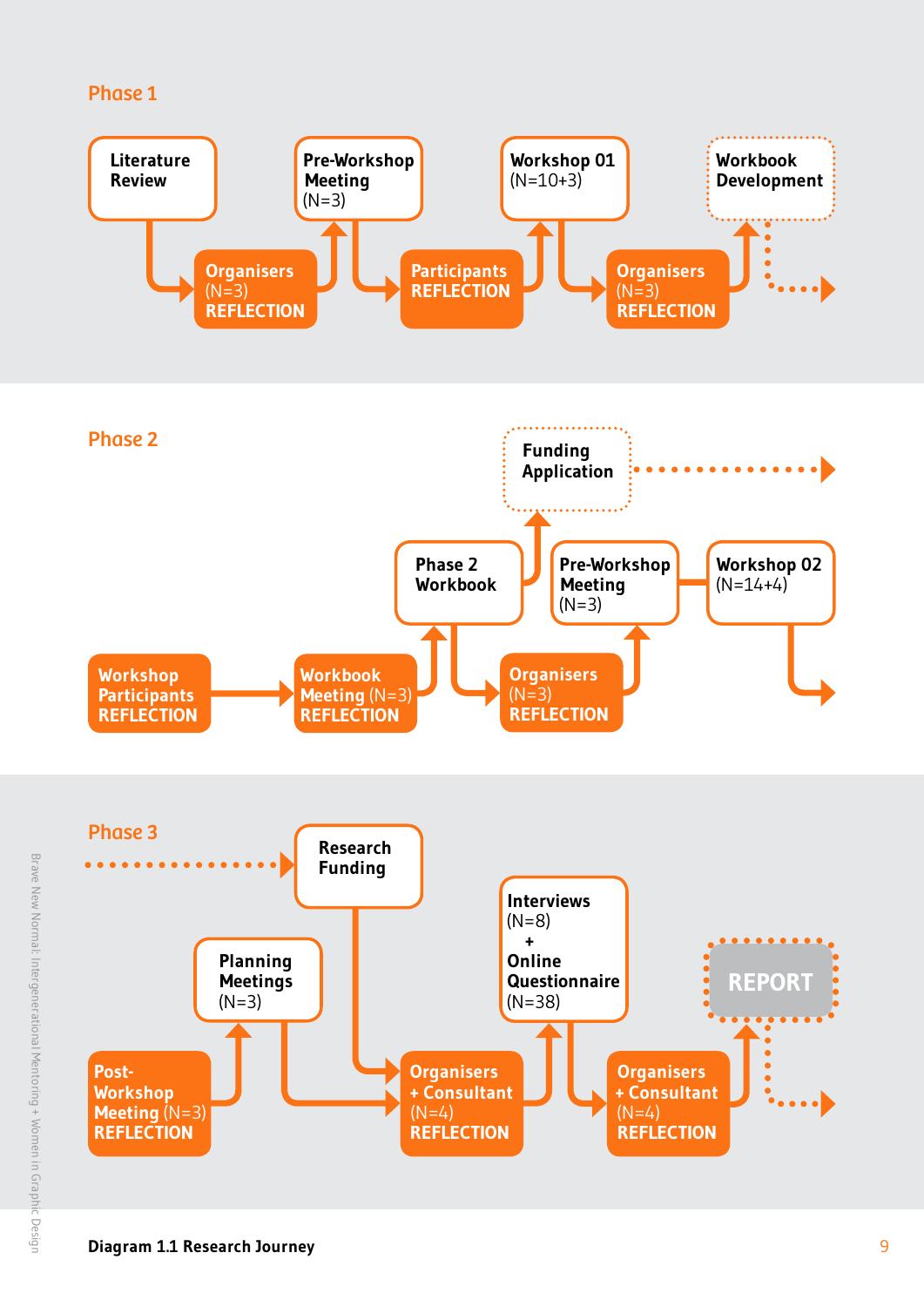# <span id="page-9-0"></span>Part 2 Research

#### 2.1 Methodology

*Brave New Normal* is an action research study, framed by a process of 'dialogic communication' (Pang, et al., 2009). Applying the overarching methodology of dialogic communication offered by Pang et al., such as 'mutual exchange', 'reciprocal interactions' and 'building relationships', participants are able to share in the production of new, collective knowledge.

*Brave New Normal: Phase 1* (July 2020), consisted of an initial 'scoping meeting' facilitated by the organisers (N=3) and attended by individuals (N=10) selected from the organisers' existing networks (WD+RU and HWoD). Participants were invited to submit a 5-minute sketch of their career/current situation in advance to kick-start the discussion. The event provided a semi-structured conversational platform, from which a set of questions or themes might be identified to inform a more detailed and exploratory second phase workshop. *Brave New Normal: Phase 2* (March 2021), comprised a participatory workshop, facilitated by the organisers and members of the Advisory Board, and attended by women working across the sector (N=18).

Both first and second phases of the project were framed by insights into cooperative practices (Sennett, 2012), to critically engage with the need – and indeed appetite – for developing an intergenerational mentoring model for women in graphic design. *Brave New Normal: Phase 3* extends and evaluates the existing research by introducing an online questionnaire, in-depth interviews, and an evaluative report.

#### 2.2 Study Design

*Brave New Normal: Phase 3* (October 2021 to February 2022), is a mixed methods study comprising the collection of large-scale quantitative data (i.e., online anonymised questionnaire), and in-depth qualitative data (i.e., individual semi-structured interviews).

Mixed methods are frequently used within evaluation studies, the central premise being the use of quantitative and qualitative approaches in combination "provides a better understanding of research problems than either approach alone" (Creswell and Plano Clark, 2007: 5). The data collection combines both quantitative and qualitative methods, using triangulation, to improve the reliability of the overall strategy: "by having a cumulative view of data drawn from different contexts, we may, as in trigonometry, be able to triangulate the 'true' state of affairs by examining where the different data intersect" (Silverman, 2000: 98).

Importantly, the role of reflective and reflexive processes is central to this project. Reflection points have therefore been included in the overarching methodology, to deepen the analysis at each milestone, while informing the next stage of the research journey.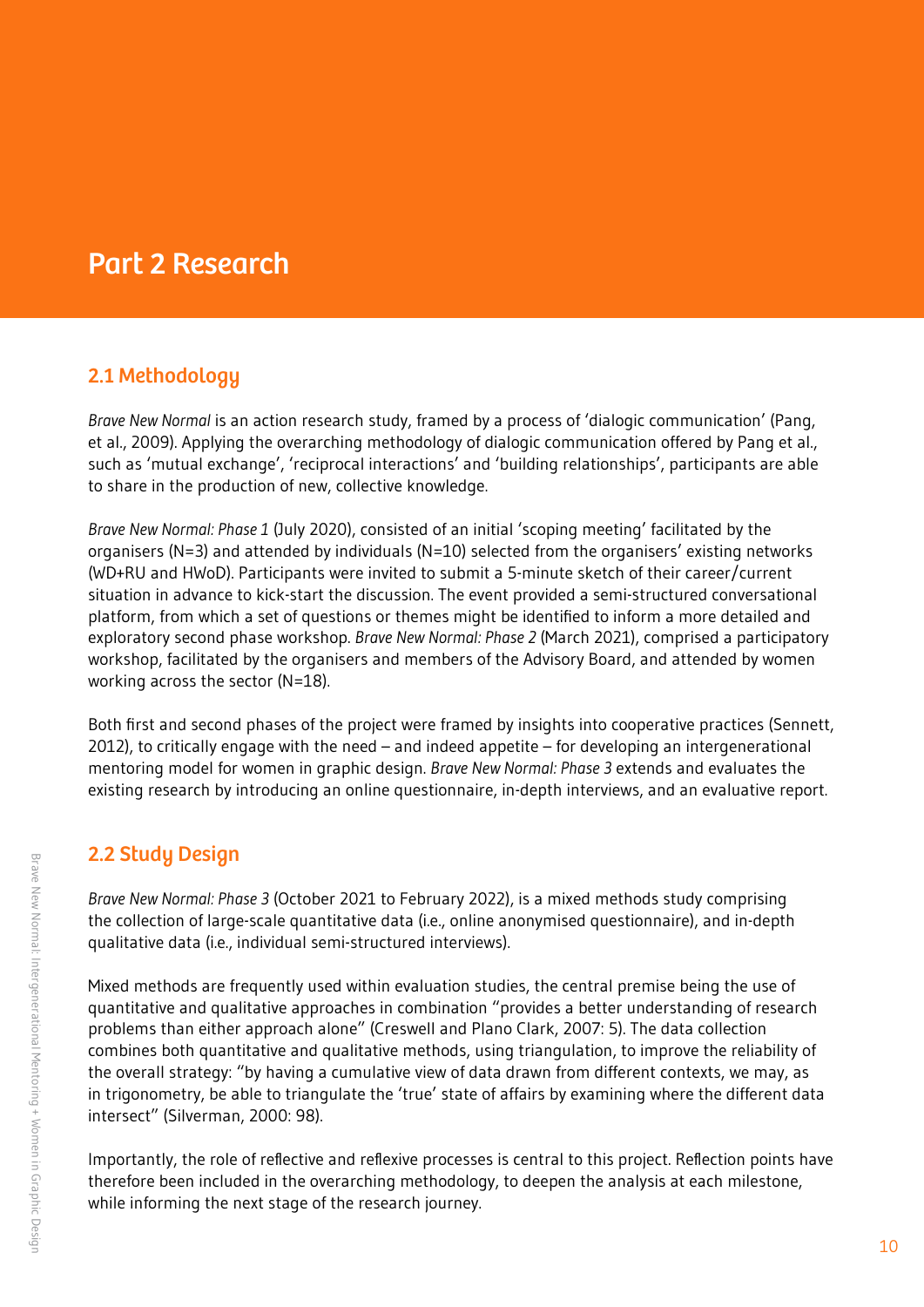#### <span id="page-10-0"></span>2.3 Research Tools

In the quantitative strand, an online questionnaire was developed according to the overarching aims of the study and informed by findings from *Brave New Normal: Phases 1 and 2*. This survey was prefaced with information regarding the project and included items to investigate socio-demographic information (e.g., preferred personal pronoun; geographical location; education status; employment status), in addition to open response questions relating to participants' working/mentoring in the sector (e.g., career changes; key issues affecting women graphic designers; impacts of the pandemic; previous experience of mentoring schemes). The questionnaire was designed to be anonymous; names were not requested. Google Forms was used to deliver the questionnaire and the designer enabled the feature in the form's settings ensuring no tracing back to the respondents.

In the qualitative strand, a semi-structured interview guide was developed to further investigate the aforementioned themes (i.e., background and education; experience of working in the sector; issues affecting women graphic designers; experiences of being either a mentor or mentee; recommendations). A Participant Information Sheet and Consent Form was designed, providing potential interviewees with a clear understanding of both the project and the interview process, prior to their participation.

#### 2.4 Data Collection

The key aim was to focus on and capture a broad range of women's experiences of working in the graphic design profession. The questionnaire was delivered using purposeful sampling with participants working as graphic design practitioners, educators, or professionally in related industries. The criterion for selection for the questionnaire was based on: graphic designers who were known to and/or part of established women's networks of partner's organisations; recommendations by the project's Advisory Board; scoping to widen regional diversity through SMEs studios/agencies and freelancer's websites (where contact details are made public); followers of WD+RU on Twitter, and finally, building on existing connections to colleagues in UK HE sector who agreed to forward to alumni working regionally. Questionnaires were sent to 60+ participants (UK based). 38 individuals subsequently completed the online questionnaire from across the UK and beyond.

Potential interviewees were selected either through their prior involvement as participants in Phases 1 or 2, or were recommended to ensure diversity, locale, and experience, by members of the partner's organisations and the Advisory Board. Eight individuals were then invited to participate in a semistructured interview with the independent researcher. An introductory email invitation was sent, outlining the project's intention and request for interview. Once the participant responded with an expression of interest, the Participant Information and Consent Form was sent for signature. Interview meetings only took place once the signed form was returned. Eight audio recorded interviews were subsequently conducted online via Zoom with each lasting 30-45 minutes. Audio files were then transcribed, with data analysed using thematic analysis.

#### 2.5 Data Analysis

The online questionnaire was designed and delivered using Google Forms with resulting data uploaded to Excel. The quantitative study followed the five stages of: specification of data requirements; data collection; data processing and cleaning; data exploration and analysis; data visualisation and communication. Open response data was sifted, charted, and sorted in accordance with those themes emerging from the literature and the findings of *Brave New Normal: Phases 1 and 2*.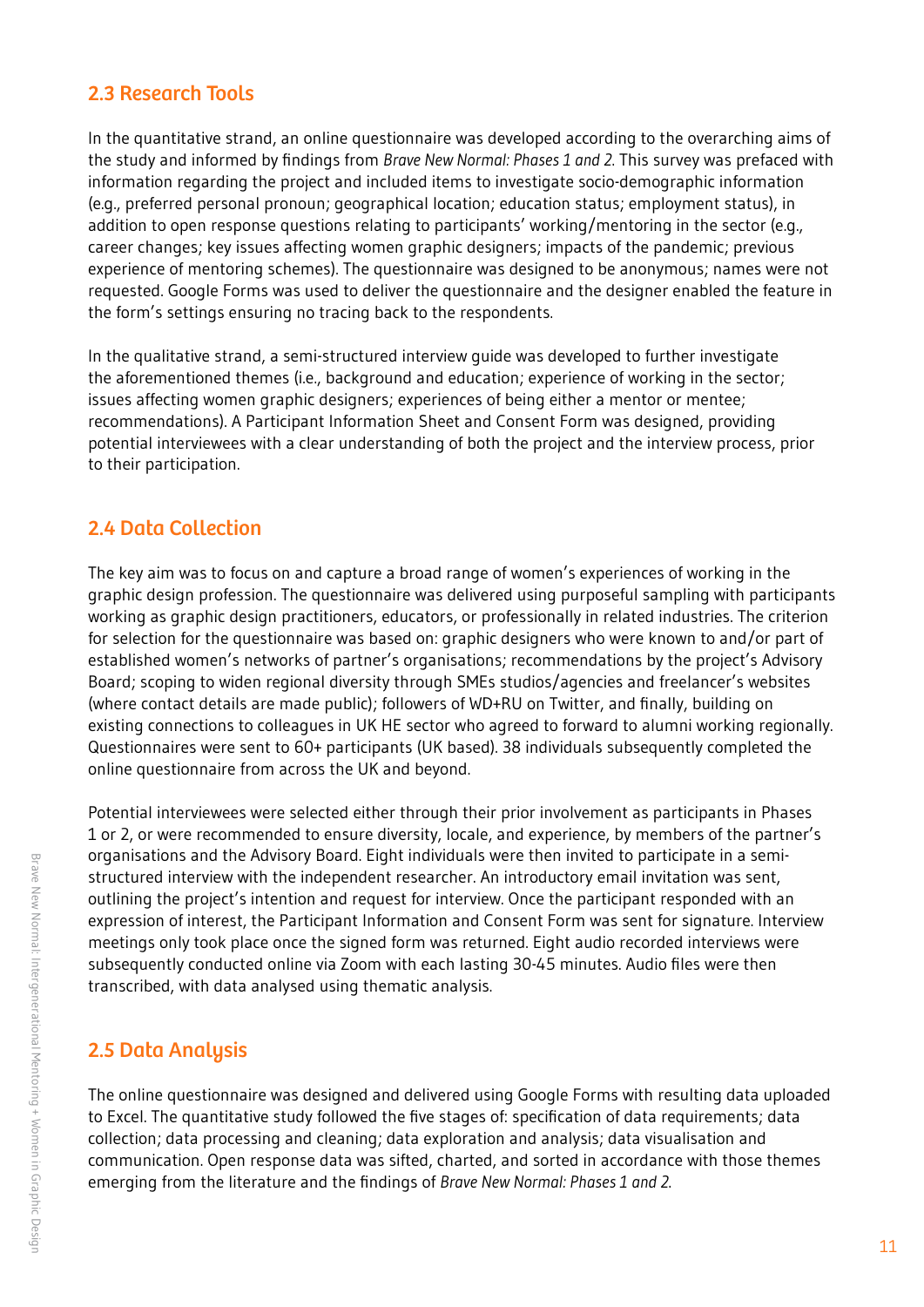Telephone and/or online interviews were audio recorded, with audio files transcribed verbatim. Resulting data was subsequently analysed using 'thematic analysis' (Braun and Clarke, 2006), following the six stages of i.e., familiarisation; generating initial codes; searching for themes; reviewing themes; defining and naming themes; reviewing and reporting. The use of an interview schedule, including those areas of interest stimulated by data collected through the quantitative study, meant the analysis contained elements of a 'top down' deductive approach. However, transcripts were re-read, and themes identified at the semantic level – primarily by inductive analysis – using a 'bottom up' approach and where themes are strongly linked to the data itself (Patton, 1990).

Key themes and sub-themes were coded into categories, involving several close readings of the data. At the same time, the 'theoretical and epistemological commitments' (Braun and Clarke, 2006:84), of the researchers were recognised and a process of 'confirmability' of the codes was sought to ensure aims were met and interpretations of the data traceable (Nowel, et al., 2017). In reporting, study participants are described as 'co-researchers' as befits the non-hierarchical ethos of *Brave New Normal*.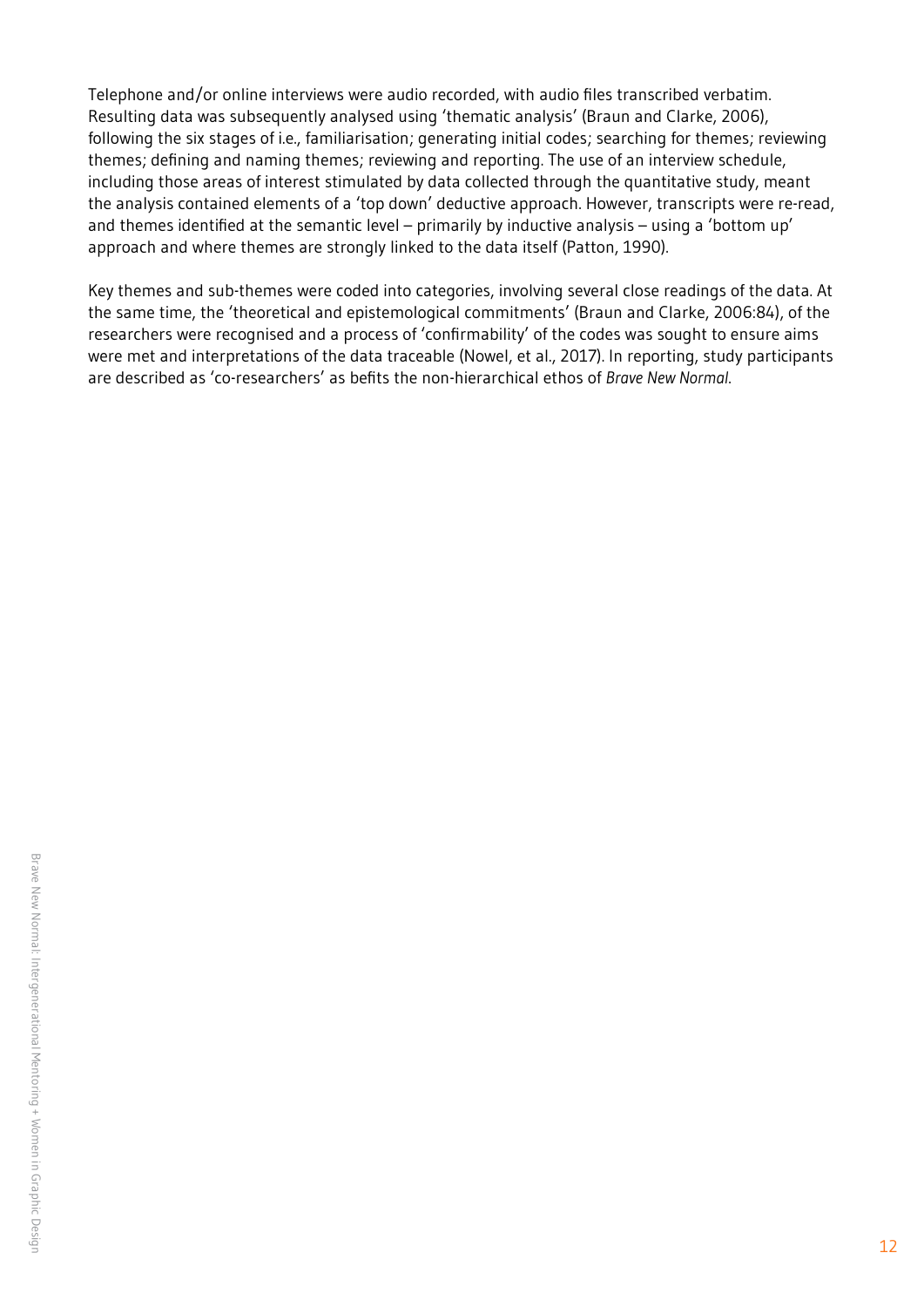# <span id="page-12-0"></span>Part 3 Results

#### 3.1 Introduction

As previously described, a brief online questionnaire was delivered to a purposeful sample via Google Forms. A link was sent to 60+ women graphic designers known to and/or part of established women's networks of partner's organisations. 38 individuals completed the survey comprising early, mid and senior or late career designers. In addition to items related to participant socio-demographics, the survey included several open response items to investigate the overarching themes of the study. Eight individuals were concurrently invited to participate in a semi-structured interview with the independent researcher, in order to further explore the key areas of research. Eight audio recorded interviews were conducted via Zoom, with data transcribed. Quantitative data was analysed using Excel, while qualitative datasets from both the questionnaires and interviews were analysed using thematic analysis. The following section provides a description of those individuals completing the online questionnaire, as described in **Figure 3.1**.

#### 3.2 Description of Participants

#### **3.2.1 Identity**

The online questionnaire asked participants about their preferred personal pronoun(s) and/or how they identified. A total of 34 respondents identified as 'she/her' (90%); one respondent identified as 'woman' (2.5%), one as 'she/they' (2.5%) and one as 'they/them' (2.5%). The remaining participant preferred not to answer this question (2.5%).

#### **3.2.2 Location**

When asked where they were located (i.e., city and/or region), a total of 14 respondents were located in London (37%), while 13 respondents (34%) were located in other parts of England (e.g., Bristol, Leicester, Manchester, Portsmouth, Sheffield, Thurrock). Two participants were located in Scotland (5%) and one was located in Northern Ireland (2.5%). The remaining five respondents (13%) were located outside of the UK (e.g., Barbados, Belgium, Germany, Poland), while three participants (8%) preferred not to answer this question.

#### **3.2.3 Education**

The online questionnaire then asked participants about their design background and/or education, with a number of items provided including, e.g., online or workplace training, further education qualification(s), undergraduate and/or post-graduate degrees. 29 respondents (78%) had completed an undergraduate degree, while 16 had gone on to complete post-graduate studies (43%), including one doctorate (2.5%). Six respondents (16%) had studied for a further education qualification, while five respondents (13.5%) had completed workplace training. The two remaining respondents (5%) had entered the profession via 'numerous online courses' and 'diploma in industrial studies'.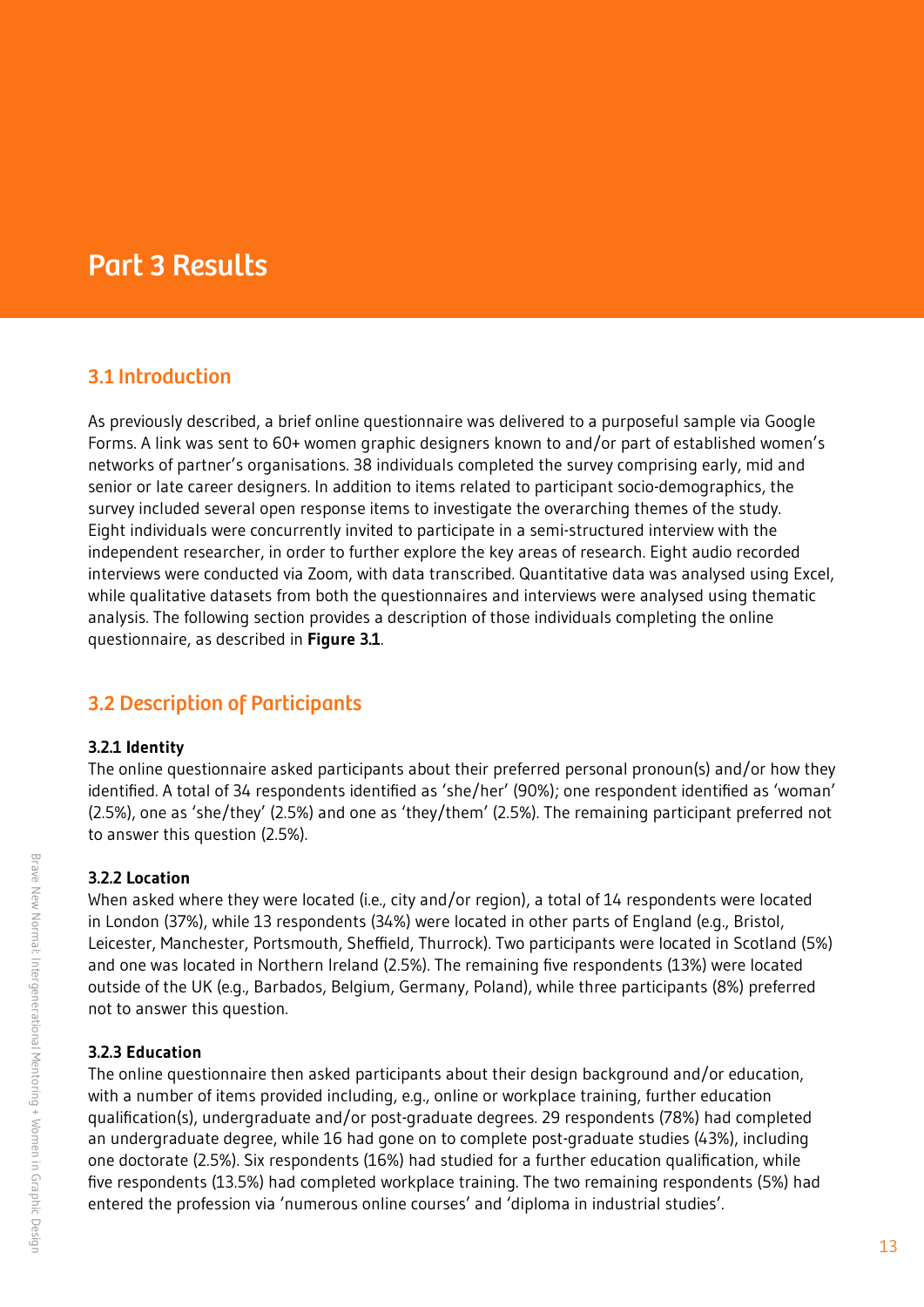#### <span id="page-13-0"></span>**3.2.4 Employment**

Asked at what stage they were in their career (i.e., recent graduate, early career, mid-career, senior/late career) and the number of years design related experience they had, respondents included two recent graduates (5%), six early career designers (16%), 11 mid-career designers (29%) and 18 senior or late career designers (47%). The remaining participant (2.5%) preferred not to answer this question.

| Characteristic    |    | <b>Frequency</b> |  | Characteristic         | <b>Frequency</b> |      |
|-------------------|----|------------------|--|------------------------|------------------|------|
| Identity          |    |                  |  | <b>Stage in Career</b> |                  |      |
| She/Her           | 34 | 90%              |  | Recent graduate        |                  | 5%   |
| Woman             |    | 2.5%             |  | Early career           | 6                | 16%  |
| She/They          | 1  | 2.5%             |  | Mid-career             | 11               | 29%  |
| They/Them         |    | 2.5%             |  | Senior/late career     | 18               | 47%  |
| Prefer not to say |    | 2.5%             |  | Prefer not to say      |                  | 2.5% |

|               |      | <b>Years of Experience</b> |   |     |
|---------------|------|----------------------------|---|-----|
| 14            | 37%  | 1 to 5 years               | 9 | 24% |
| 13            | 34%  | 6 to 10 years              | 6 | 16% |
| $\mathcal{P}$ | 5%   | 11 to 15 years             | 5 | 13% |
|               | 2.5% | 16 to 20 years             |   | 18% |
| 5             | 13%  | 21 to 25 years             | 3 | 8%  |
| 3             | 8%   | 26 to 30 years             | 6 | 16% |
|               |      |                            |   |     |

| <b>Characteristic</b>  |               | <b>Frequency</b> |
|------------------------|---------------|------------------|
| <b>Stage in Career</b> |               |                  |
| Recent graduate        | $\mathcal{L}$ | 5%               |
| Early career           | 6             | 16%              |
| Mid-career             | 11            | 29%              |
| Senior/late career     | 18            | 47%              |
| Prefer not to say      |               | 2.5%             |

# Years of Experience

| 1 to 5 years      | q             | 24% |
|-------------------|---------------|-----|
| 6 to 10 years     | 6             | 16% |
| 11 to 15 years    | 5             | 13% |
| 16 to 20 years    | 7             | 18% |
| 21 to 25 years    | Β             | 8%  |
| 26 to 30 years    | 6             | 16% |
| 30+ years         | $\mathcal{L}$ | .5% |
| Prefer not to say |               | 0%  |

| Background/Education   |    |       | <b>Employment Status</b> |    |
|------------------------|----|-------|--------------------------|----|
| Workplace training     | 5  | 13.5% | Freelance designer       | 6  |
| Further education      | 6  | 16%   | In-house/studio employee | 12 |
| : Undergraduate degree | 29 | 78%   | Studio owner             | 10 |
| Post-graduate degree   | 16 | 43%   | Academic/educator        | 6  |
| Doctorate              |    | 2.5%  | Freelance/educator       | 3  |
| Other                  |    | 5%    | Prefer not to say        |    |
| : Prefer not to say    | 0  | 0%    |                          |    |

| 5             | 13.5% |
|---------------|-------|
| 6             | 16%   |
| 29            | 78%   |
| 16            | 43%   |
| 1             | 2.5%  |
| $\mathcal{P}$ | 5%    |
| $\Omega$      | 0%    |
|               |       |

#### **Figure 3.1 Description of Participants**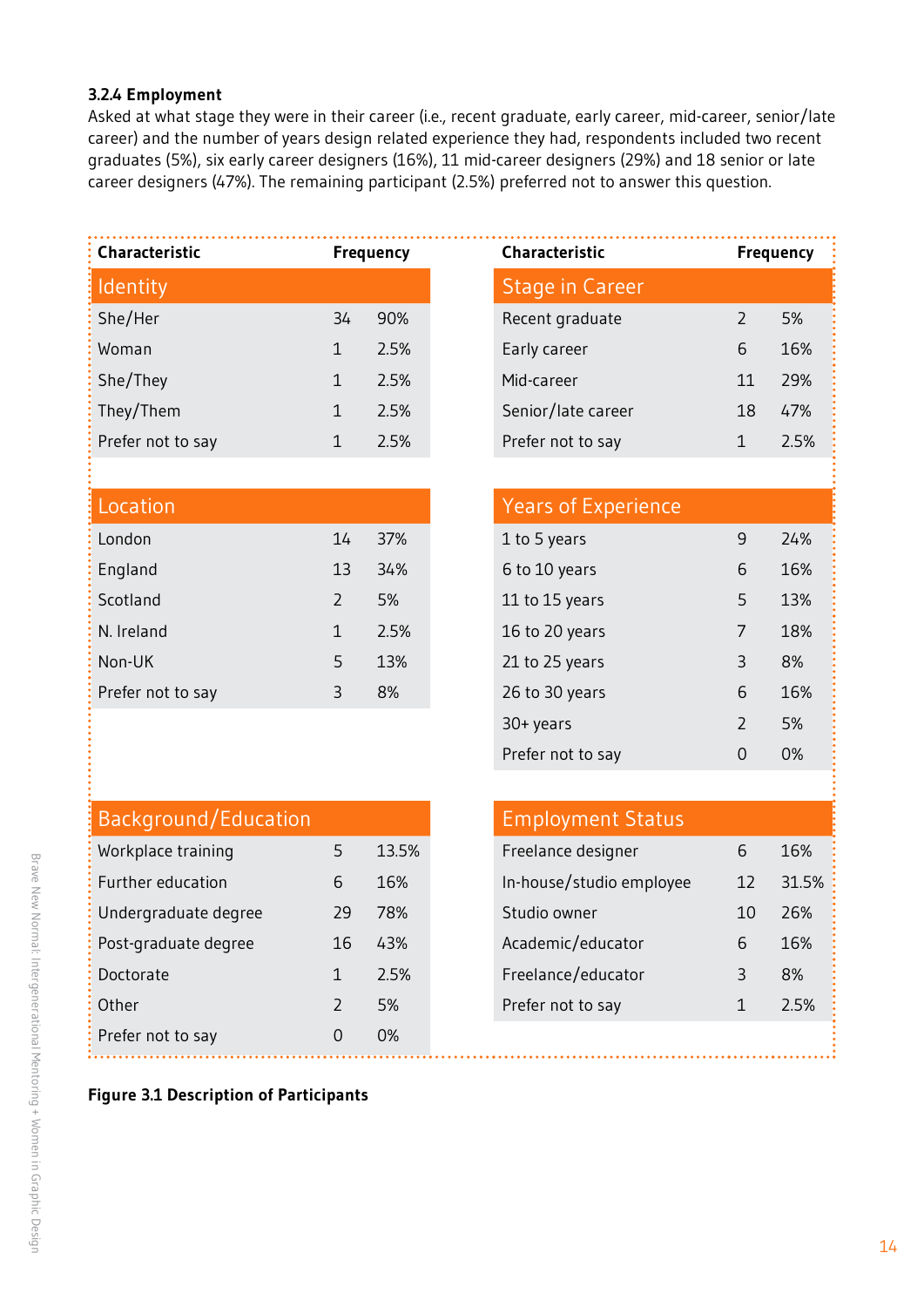#### <span id="page-14-0"></span>**3.2.5 Experience**

In terms of experience, nine respondents (24%) had worked between one and five years in the sector, while six (16%) had worked between six and ten years in graphic design; five respondents (13%) had 11 to 15 years' experience and seven (18%) had worked 16 to 20 years in the field. Three participants (8%) had 21 to 25 years' experience and six (16%) had worked 26 to 30 years in graphic design; the remaining two respondents (5%) reported having more than 30 years' experience.

The online survey subsequently asked participants to describe any career changes they had undertaken during their professional work. A total of 30 respondents (79%) had made career changes, while the remaining eight (21%) suggested they had remained in the same/similar position. For those individuals who changed role and/or career direction, nine (30%) had moved from industry into education; eight respondents (27%) had become freelance workers and four (13%) had established their own design studio. The remaining nine participants (30%) had made a range of changes, including e.g., progressing from the commercial to the voluntary/charity sector; moving from another sector into graphic design; focusing upon a more specific area of design.

Finally, participants were asked to describe their current employment status, with a number of possible items provided including, e.g., freelance designer, in-house/studio employee, studio owner, academic/ educator. 12 respondents (31.5%) described themselves as in house/studio employee, while ten (26%) were studio owners; six respondents (16%) described themselves as freelance designer, while a further six (16%), were academics or educators. The remaining three respondents (8%) defined themselves as both freelance designer and educator, while one participant (2.5%) preferred not to answer this question.

#### 3.3 Thematic analysis

#### **3.3.1 Overview of thematic analysis**

As described in **Table 3.1**, thematic analysis of qualitative data (i.e., questionnaire open responses and interview data) yielded ten distinct preliminary themes with 18 secondary themes. The initial coding process involved reading and re-reading the data, labelling quotations and sections according to their content. This open coding was followed by thematic analysis to identify key themes and/or link themes together. The second stage analysis grouped the material into broader topics, identifying overarching themes. The criteria for identifying themes were according to their prevalence across the data and relevance to the main research questions (i.e., the key factors or issues facing women currently working in graphic design; the short and longer term impacts of the global pandemic upon work and lives; participants' prior experience of mentoring; expectations of an intergenerational mentoring scheme; how it might benefit women graphic designers and instigate industry change). Findings are presented in the following order:

- **•** Overview of thematic analysis
- Factors affecting women working in graphic design
- **IMPACT COVID-19 upon life and work**
- An (intergenerational) mentoring scheme.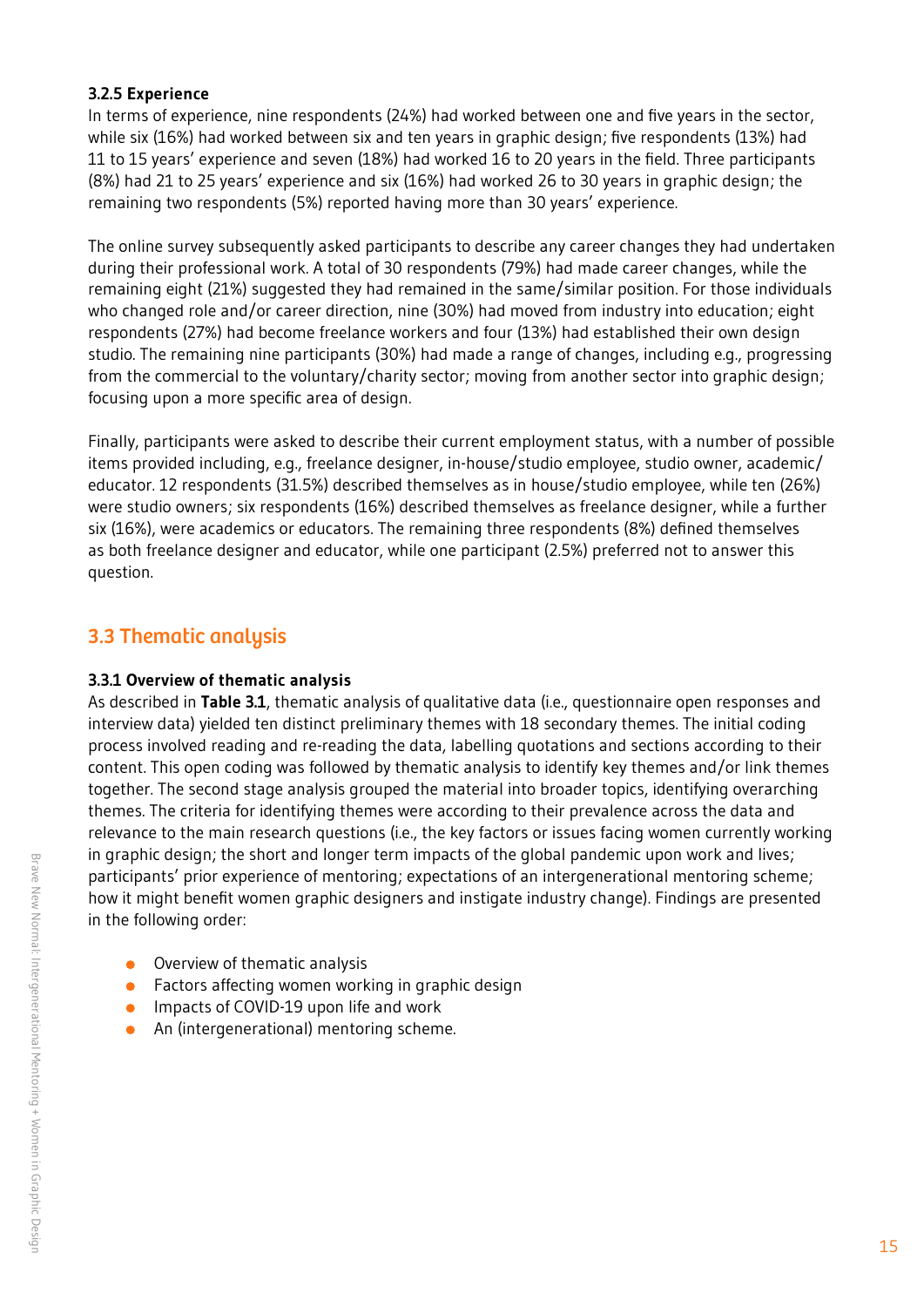| Thematic Area                     | <b>Preliminary Themes</b>                                                                                                                               | <b>Secondary Themes</b>                                                                                                                                                                                                            | <b>Examples from Data</b>                                                                                                                                                                                                                                                                                                                                                                                                                                                                                                                                                     |
|-----------------------------------|---------------------------------------------------------------------------------------------------------------------------------------------------------|------------------------------------------------------------------------------------------------------------------------------------------------------------------------------------------------------------------------------------|-------------------------------------------------------------------------------------------------------------------------------------------------------------------------------------------------------------------------------------------------------------------------------------------------------------------------------------------------------------------------------------------------------------------------------------------------------------------------------------------------------------------------------------------------------------------------------|
| <b>Factors affecting</b><br>women | Male dominated/led industry<br>Invisibility of female leaders<br>Lack of respect or recognition                                                         | Bias and/or discrimination<br>Inequality of pay/salaries<br>Lack of flexible working provision<br>Lack of structured career pathways<br>Imposter syndrome<br>Lack of confidence/validation                                         | We face discrimination on a day to day basis, from pay gaps to lack<br>of respect when we bring ideas to the table."<br>Issues include sexism, poor management, maternity leave,<br>working hours, competition rather than collaboration."<br>Recognition is a big issue. The lack of visibility of women in graphic<br>design impacts upon professional opportunities."                                                                                                                                                                                                      |
| <b>Impacts of COVID-19</b>        | Working remotely and/or from home<br>Lack of freelance opportunities<br>Time for reassessment/reflection                                                | Greater provision for flexible working<br>Improved work/life balance<br>Increased social isolation<br><b>Financial challenges</b><br>Decreased confidence<br>Change of career/direction                                            | 'Suddenly people only interested in working with someone in the<br>same postcode were happy to work across countries and even<br>continents."<br>'I'm slowly getting work back in, but I lost a lot of confidence.<br>Clients are behaving like they are doing us a favour; there's a lot<br>more pressure on all sides. Fees have been widely cut, sometimes<br>by 50%."<br>'I now have a much better work/life balance, as I only take on work<br>which benefits me and which I actually want to do, rather than<br>stretching myself too thinly in the service of others." |
| (Intergenerational)<br>mentoring  | Previous experience of mentoring<br>$\bullet$<br>Expectations of mentoring schemes<br>Supporting women graphic designers<br>Instigating industry change | Mutual respect and reciprocity<br>Sharing knowledge, skills and resources<br>Establishing new, supportive networks<br>Raising profile of women leaders<br>Challenging outmoded practices<br>Inspiring and motivating new designers | 'Active listening is key. Turning up, being committed to the process,<br>with mentee and mentor both being open and respectful of each<br>other."<br>'It would provide a means for sharing, supporting, passing on<br>knowledge and skills, a really valuable resource in both directions.'<br>"Like feminist consciousness raising, it could be really useful to<br>empower, support and offer agency which doesn't always happen<br>in the traditional workplace."                                                                                                          |

**Table 3.1 Overview of Thematic Analysis**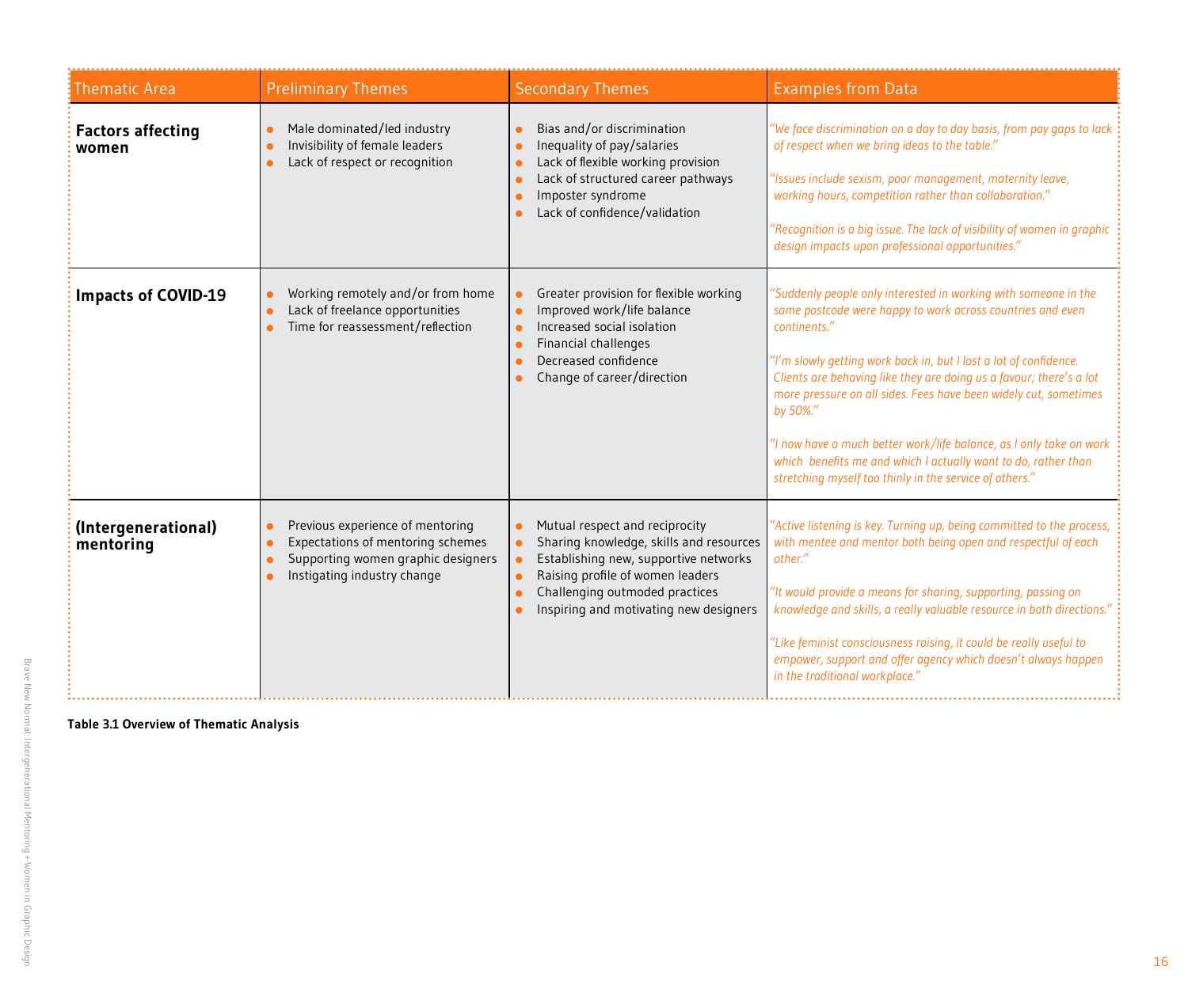#### <span id="page-16-0"></span>**3.3.2 Factors affecting women working in graphic design**

Survey respondents and interviewees were asked to describe the factors affecting women currently working in graphic design. Preliminary themes comprised: the negative impacts of working in a male dominated industry; the invisibility of female leaders; a lack of respect or recognition for women graphic designers, while secondary themes included: workplace bias and sexual discrimination; inequality of pay/salaries; a lack of flexible working provision for women with caring responsibilities; a lack of structured career pathways; imposter syndrome, a lack of confidence and/or little sense of validation.

"Factors include imposter syndrome, undervaluing of one's own skills leading to a failure to negotiate pay correctly, isolation in male dominated environments, sexism, lack of support for working mothers, lack of maternity leave in particular for the freelance population, discrimination based on the intersections of their identity, i.e., women who are disabled, queer, POC, etc."

BNN Co-Researcher, Autumn 2021

Participants repeatedly described the systemic issues of working in male-led design studios or practices. Recent research reports that 78% of the UK's in-work designers are male, as compared with 53% males across the general workforce (Design Council, 2018). However, more than half of students (63%) completing creative arts and design degree courses are women. In spite of larger numbers of women studying and subsequently entering the industry, participants suggested they remain in junior design positions unless they establish their own studios. Several participants indicated their salaries were not commensurate with male colleagues, yet they had been recruited by women. Such biases were felt to engender a lack of respect or credibility, leading to frustration and demotivation within the workplace.

"Unequal pay affects women working in graphic design. I found out that my male predecessor was earning £10k more than me to perform the same job. Yet, all my bosses and the people who hired me were female. I still wonder why women in design perpetuate unequal pay. Another factor I noticed is credibility. I have often walked into a space where I was invited to speak or mentor and diminished by high profile male designers who looked me up and down. This feels unacceptable."

BNN Co-Researcher, Autumn 2021

Early career participants suggested the ideas – and indeed voices – of male design colleagues are taken more seriously, while their faults are often overlooked. In addition, women reported male managers fail to support career progression within the industry, overlooking their potential when promotions arise. These issues were noted to have a negative impact upon confidence and self-esteem, subsequently affecting performance and job satisfaction.

"Personally, I've found that men's ideas are listened to with more respect. Also, whenever I made a small mistake or make a change, male colleagues would point it out bluntly but women colleagues would understand and approach me differently, so I didn't feel that I'd done something bad or wrong. When I gained a promotion at work, women colleagues were pushing me to go for the role but male colleagues never mentioned it or steered me towards applying."

BNN Co-Researcher, Autumn 2021

Mid-career participants described being encouraged into administrative positions, rather than design roles, once again attesting to individual skills and experience being undervalued. A lack of flexibility was noted by those with parental and/or caring responsibilities, while participants aiming to start a  $17$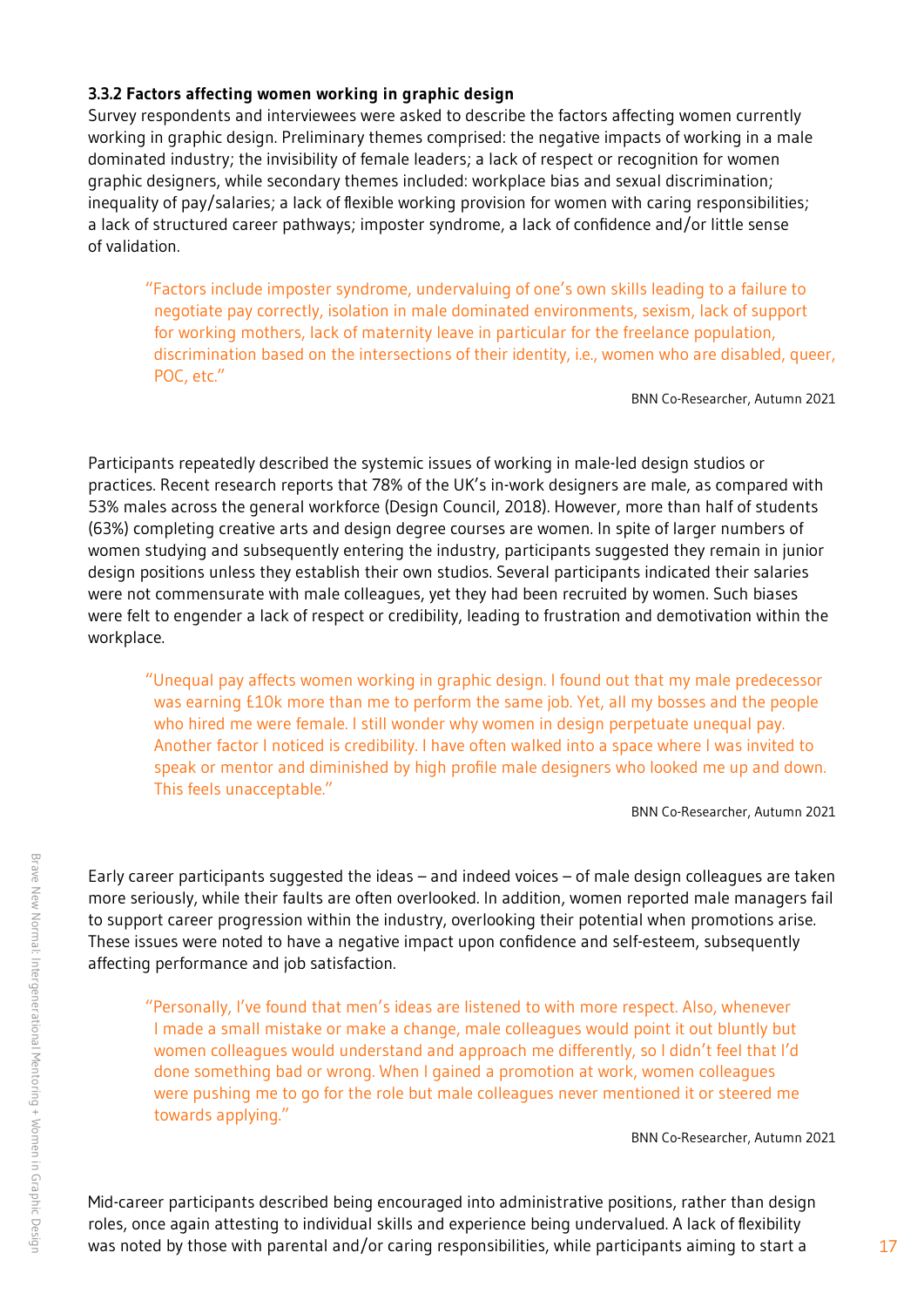<span id="page-17-0"></span>family suggested their career would be negatively impacted by such a decision. There appeared to be a general lack of awareness or understanding regarding the female lifecycle within the industry, with little or no support given to those women experiencing menstruation, pregnancy or menopause.

"Capabilities being under-estimated, pushed into organisational/ administrational roles over design roles, under representation in the industry which does not correlate to women in education and teaching, sexism and micro sexism based decision-making or comments, difficulty developing career and having a child, no work-related support or sick days for menstrual pain or symptoms of menopause, still expected to maintain full-time workload (and some) and maintain domestic life."

BNN Co-Researcher, Autumn 2021

Lastly, participants repeatedly described feelings of 'imposter syndrome', with even senior women designers reporting a lack of confidence in promoting their practice and/or negotiating fees. Participants at all career stages expressed concern regarding the continuing invisibility of mature women role models or leaders within the industry, which they felt compounded those aforementioned systemic issues. Crucially, this lack of representation was suggested to hinder cohesion and collaboration between women designers, something worthy of note.

"Speaking personally, I have never felt as confident 'selling' what I do as I would like nor in negotiating fees. I am also acutely aware that older women graphic designers are rare and that for younger women designers, there are few role models. This troubles me greatly. Added to this, I sense that female clients who are younger than me find it intimidating to work with an older female designer. I suspect this would not be the case were I a man."

BNN Co-Researcher, Autumn 2021

#### **3.3.3 Impacts of COVID-19 upon life and work**

Survey respondents and interviewees were asked in what ways COVID-19 had changed their professional lives (if at all) and, whether they envisaged any such changes to have either temporary or longer-term impacts. The larger majority participants (82%) described significant changes to their employment, while 63% felt these shifts would be permanent. Reported changes included: a move to working remotely/from home; increased/decreased flexibility; extended reach in terms of clients; lack of social interactions; loss of contracts/commissions; reduced income; issues with technology; lack of professional development/training opportunities; evaluation of current role and/or profession.

"The pandemic shifted my work life dramatically. Suddenly we no longer gathered in the studio but instead, worked from home. Strangely, I found this experience quite helpful. I felt more confident in my home surroundings than in the studio, as hierarchies were not so obvious and it felt quite levelling. I also appreciated being able to juggle household chores before work, when I would usually be commuting. I did miss the social interaction with colleagues, but didn't miss it enough to want to return to the studio full time."

BNN Co-Researcher, Autumn 2021

During the initial stages of the pandemic, lockdown restrictions required a move from studio or office-based practice to working remotely, described as having both positive and negative impacts. For certain participants, working from home increased flexibility and disassembled hierarchies, while enabling individuals to successfully extend their professional reach – nationally and internationally. For others however, the necessary reliance on technology resulted in 'anger and frustration', 'poor communication' and 'screen fatigue', with online meetings often felt to be 'challenging' in presenting creative ideas to colleagues and clients.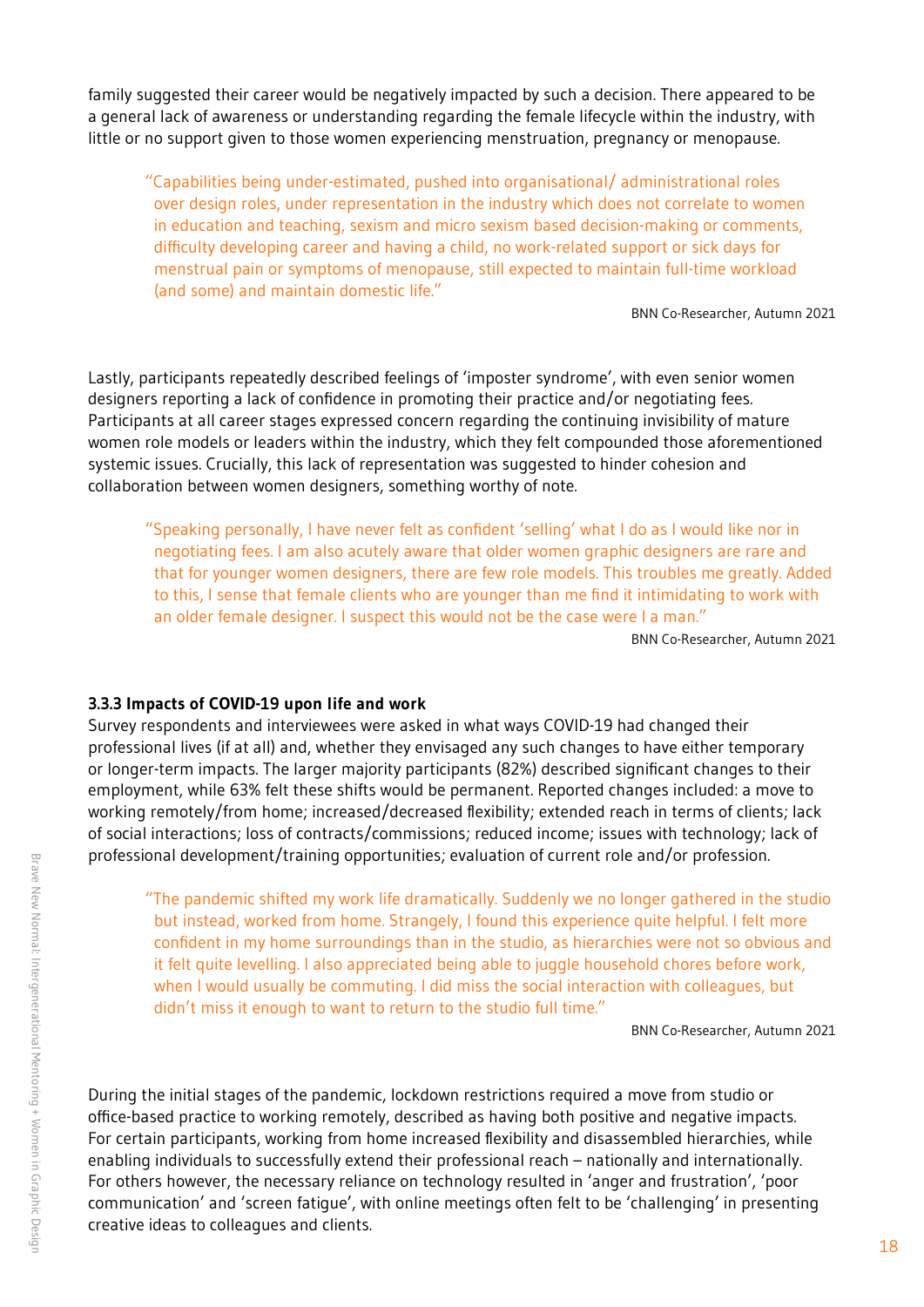<span id="page-18-0"></span>"I was meant to begin an internship with a magazine, which I was really looking forward to but it sadly fell through due to the pandemic. It was really hard to find a design role as I wasn't able to build my CV with design experience and many roles wanted at least one- or two-years' industry experience. I also found it difficult and tiring to have Zoom meetings all of the time, to go over my designs and ideas. Conversation is much more fluid when you are sat around a table together – or even just working in the same space as other creatives – where you can more easily bounce ideas off of each other."

BNN Co-Researcher, Autumn 2021

For those individuals with caring responsibilities and/or children, home schooling greatly impinged on their professional practice, with participants reporting they had taken more responsibility for this and other domestic tasks. Not all employers were suggested to be understanding of the undue pressures placed upon participants, who in several cases became 'anxious', 'depressed', 'isolated' and/or 'overwhelmed' with balancing the demands of home and work during these challenging times.

"It reduced my network of contacts but in some ways it levelled the field, as technical expertise was valued more. It became harder to balance competing demands from my professional life being carried out in the domestic space. Communication with and connection to my team was diminished. Isolation was a strong feeling and I became overwhelmed by life/work pressures. My caring responsibilities were not factored in at all, with no flexibility given."

BNN Co-Researcher, Autumn 2021

Alongside the many challenges of remote working and the subsequent impacts upon mental health, certain participants reported a loss of income or financial security during the pandemic. Freelance workers in particular lost contracts and/or those they had were postponed, while new commissions became more competitive to gain. Some larger design studios were reported to be offering their services pro bono, thereby further reducing the potential for individuals to secure paid work.

"Fees have been widely cut, sometimes by 50%. It's a tricky time to navigate and also, it's tricky to find a safe space to speak with people about all this. Another thing I have experienced is high profile studios offering to do work pro bono for my clients. I was really shocked when this happened, as I lost a paid project. It's a time where studios should not be working for free when they don't need to add to their portfolio. This issue increased in lockdown."

BNN Co-Researcher, Autumn 2021

Finally, several participants suggested the upheaval experienced through the pandemic had prompted them to evaluate their current professional role and/or employment status. In spite of the precarious nature of the employment market, 16% participants moved to establishing a freelance practice and/or their own studio, while just 7% made the shift to working for a design company, academic institution or other commercial organisation. Those who decided to work independently described having the time to 'reassess' or 'reflect upon' their career, questioning whether they wished to continue on this particular (design specific) journey and/or change direction completely. In addition to the 'uncertainty' or 'flux' caused by COVID-19, reasons given for movement included: poor pay and/or working conditions; a lack of respect or recognition; a lack of flexibility for creative practice.

"It made me realise that working full time in a permanent role was not for me. It took up a lot of my creative energy, it was underpaid and very restrictive – both creatively and timewise. Many people stay in full time roles for financial security, however my counterpart lost her job for thinly veiled reasons, and it was badly paid compared to freelancing anyway. I no longer saw the benefits of full-time permanent roles, if I'm honest."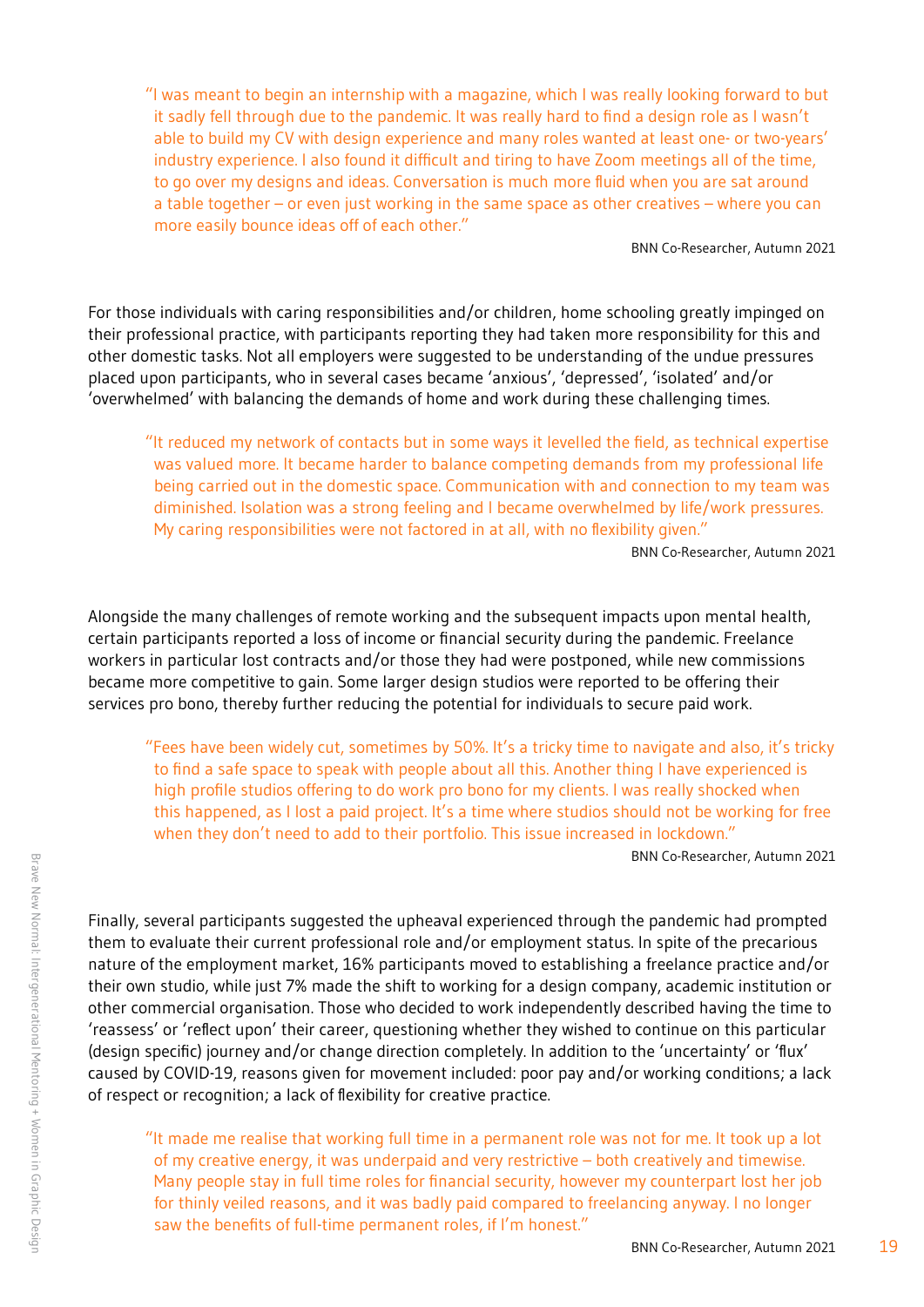#### **3.3.4 An (intergenerational) mentoring scheme**

Data collected via the online questionnaire revealed 30 participants (79%) had previous experience of a mentoring scheme. Of these, 11 (29%) had been a mentor, four (11%) had been a mentee and 15 (39%) had experience of being both mentor and mentee. The remaining eight participants (21%) had no prior experience. Interview data meanwhile revealed two participants (28.5%) had been a mentor, three (43%) had been both mentor and mentee, while two (28.5%) had no prior experience. Of those who had already engaged in mentoring schemes, delivery had been predominantly through: a combination of formal and informal arrangements (32%); via their academic/education institution (24.5%); formal schemes within the workplace (19%); informal arrangements outside of the workplace (17%).

"While working with agencies, I was a mentee. As soon as I was self-employed, I became a mentor with universities and also, design platforms. My mentors have helped me handle my fears and self-doubt. In being a mentor, I find fulfilment in helping other people reach their potential. There was a period in my life where I was trying to reach my potential and find validation. Now that I'm filling my own cup and that validation for myself, I have more to give to other people."

BNN Co-Researcher, Autumn 2021

For the far larger majority participants, previous experience of mentoring programmes had been positive. For mentees, the process was described as 'challenging', 'useful' and 'stimulating' with individual mentors reported to be 'critical yet supportive', 'validating' and 'pragmatic' in their approach.

"What I really liked about my mentor is that she is very confident and just knows her stuff. If I asked a professional or even personal question, just getting an answer because she's been through it. She has a pragmatic way of thinking. It was really useful to off-load or ask advice about something that I might be struggling with or might want to progress in. That's the main reason I wanted her to be my mentor."

BNN Co-Researcher, Autumn 2021

For mentors meanwhile, the experience was noted to be 'interesting' and 'rewarding', increasing 'empathy and understanding' towards their peers. Participants who had just entered the profession described how they were able to support students and/or recent graduates, sharing newly gained skills and resources while gaining insights into leadership during the earliest stages of their career. Importantly, the mentoring relationship was repeatedly reported to be of benefit to both parties – mentor and mentee – whether early, mid or senior/late career professionals, something worthy of note.

"Not being too far away from having graduated myself, I was able to offer advice as to how they could improve their work and also, think about the steps to getting into the industry, that sort of thing. What I gained is a little more understanding or empathy for students. I wanted to be a better leader in my professional work, so how can I be of service to someone else in a leadership capacity? It gave me some experience in that."

BNN Co-Researcher, Autumn 2021

When asked about their expectations for a potential (intergenerational) mentoring scheme, participants suggested 'clear boundaries, direction and guidance', 'time and commitment', 'regular communication' were all essential elements of a successful programme, ensuring both mentor and mentee engaged in 'active listening', while being 'prepared and present' during meetings. In addition, 'mutual respect and trust', 'empathy and accountability' were deemed necessary, with an understanding of how positive outcomes might be 'reciprocal', no matter what stage of their career, as previously described. 20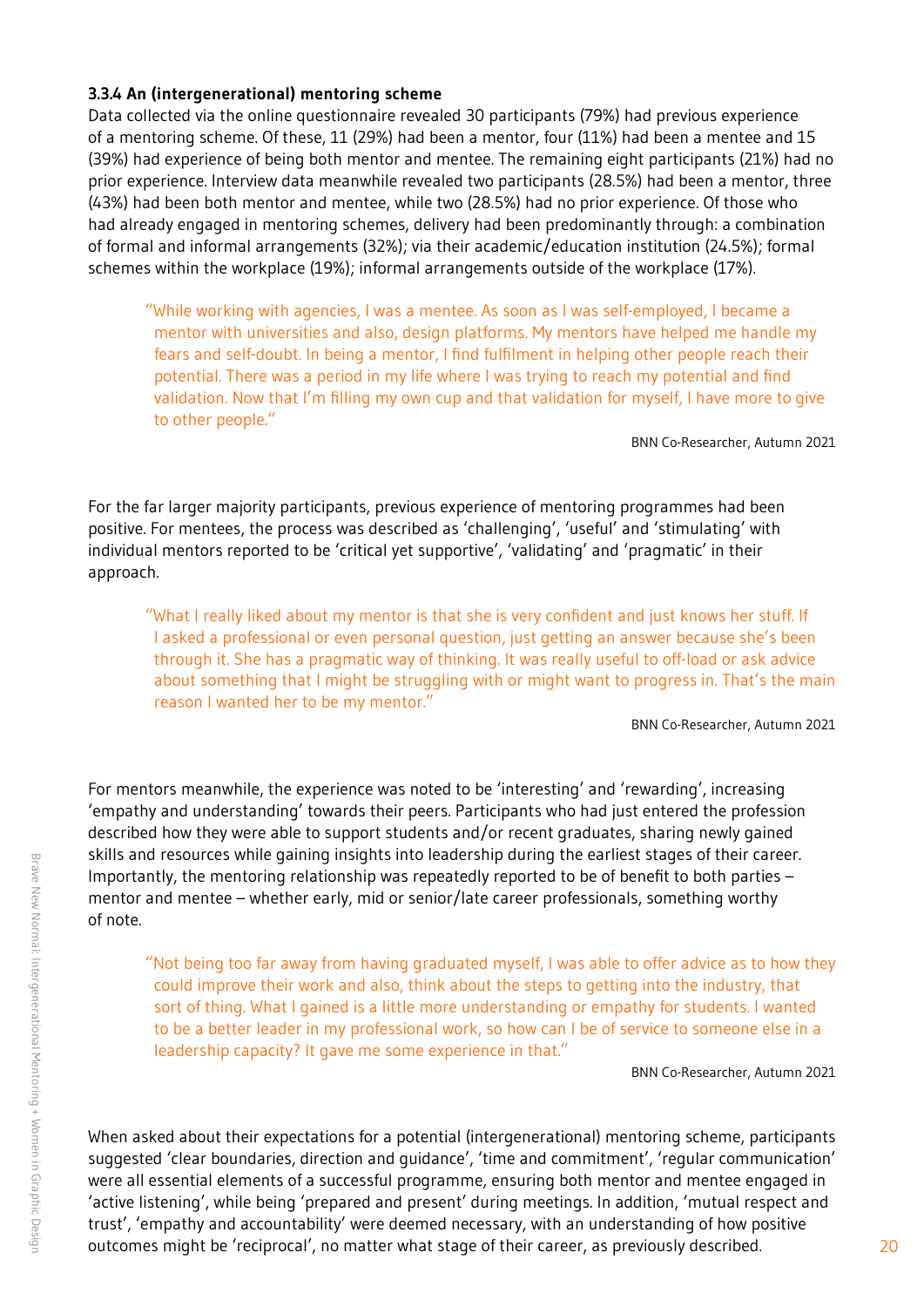"It would blow the lid off issues that young designers experience and think of as 'normal'. There are tactics older women designers have confidence in using that would really benefit younger designers and the sector more broadly. As a lecturer, I am often asked for advice in dealing with the sexist work culture. Sharing examples of alternative design labour, collective practices, flexible studios focused on a work-life balance would ensure fewer women are squeezed out at the beginning of their careers."

BNN Co-Researcher, Autumn 2021

Highlighting the 'softer skills' that women could bring to such a relationship was also noted, skills often undervalued in male led/dominated industries. Such a scheme was predicted to be 'confidence boosting', 'inspiring' and 'motivating', bringing 'fresh outlooks' and 'multiple benefits' (e.g., sharing knowledge, skills and resources; establishing new, supportive networks; offering practical advice to recently graduated/early career designers), for industry professionals from across the UK and beyond.

"Realistic life and work experiences shared could inform where there are opportunities as well as highlighting flaws within the sector. It would create visibility for women, providing a support network, while tackling inequality and/or bad practice. It would encourage more women to consider what they could actually do, not to limit their ambitions but to know their rights and importantly, have the back-up from other professionals who could support and advise." BNN Co-Researcher, Autumn 2021

In these and other ways, an (intergenerational) mentoring programme was anticipated to support the work of women graphic designers in a post-COVID world, while also instigating change across the industry (e.g., breaking down traditional hierarchies; challenging outmoded practices; developing a less competitive and/or more collaborative culture). When asked 'how' such a scheme might transform culture within academic settings, design studios and the wider sector, participants suggested it would 'bring diversity', 'foster communication', 'provide new role models', 'raise the profile of experienced professionals', thereby recognising and validating the existing breadth of knowledge held by women graphic designers. Crucially, participants suggested potential change(s) would result in 'more thoughtful design', since diversity and cross-fertilisation would result in work representing new perspectives or voices, creating outputs inclusive to a far wider audience.

"It may help to break down some of perceived hierarchies, allowing us all to do a better job. Traditionally, this industry has been very competitive but there's a tangible shift occurring towards a more collaborative culture. Mentoring is exactly the kind of thing to foster that. It would also result in far more thoughtful design. Working in silos results in design that speaks to a single audience. Intergenerational mentoring would introduce voices to the table who wouldn't otherwise have fed into the design."

BNN Co-Researcher, Autumn 2021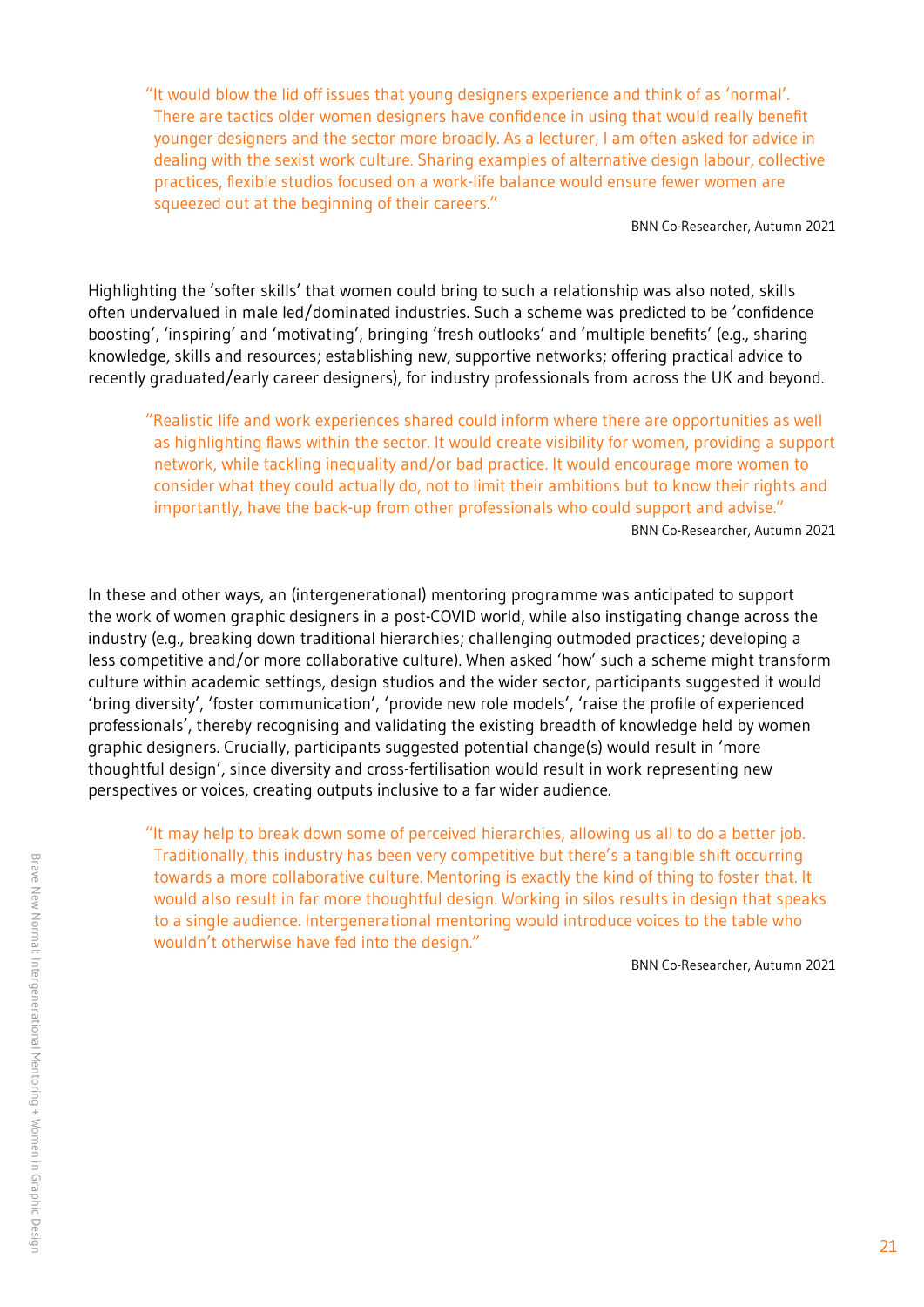# <span id="page-21-0"></span>Part 4 Resilience

#### 4.1 A Brave New Normal

This brief study was stimulated by the *Brave New Normal* project, with women graphic designers sharing both their professional and personal experiences in a safe and supportive environment. During *Brave New Normal: Phase 1 and Phase 2*, there emerged a collective need to investigate the main issues affecting women graphic designers today, including the impacts of COVID-19, with its uncertainties and potential outcomes for the sector. The study also sought to explore participants' previous experience of mentoring and what might be the 'essential ingredients' for establishing an effective (inter) generational mentoring programme for those women studying and working across the sector today.

A total of 70 individuals engaged in the study, comprising early, mid, and late career designers from across the UK and beyond. The previous sections have described the methods used and identified key themes emerging from the data. The research process coincided with the beginning of the global pandemic, demonstrating first-hand how COVID-19 had magnified existing inequalities in the workplace, while signalling new challenges for women graphic designers. Importantly, the study underlined a necessity to question received narratives about career lifecycles, more especially in a postpandemic landscape.

The project's contribution resides in laying a systematic foundation for a research-focussed approach as applied within the field of graphic design. It addresses a substantial gap in the existing literature concerning the future of work for women working professionally within the field. Additionally, the research has identified the urgent need and potentiality for the application of intergenerational mentoring across the career stage spectrum in the field. This urgency is highlighted by recent reports of a post-pandemic work force resulting in early retirement for over 50s due to health and wellbeing. (Bell, 2022) Such challenges will ultimately impact knowledge production and exchange. A secondary contribution of this project resides in collecting original interviews and information from questionnaires from women facing design career challenges during the pandemic.

*Brave New Normal* seeks to examine current practice, while stimulating critical debate across the sector. These ambitions are being realised through *Brave New Normal*'s model of delivery (i.e., co-design; mutual exchange; reciprocal interactions; building relationships) and also, through its specific activities (e.g., interactive workshops; networking events; discussion forum; participatory research). However, from the research, it is evident there remains work to be done. During the study, participants were asked 'How might we ensure preparedness for women entering/aligning with a future workplace?' The resulting recommendations might provide an interesting starting point for dialogue and/or developments across the sector, thereby prompting the beginnings of a *brave new normal*: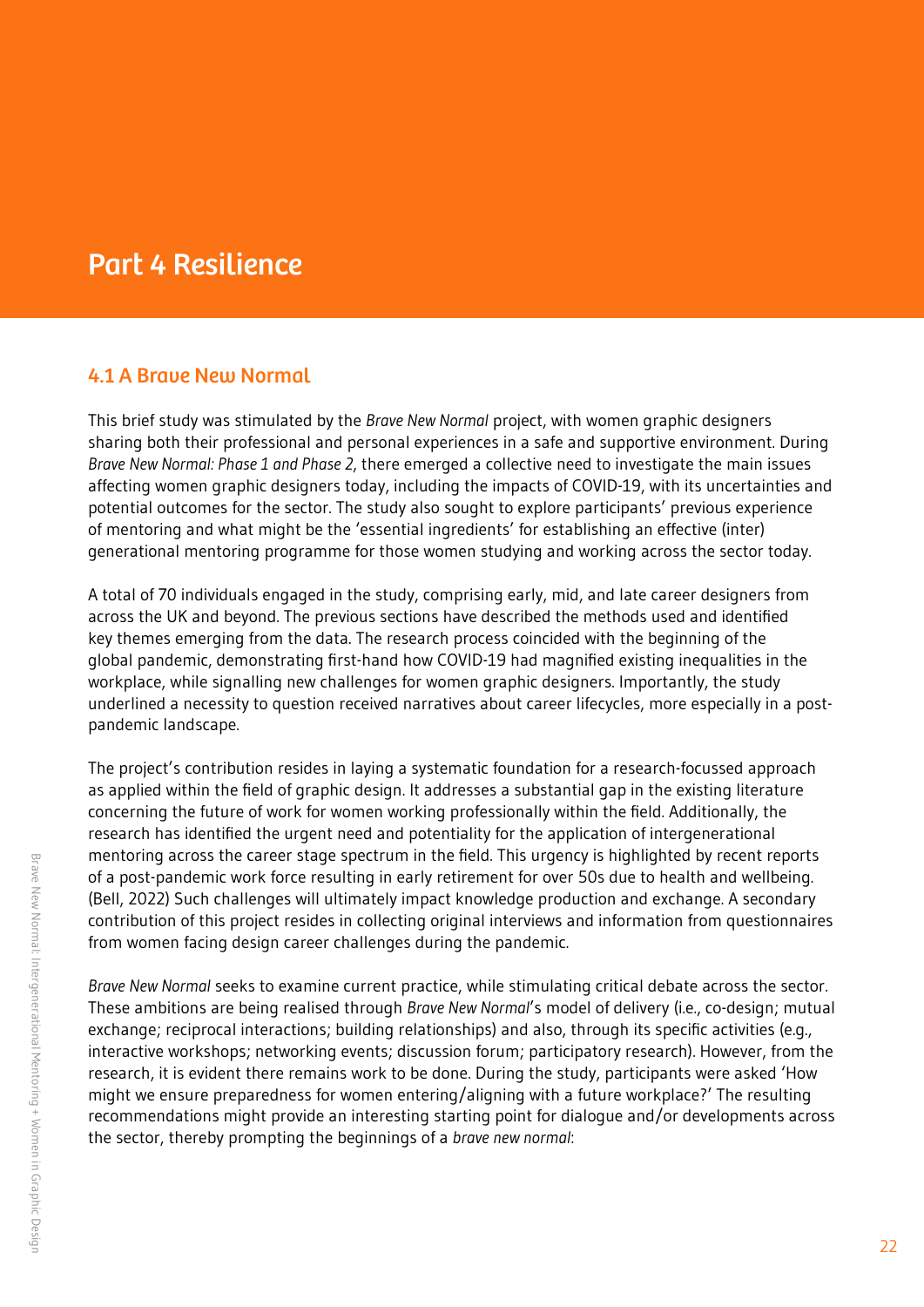- <span id="page-22-0"></span>**Encourage and empower women designers through education, training and mentoring**   $\bullet$
- **Build confidence and self-esteem, regardless of background, ethnicity, gender, social status**
- **Ensure work settings and practices are aligned to the needs of women designers**  $\bullet$
- **Provide guidance for establishing contacts, self-promotion, managing workplace inequalities**  $\bullet$
- **Develop a safe, supportive, and inclusive network of women graphic designers**  $\bullet$
- **Create an online platform with access to relevant resources and events**  $\bullet$
- **Invite male educators and leaders in design to join the discussion.**

#### 4.2 Everyone Leads, Everyone Learns

*Brave New Normal* advocates for an approach to intergenerational mentoring to include a two-way dialogue – or 360 $^{\circ}$  perspective – where both participants stand to benefit equally. The project seeks to delve more deeply into a dialogic process for women in graphic design, while contributing to the existing body of research pertaining to intergenerational mentoring. *Brave New Normal: Phase 3* also sought to determine whether there might be new ways of delivering intergenerational mentoring to women currently studying and working in graphic design. Drawing from the experiences of *Brave New Normal* participants, it is evident such a scheme would be of both interest and potential benefit to women designers and the wider sector. However, what might constitute a model of effective practice? How might it be designed, delivered and by whom? Does it remain appropriate to use the terminology of mentoring/mentor/mentee, in attempting to promote less hierarchical and/or more inclusive structures? What are the 'key components' for such a programme to achieve maximum, positive outcomes? And crucially, how might we ensure such a scheme meets the diverse aspirations and needs of those women studying and/or working across the sector today?

The traditional intergenerational mentoring (IGM) model is seen to create an environment where everyone leads and everyone learns (Grima, et al., 2014; McArthur, Wilson and Hunter, 2017; Satterly, et al., 2018; Gadomska-Lila, 2020). The process for this model involves four distinct phases: planning the programme; assessing individual skills, experiences and needs; matching based upon those individual skills and needs; implementing the mentoring relationships. Literature pertaining to existing IGM programmes (Karcher, et al., 2006; Hatton-Yeo and Telfe, 2008), build upon the aforementioned four phases, outlining ten essential stages to consider, in designing a model of effective practice. In combination with the findings of the present study, these might therefore provide a valuable foundation and 'jumping off point' for the further development of *Brave New Normal*.

- i. Establish clear aims and objectives
- ii. Be conservative in estimating impacts
- iii. Allow time for planning and development
- iv. Identify target group(s) and organisation(s)
- v. Engage administrative or managerial support
- vi. Recruit and assess mentors/mentees
- vii. Match and orientate mentors/mentees
- viii. Launch and implement the programme
- ix. Provide ongoing support/supervision
- x. Monitor and evaluate the programme.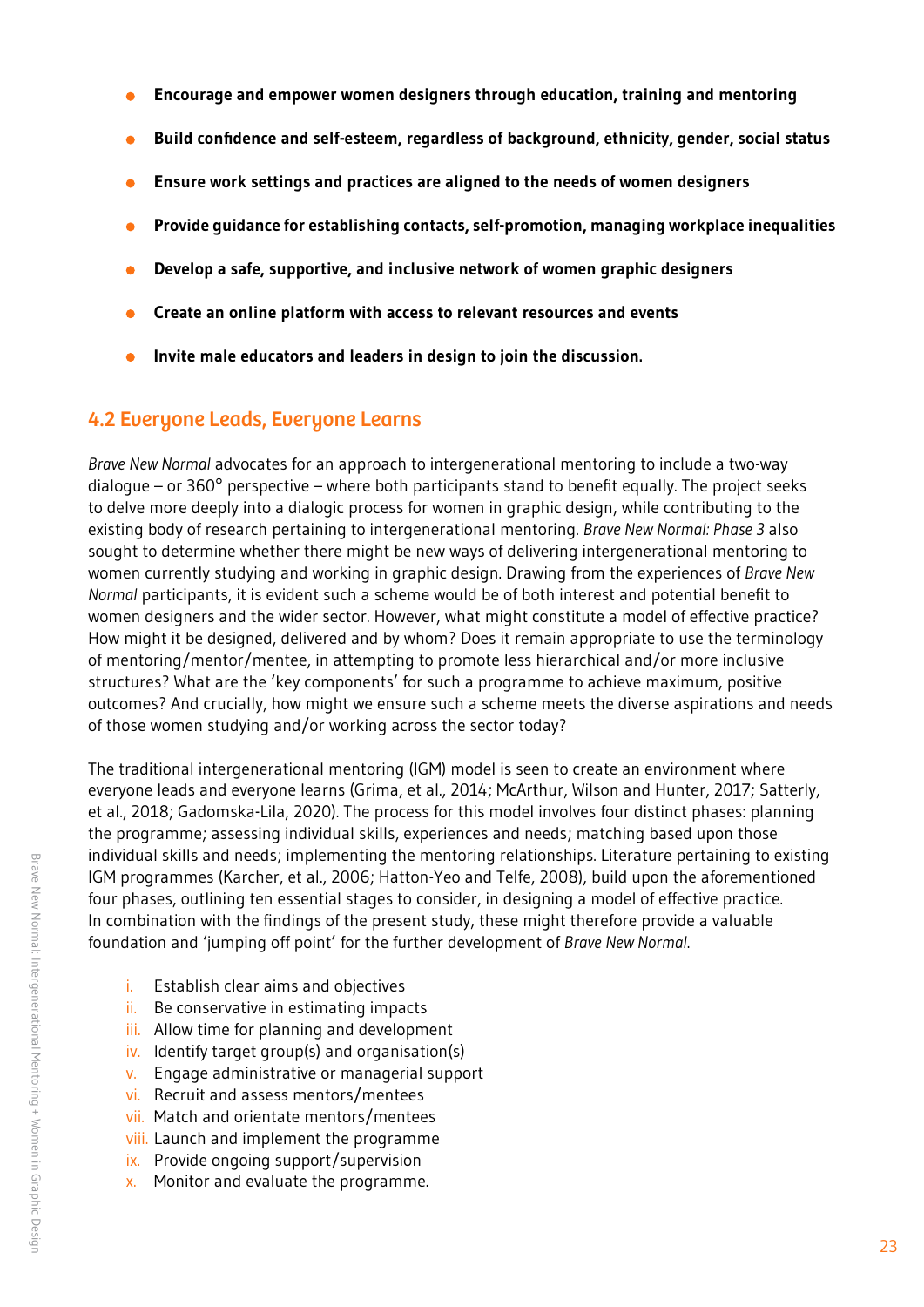#### **i. Establish clear aims and objectives**

As with all new initiatives engaging diverse individuals and organisations, it is important to establish clear aims and objectives from the outset. What do stakeholders seek to gain through an intergenerational mentoring scheme? What resources, funding and time will be allocated to the programme? How will it be managed and by whom? How will you measure success for the individuals/ organisations involved? How might you monitor and evaluate outcomes – and indeed learning – resulting from the programme?

#### **ii. Be conservative in estimating impacts**

For certain individuals, the intergenerational mentoring experience has been described as transformative. However, for the larger majority, benefits may be modest albeit meaningful. Mentoring aims to enable individuals to better achieve their potential and contribute fully, rather than existing as a problem-solving exercise; nor is it to be seen to address underlying, systemic issues. Mentoring is therefore most effective when delivered alongside other modes of support and not as a stand-alone intervention.

#### **iii. Allow time for planning and development**

Existing schemes propose it may take between six and nine months from agreeing in principle to provide a mentoring programme, to mentors and mentees then beginning to meet. It's also advisable to start small, with up to ten matches proposed, allowing time and space for the programme to develop. The literature suggests schemes prove unsuccessful when they 'over promise' in terms of outputs/outcomes, are under-resourced, have completed insufficient research and/or have not sought agreement from all stakeholders.

#### **iv. Identify target group(s) and organisation(s)**

Mentoring is evidenced to assist in moments of transition during life and/or work, when the tendency to operate through habit or routine is challenged and individuals become open to growth and change. However, it is valuable to remember that mentoring is not a panacea. How might the programme therefore support the development of a particular group (e.g., women graphic designers), at this point in time (i.e., a post-pandemic landscape)? How will potential mentors/mentees be identified? How will potential organisations be engaged? A programme is most effective when all stakeholders are fully committed to its aims and objectives, while remaining open to exchange and new learning.

#### **v. Engage administrative and/or managerial support**

The literature recommends that programmes have an agreed contact person/point for all the parties involved, where information and support are readily available. Larger mentoring programmes allocate sufficient resources for a paid coordinator, who provides a case management role. This individual might be responsible for, e.g., organising the training of mentors; overseeing the processes of assessment and matching mentors/mentees; providing ongoing supervision and/or support for pairings; organising and promoting events included in the programme.

#### **vi. Recruit and assess mentors/mentees**

As noted in the findings, mentors need to demonstrate a wide diversity of skills and attitudes to support mentees. Intergenerational mentoring schemes highlight the benefits experienced by both parties, no matter age, background, or education. However, it is recognised that an early career designer may gain from the life and work experiences of a mid or late career designer, while these more senior members of the workforce will undoubtedly benefit from the perspectives of women just entering the sector. Potential mentors/mentees therefore need to be assessed for their suitability, along with their interests, skills and experiences. The time, resources and energy required to target and enlist committed participants should not be underestimated. Expenses, including e.g., transport, subsistence, activity costs should be reimbursed and not present a barrier to engagement.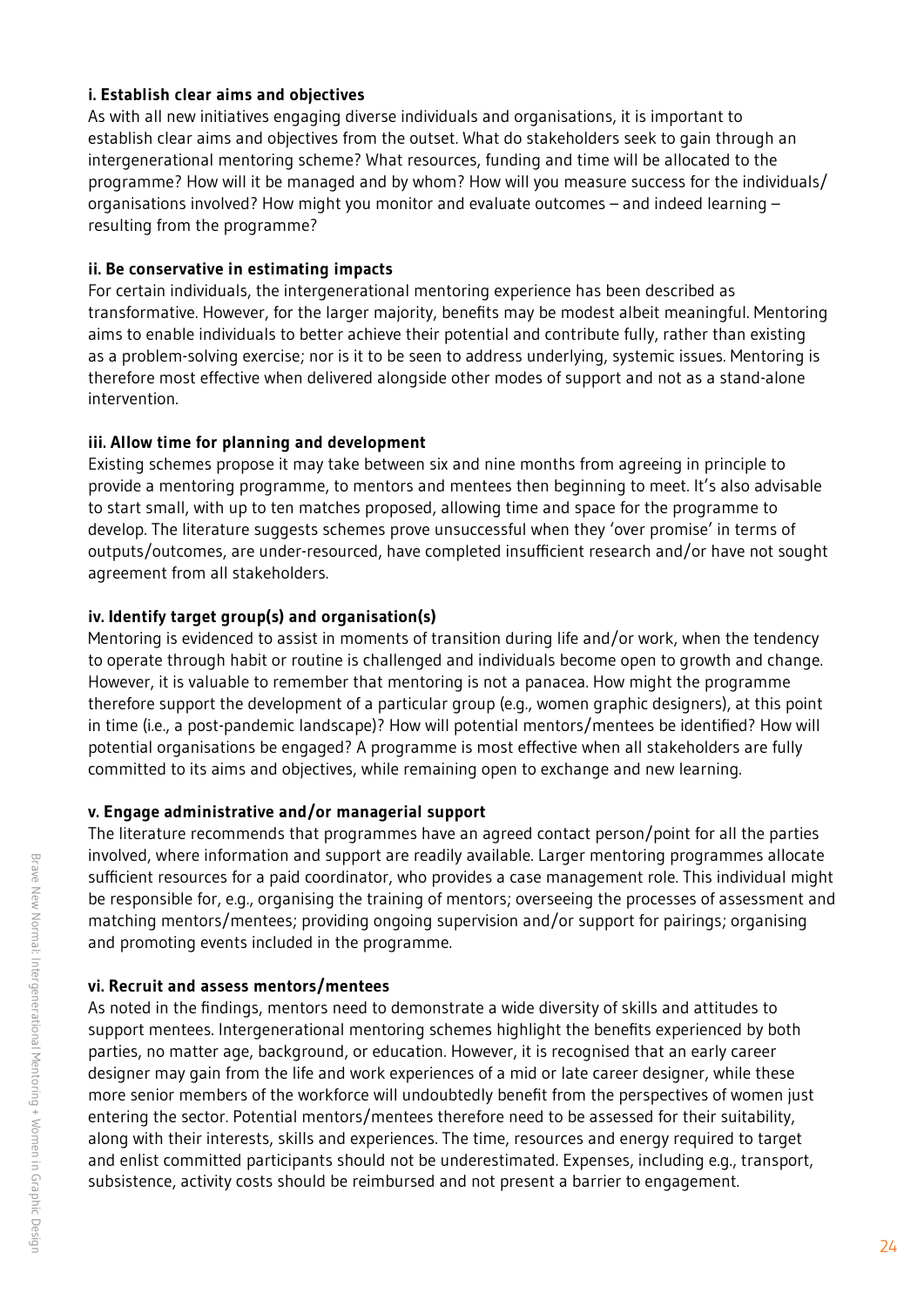#### <span id="page-24-0"></span>**vii. Match and orientate mentors/mentees**

Mentors and mentees alike should be clear about the programme's goals, guidelines, and parameters, along with the roles they are expected to undertake. Participants will require information about their partners, as well as appropriate expectations regarding the types of activities and relationships in which they will be engaged. The level and type of support available should also be clarified for all stakeholders. Pre-programme training or orientation sessions should explore issues pertaining to prejudice and stereotyping, especially in an intergenerational context.

Activities need to be 'developmentally appropriate'. This entails taking into account competencies (e.g., readiness to create and explore), as well as limitations (e.g., mobility and cognitive functioning), of mentors/mentees. The matching process in the intergenerational mentoring model is different to traditional and/or reverse mentoring models. In both traditional and reverse mentoring matching processes, mentors and mentees are defined by seniority in their position. In IGM programmes, the matching process attempts to redefine and de-emphasise seniority, focusing upon the skills and needs of each member equally.

#### **viii. Launch and implement the programme**

This stage will be dependent upon assessing IGM programme participants' needs and skills. It should be flexible in order to be designed and led by the mentors/mentees themselves. It is recommended that all members meet as a group and at regular intervals, in order to reflect upon the unique intergenerational contributions that each brings to the programme. This intentional – and dynamic – interchange will enable discussion, relationship growth and new, professional development opportunities.

#### **ix. Provide ongoing support/supervision**

In order for the IGM programme to be successful, the literature recommends ongoing administrative support and/or supervision for all stakeholders (i.e., mentors, mentees, participant organisations). Coordinators will need to support the new model of leading and learning. IGM programmes are designed to incorporate multifaceted relationships with the goal of enhanced learning and knowledge sharing opportunities, enabling all participants to benefit. In addition, coordinators should provide opportunities for ongoing assessment as the needs and experiences of each participant change and develop.

#### **x. Monitor and evaluate the programme**

It is crucial that the development of mentoring relationships and overall progress towards goals and/ or targets is monitored. This maximises the likelihood of resolving problems and/or conflicts at the earliest stage. Monitoring involves gathering evidence on an ongoing basis to ensure that relationships are progressing as planned. Evaluation needs to provide evidence of outcomes measured against the original aims and objectives of the programme. Appropriate tools need to be decided upon at the beginning of any programme. An effective evaluation will not only evidence performance against targets from the perspective of the full range of stakeholders, but it will also provide recommendations regarding how to make the programme more effective in the future.

#### 4.3 A Call to Action

The present study brings together the experiences and perspectives of numerous women working in graphic design today. The research has inevitably prompted more questions than it has answered: how women freelancers will adjust to a shrinking economy; how mothers – and indeed fathers – might manage caring responsibilities in a post-pandemic landscape; how the design industry will support graduates as they enter the workforce; how the sector might address those systemic issues highlighted in this report.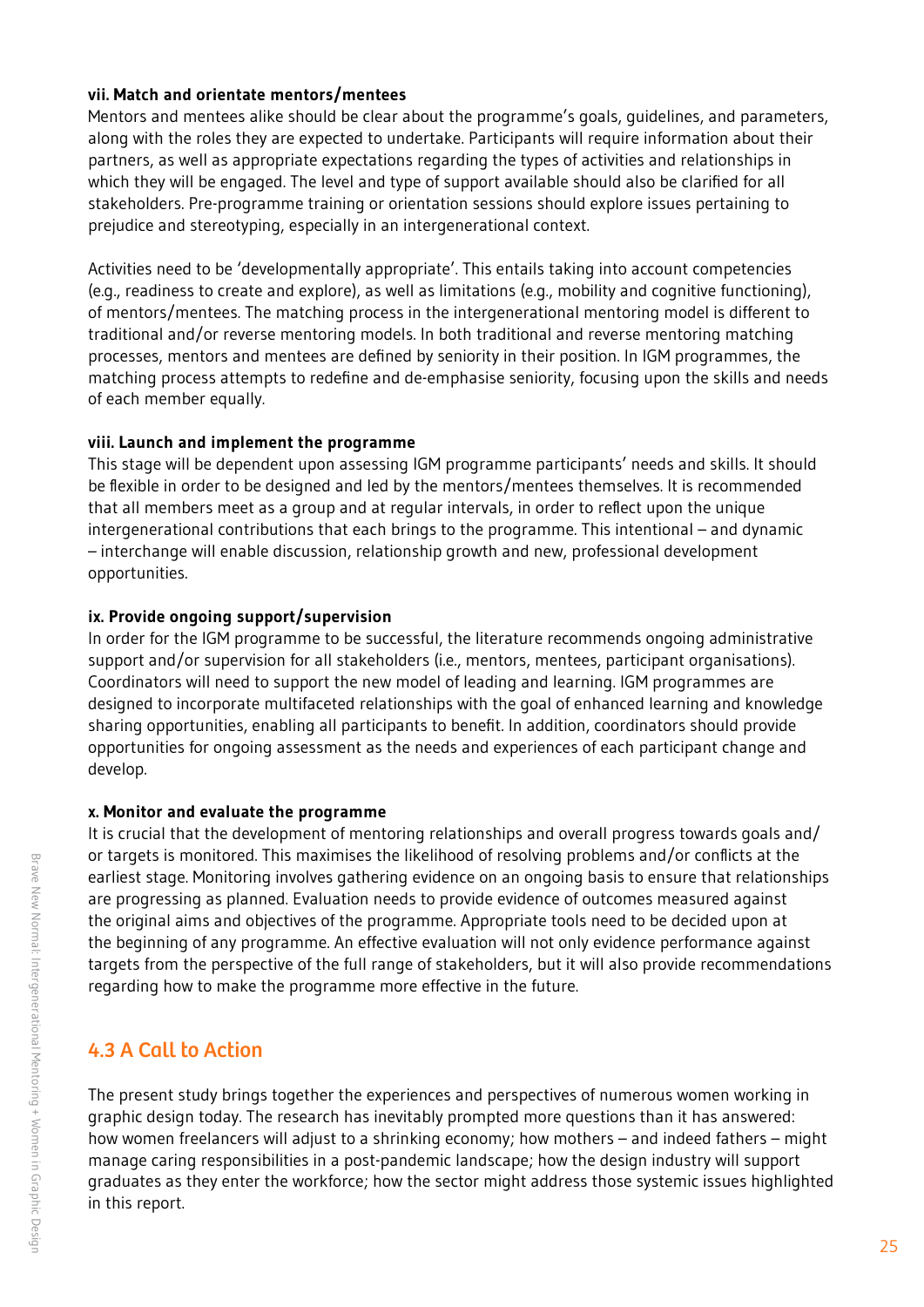Those engaged in the *Brave New Normal* project have a vision of the future where women graphic designers occupy positions as creative decision makers and industry leaders; where their life experiences and diverse histories are both respected and shared as a matter of course. Women designers will have equal access to high quality education, training, and employment opportunities alongside their male peers. Importantly, the sector will improve its efforts to value and empower women designers and seek out their involvement whether as consumers, audiences, educators, or colleagues. We remain some distance from these aspirations. We are therefore asking both educators and design leaders to sign up to the following five principles, underpinned by a process of intergenerational mentoring:

- **A need for education institutions and design studios to include the multiple perspectives of women in all creative outputs, including exhibitions and events**
- **A need for design organisations to challenge discrimination in all its manifestations**
- **Improved awareness training across the sector regarding gender equality, employment**   $\bullet$ **rights, disability and/or access needs**
- **Education and training programmes to be designed and delivered in consultation with women professionals from across the sector**
- **A promotion of diversity and inclusion within and across the sector, with increased opportunities for women in education and employment.**

#### Rethinking Terminology

In the early workshops with our Co-Researchers, the issue of terminology and its use was raised as a potential barrier to facilitating further discussions on intergenerational mentoring as a two-way, inclusive process. As the project progressed, we formulated a question asking what language could be used to describe this new model. A single word or phrase has yet to emerge that accurately reflects the process, though responses from the Co-Researchers provide useful insights as to why the concepts around intergenerational mentoring might be needing attention. As a methodological approach, rethinking terminology offers a way for opening-up conversations to gain deeper understanding of the issues which matter to those who participated in *Brave New Normal*.

"Better ways of describing such a programme? Not really. Unless it's like (inter)gen mentoring. I think it's fine."

"I thought about what wisdom would be and how we could tap into that. Something about 'wisdom sharing'."

"In terms of terminology, something around inclusivity just isn't there. This is for everyone, with everyone."

"...something that has that dual relationship. It's kind of a friend but can also zoom out a little bit and see the thing a bit wider and structurally."

"There's something nice about the term 'sisters' because there's an equality there. There's no hierarchy and there's just this idea of holding space for another woman…. it's women holding the space for women, or women supporting women."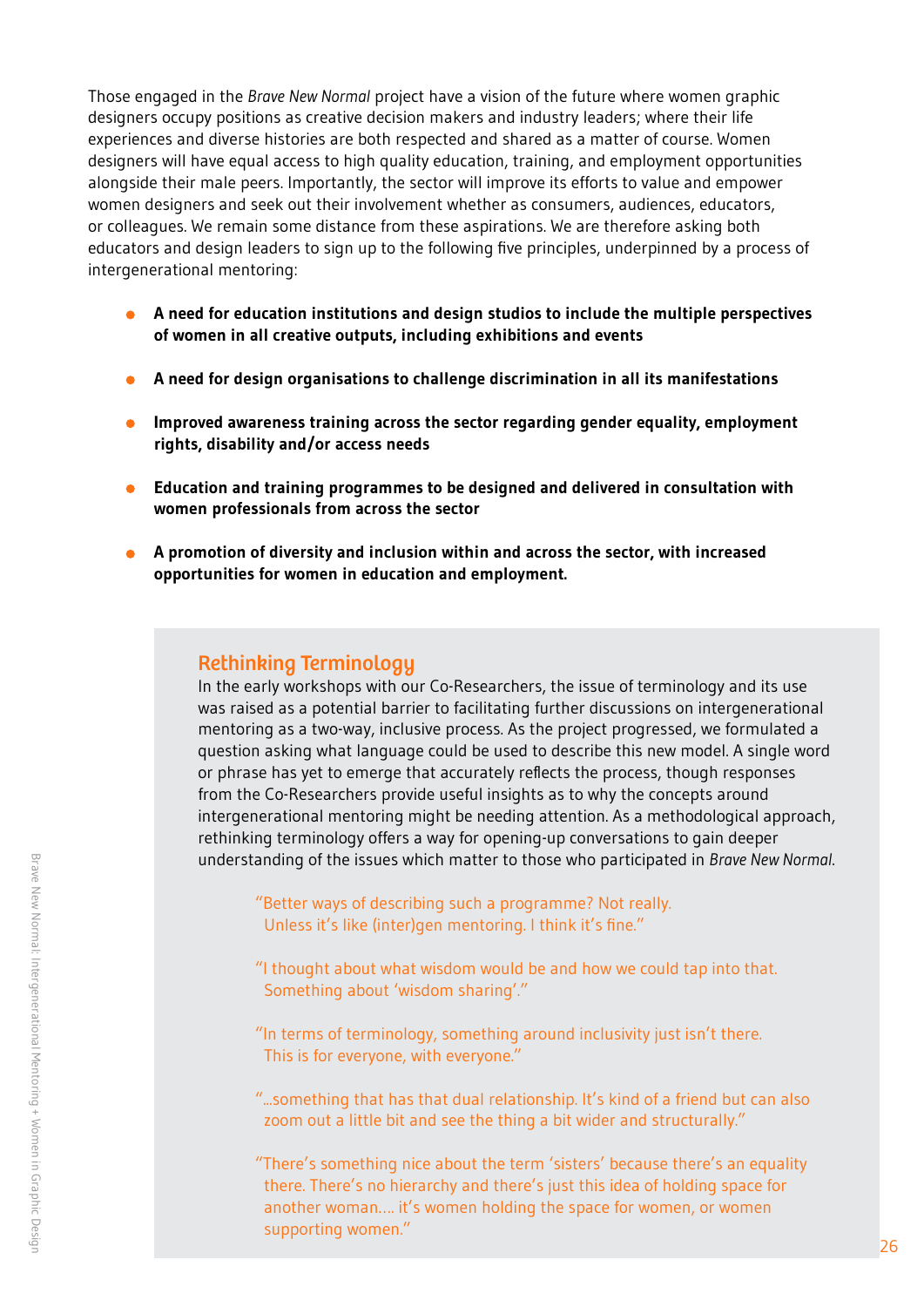#### <span id="page-26-0"></span>4.4 Next Steps

Our intent has always been for this pilot project to be a catalyst for further conversations. *Brave New Normal* will be made available on partner websites, and copies sent to advisory board members including design advocates at the RSA, Design Council, and the British Council. Plans for dissemination also include a launch event to be held in Autumn 2022, where, importantly, we can bring our Co-Researchers together, help grow these mentoring networks, and invite further discussion on the issues that are important to women regarding the future of work for a post-pandemic world.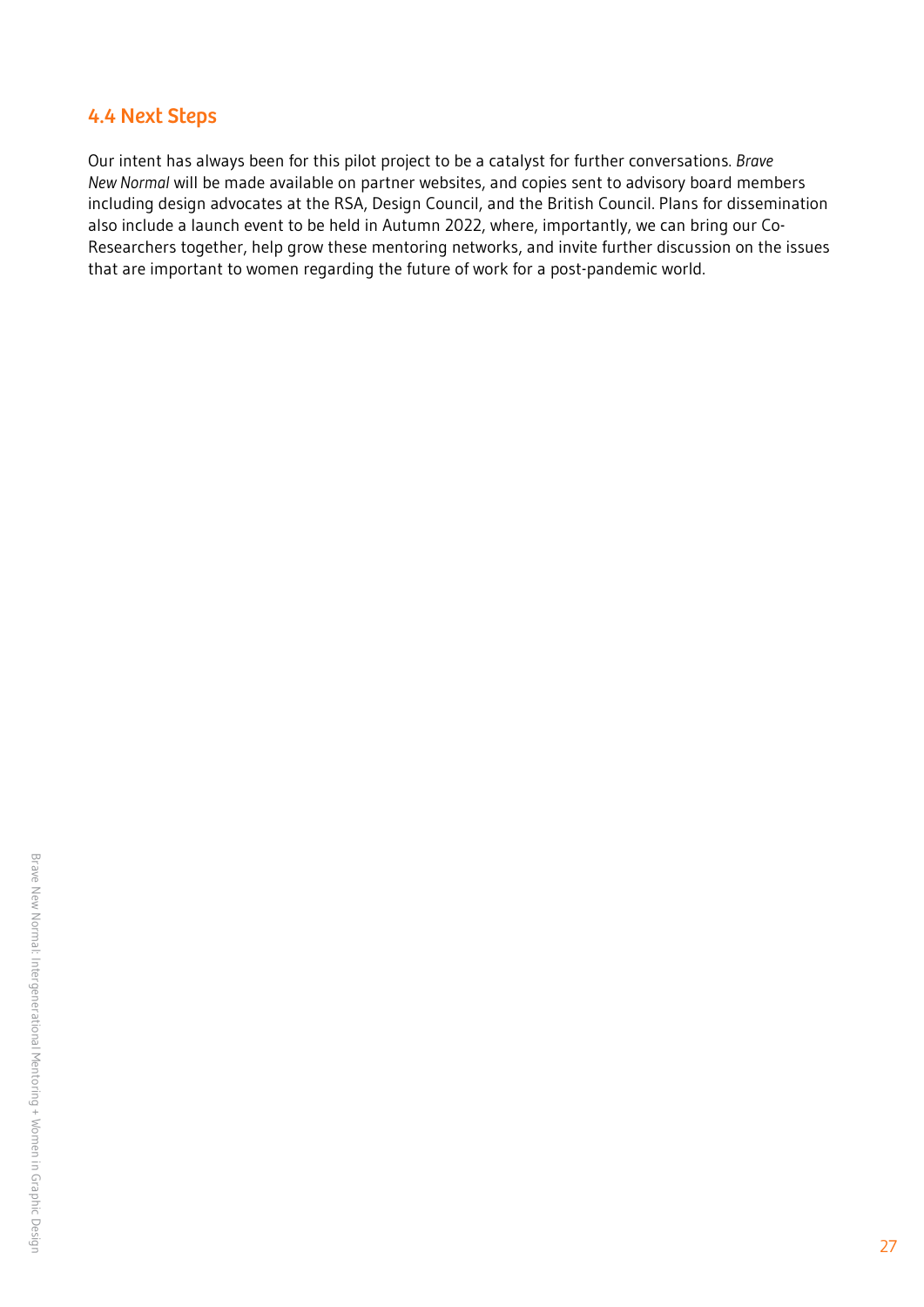#### <span id="page-27-0"></span>**References**

Bell, T. (2022). 'Pandemic-driven early retirement isn't a silver lining when it's because of ill health', The Guardian, Sunday 27<sup>th</sup> February (Accessed online 27 February 2022 [https://](https://www.theguardian.com/commentisfree/2022feb/27pandemic-driven-early-retirement-isnt-silver-lining-ill-health) [www.theguardian.com/commentisfree/2022feb/27pandemic](https://www.theguardian.com/commentisfree/2022feb/27pandemic-driven-early-retirement-isnt-silver-lining-ill-health)[driven-early-retirement-isnt-silver-lining-ill-health](https://www.theguardian.com/commentisfree/2022feb/27pandemic-driven-early-retirement-isnt-silver-lining-ill-health))

Braun, V. and Clarke, V. (2006). 'Using Thematic Analysis in Psychology', *Qualitative Research in Psychology* (3) pp. 77-101

Choukeir, J. (2018). 'Design Leadership Lean In Circle' (Accessed 22 February 202[2](http://joannachoukeir.com/Design-Leadership-Lean-In-Circle-1#.YhPlt5PP1Bw) [http://joannachoukeir.com/](http://joannachoukeir.com/Design-Leadership-Lean-In-Circle-1#.YhPlt5PP1Bw) [Design-Leadership-Lean-In-Circle-1#.YhPlt5PP1Bw](http://joannachoukeir.com/Design-Leadership-Lean-In-Circle-1#.YhPlt5PP1Bw))

Creswell, J. and Plano Clark, V. (2007). *Designing and Conducting Mixed Methods Research*. Thousand Oaks, CA: Sage

Design Council (2018). 'Does Design have a Diversity Issue?' *The Design Economy 2018: The state of design in the UK*. Design Council, London

Dimmock, L. (2017). *In collaboration with Deloitte Turning the gender diversity dial* (Accessed online 25 February 2022 [https://moving-ahead.org/press/turning-the-dial\)](https://moving-ahead.org/press/turning-the-dial)

Gadomska-Lila, K. (2020). 'Effectiveness of reverse mentoring in creating intergenerational relationships', *Journal of Organizational Change Management*, 33(7), pp. 1313-1328

Grima, F., Paillé, P., Mejía, J.H. and Prud'homme, L. (2014). 'Exploring the Benefits of Mentoring Activities for the Mentor', *Career Development International* 19 (4), pp. 469-490

Hassell, L. (2019). 'What does a career in design look like today?' *Creative Review*, 31 October (Accessed 19 November 2019 [https://www.creativereview.co.uk/what-does-a-career](https://www.creativereview.co.uk/what-does-a-career-in-design-look-like today/?cmpid=crnews_9813407&utm_medium=email&utm_source=newsletter&utm_campaign=cr_news)[in-design-look-like today/?cmpid=crnews\\_9813407&utm\\_](https://www.creativereview.co.uk/what-does-a-career-in-design-look-like today/?cmpid=crnews_9813407&utm_medium=email&utm_source=newsletter&utm_campaign=cr_news) [medium=email&utm\\_source=newsletter&utm\\_campaign=cr\\_](https://www.creativereview.co.uk/what-does-a-career-in-design-look-like today/?cmpid=crnews_9813407&utm_medium=email&utm_source=newsletter&utm_campaign=cr_news) [news](https://www.creativereview.co.uk/what-does-a-career-in-design-look-like today/?cmpid=crnews_9813407&utm_medium=email&utm_source=newsletter&utm_campaign=cr_news))

Hatton-Yeo, A. and Telfer, S. (2008). *A Guide to Mentoring Across Generations*, Glasgow: Generations Working Together: The Scottish Centre for intergenerational Practice, October 2008

Jarrott, S., Scrivano, R., Park, C. and Mendoza, A. (2021). 'Implementation of Evidence-Based Practices in Intergenerational Programming: A Scoping Review', *Research on Aging* 43(7-8), pp. 283-293

Karcher, M.J., Kuperminc, G.P., Portwood, S.G., Sipe, C.L., and Taylor, A.S. (2006). Mentoring programs: A framework to inform program development, research, and evaluation. *Journal of Community Psychology,* 34(6), pp. 709-725

Khandekar, S., Ghewde, V., Kambe, A., Khan, A., Palav, P. Pawar, D. Pawar, S. Shaikh, M. and Lingham, L. (2020). 'Feminist cooperative inquiry: Grassroots women define and deepen empowerment through dialogue', *Action Research* 0(0), pp. 1-21

McArthur, K., Wilson, A. and Hunter, K. (2017). 'Mentor suitability and mentoring relationship quality: lessons from the Glasgow Intergenerational Mentoring Network', *Journal of Community Psychology*, 45(5), pp. 646-657

McGuire, G. and Reger, J. (2003). 'Feminist Co-Mentoring: A Model for Academic Professional Development', *Feminist Formations* 15(1), pp. 54-72

McKinsey Global Institute (2021). 'The future of work after COVID-19' 8th February (Accessed 20 February 2022 [https://](https://www.mckinsey.com/featured-insights/future-of-work/the-future-of-work-after-covid-19) [www.mckinsey.com/featured-insights/future-of-work/the](https://www.mckinsey.com/featured-insights/future-of-work/the-future-of-work-after-covid-19)[future-of-work-after-covid-19](https://www.mckinsey.com/featured-insights/future-of-work/the-future-of-work-after-covid-19))

Nowell, L.S., Norris, J.M., White, D.E. and Moules, N.J. (2017). 'Thematic Analysis: Striving to Meet the Trustworthiness Criteria', *International Journal of Qualitative Methods,* 16, pp. 1-13

Pang, A., Shin, W., Lew, Z. and Walther, J.B. (2018). 'Building relationships through dialogic communication: organizations, stakeholders, and computer-mediated communication', *Journal of Marketing Communications*, 24:1, 68-82

Patton, M. (1990). *Qualitative evaluation and research methods.* Beverly Hills, CA: Sage

Satterly, B.A., Cullen, J. and Dyson, D. (2018). 'The Intergenerational Mentoring Model: An Alternative to Traditional and Reverse Models of Mentoring', *Mentoring & Tutoring: Partnership in Learning* 26(4), pp. 441-454

Sennett, R. (2012). *Together: The Rituals, Pleasure and Politics of Cooperation*. London: Penguin Books

Silverman, D. (2000). *Doing qualitative research: A practical handbook*. Thousand Oaks, CA: Sage

Z\_punkt The Foresight Company, The Centre for Research in Futures and Innovation, University of South Wales, UK Commission for Employment and Skills (2014). *The Future of Work: Jobs and Skills in 2030*. Rotheram/London: UKCES

99designs (and Llewellyn, P. 2020) *Design Without Border 2020: The Freelance Evolution* (2020). (Accessed 20 February 202[2](https://dmeu2ky7yoz4d.cloudfront.net/alchemy attachments/2020/10/23/12/01/53/33888751-b317-4310-95f8-ff62ba395783/99d_DesignWithoutBorders_2020Report.pdf) [https://dmeu2ky7yoz4d.cloudfront.net/alchemy attachm](https://dmeu2ky7yoz4d.cloudfront.net/alchemy attachments/2020/10/23/12/01/53/33888751-b317-4310-95f8-ff62ba395783/99d_DesignWithoutBorders_2020Report.pdf) [ents/2020/10/23/12/01/53/33888751-b317-4310-95f8](https://dmeu2ky7yoz4d.cloudfront.net/alchemy attachments/2020/10/23/12/01/53/33888751-b317-4310-95f8-ff62ba395783/99d_DesignWithoutBorders_2020Report.pdf) [ff62ba395783/99d\\_DesignWithoutBorders\\_2020Report.pdf\)](https://dmeu2ky7yoz4d.cloudfront.net/alchemy attachments/2020/10/23/12/01/53/33888751-b317-4310-95f8-ff62ba395783/99d_DesignWithoutBorders_2020Report.pdf)

Walmsley, B., Gilmore, A., O'Brien, and Torreggiani, A. (2022). *Culture in Crisis: Impacts of Covid-19 on the UK cultural sector and where we go from here*, UKRI: AHRC and Centre for Cultural Value, University of Leeds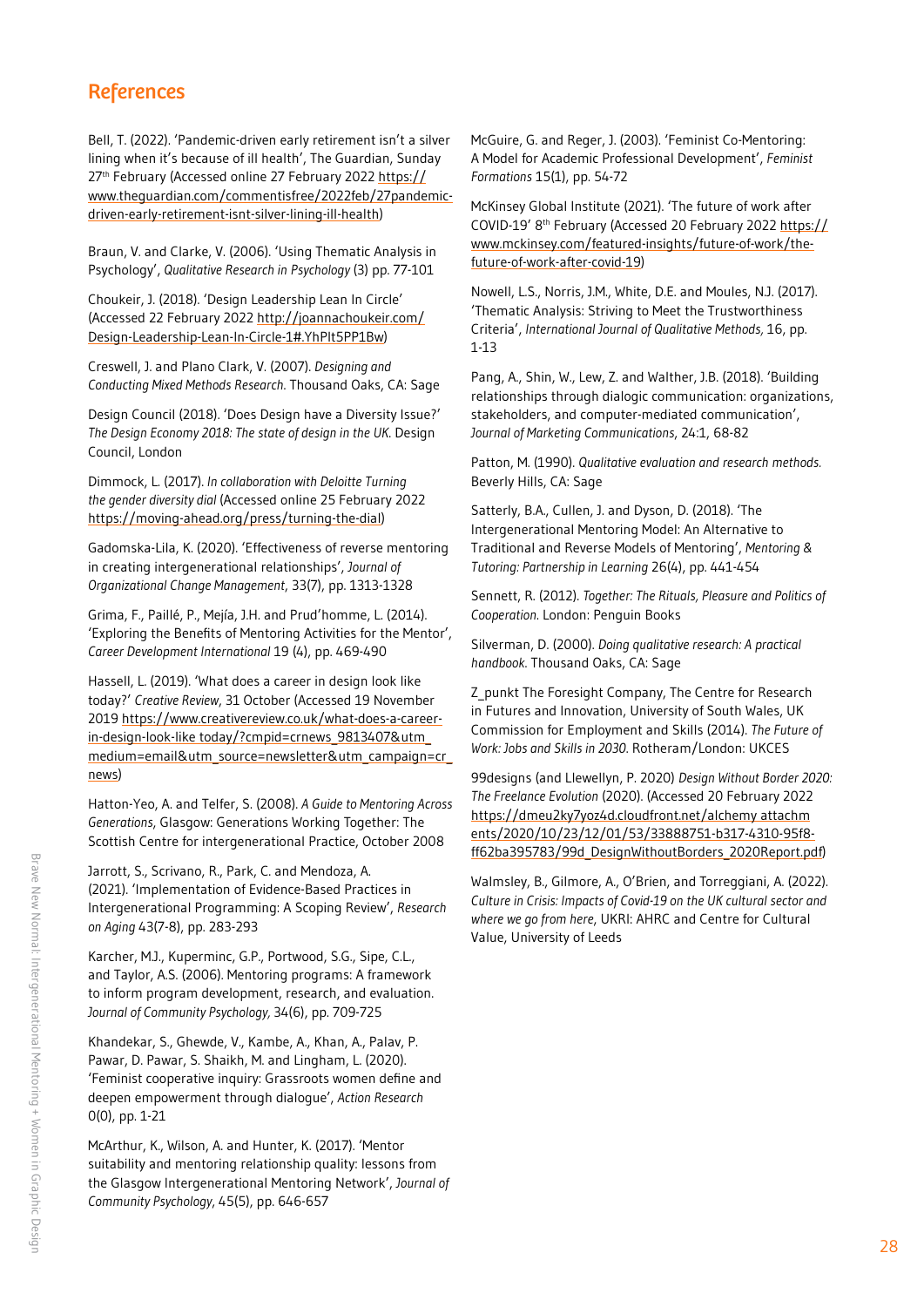# <span id="page-28-0"></span>**Afterword**

It is now March 2022 and whilst a normalcy of sorts has returned to UK society, the post-pandemic cultural sector remains under threat. As we were going to press, a new report commissioned by the UKRI: AHRC (2022), was published. In this, the editors remark: 'The UK's cultural sector is undoubtedly at an inflection point and facing imminent burnout as well as skills and workforce gaps. It therefore urgently needs to adopt regenerative modes of working.' (Walmsley, 2022: 68) Their key findings are not dissimilar to our own pilot results, especially in terms of gender: women working in the cultural sector suffered relatively worse socially and economically than their male counterparts. The imperative for us remains to utilise supportive intergenerational mentoring practices to address this imbalance as women navigate graphic design careers in a post-Covid-19 world.

#### **Acknowledgements**

We would like to express our sincere gratitude to our Advisory Board: Joanna Choukeir Sevra Davis Ashley Evans Laura Gordon Baki Haider Johanna Hughes Alexandra McCracken Laura Service

In addition, we extend our thanks to the following for their support and encouragement: Jo Tremain, Head of Employee Development, Royal College of Art Kerry Curtis, Dean, School of Communication, Royal College of Art Tom Eghan, Research Office, Royal College of Art Jasmin Khokhra, Oxford Brookes University Heather Griffiths, Oxford Brookes University

#### **Citation**

Triggs, T., Potter, S., Cook, S. and Allan, L. (2022) *Brave New Normal: Intergenerational Mentoring & Women in Graphic Design*. London: Royal College of Art, WD+RU, and HWoD.

#### **Enquiries**

Professor Teal Triggs School of Communication Royal College of Art Garden House, Dorando Close London W12 7FN United Kingdom [soc-research@rca.ac.uk](mailto:soc-research@rca.ac.uk)

Downloadable pdf report available: <https://researchonline.rca.ac.uk/> <https://wdandru.tumblr.com>/ <https://www.hwodesign.com/>

Twitter: @WomensDesign @hwodesign

#### **Colophon**

Title typeface: Bree, by Veronika Burian & José Scaglione, TypeTogether. Body text: Gudea, by Agustina Mingote.

*Brave New Normal: Intergenerational Mentoring & Women in Graphic Design* ©2022 by Teal Triggs, Siân Cook, Lorna Allan, Susan Potter is licensed under Attribution-NonCommercial 4.0 International. To view a copy of this license, visit <http://creativecommons.org/licenses/by-nc/4.0/>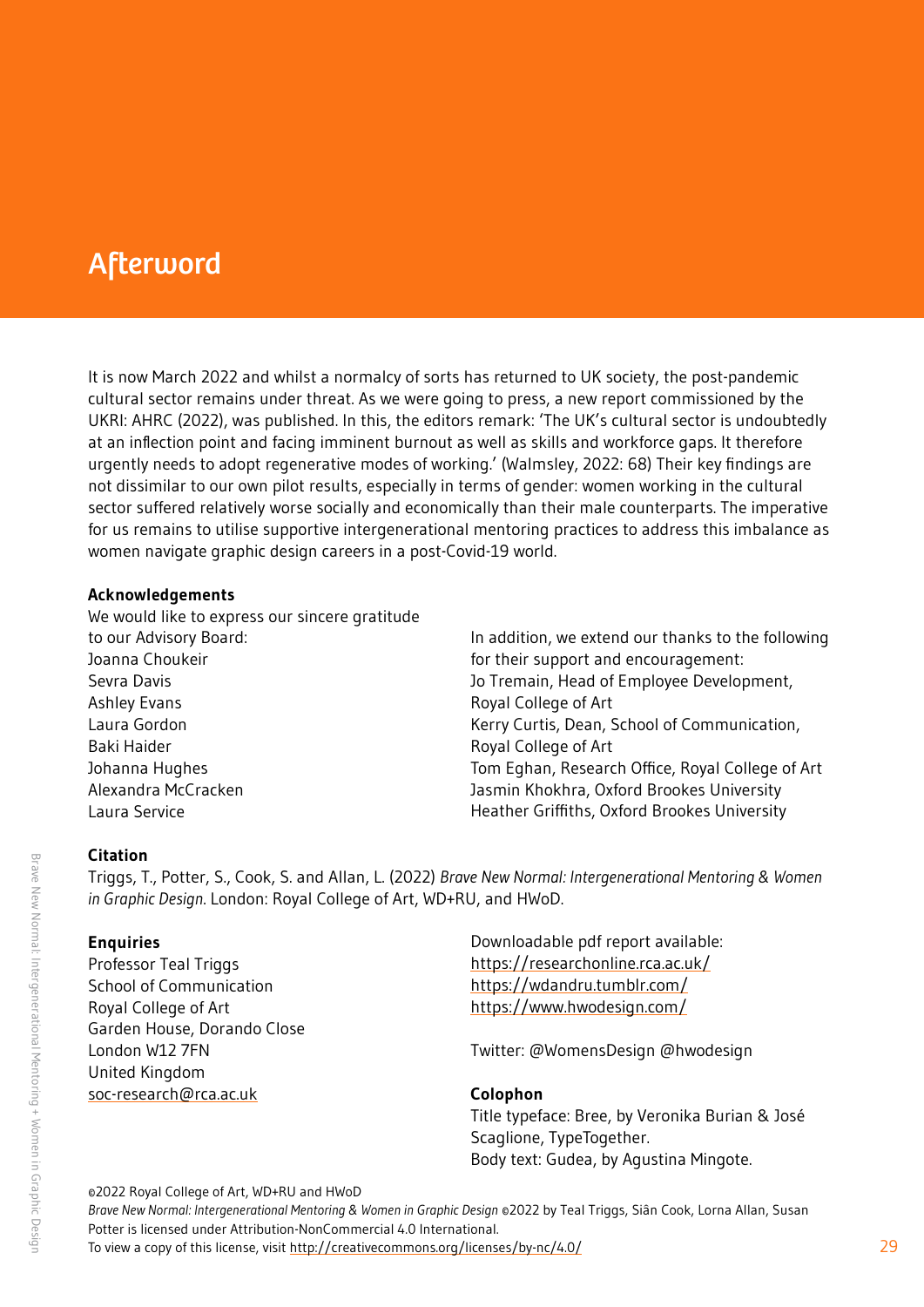# Appendix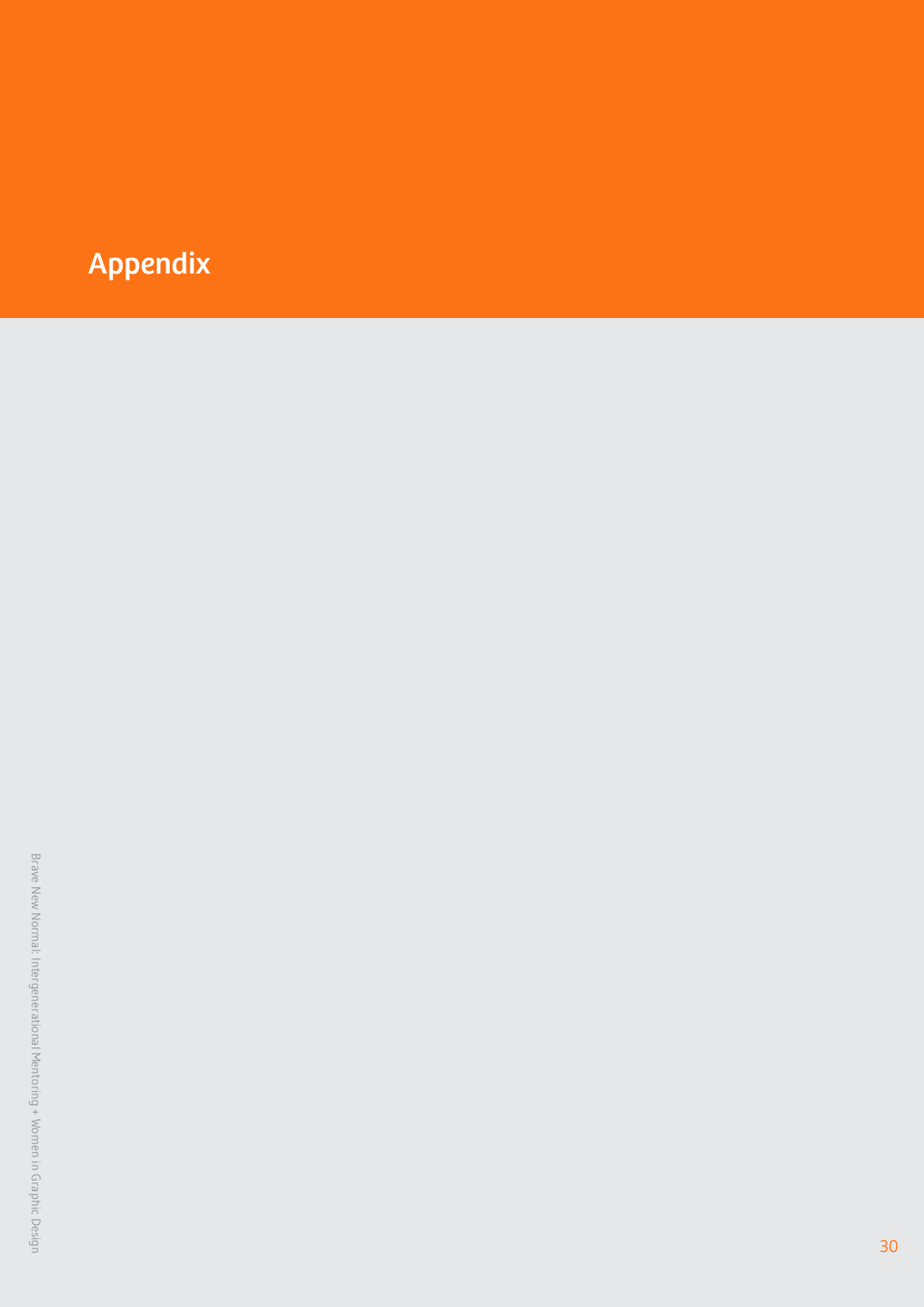# **Brave New Normal Workshop**

# Participant Feedback, Preliminary Analysis and Questionnaire

Held on 17 July 2020 via Zoom

#### Project Introduction

**Brave New Normal** is a project which scopes through cooperative practices (Sennett 2012) the need and appetite for developing an intergenerational mentoring model for women in graphic design. We are confronted with an ever-increasing need to critically address stereotypes, inclusivity and new working practices. Rapidly shifting career contexts (accelerated by the pandemic, Black Lives Matter protests and an increasingly ageing workforce), mean that we need to rethink the 'workforce experience' for women in graphic design and to redefine the ways in which industry and academia interact in support of women of all ages with regard to training and development opportunities. **Brave New Normal** draws on mentoring expertise from academia, design organisations and collectives, freelancers and design studios. Via a consultative process, our intent is to question received narratives about career lifecycles and explore how different kinds of knowledge are valued.

#### Phase 1: Brave New Normal Workshop

#### **Workshop Participants**

Held on Friday 17 July 2020, the aim of **Phase 1: Brave New Normal Workshop**, was to provide a semi-structured conversational platform, from which a set of questions or themes could be identified with the view to inform a more detailed and exploratory second phase workshop. During the project's planning stages, the new working context of COVID-19 necessitated a shift from hosting in-person workshops to using a safer remote delivery online platform (Zoom). The workshop questions were revised to reflect an emerging 'new normal' which took into account emerging working practices for women in an age of a pandemic. The questions asked participants to consider career lifecycles in relation to two questions: 'What is this brave new normal?' And, 'what does it mean for women in graphic design?' The role of intergenerational mentoring remained at the core of the project, but with a new emphasis on championing cooperative practices and fostering skills for emerging working practices.

#### **Participants:**

Sevra Davis, Director of Architecture, Fashion, and Design, British Council Joanna Choukeir, Director of Design and Innovation, RSA Cat Drew, Chief Design Officer, Design Council Laura Gordon, Research-led Graphic Designer and Tutor Ashley Evans, Service Designer at Future Gov and Mentor

Alexandra McCracken, Freelance, LCC BA (2018) Marion Bisserier, Freelance, LCC BA (2019) Baki Haider, Freelance & recent RCA MA (2020) Laura Service, Studio Ilka, co-founder and Creative Director Joanna Hughes, Studio Ilka, Internship

#### **Organisers:**

Teal Triggs: Women's Design + Research Unit (WD+RU) Siân Cook, Women's Design + Research Unit (WD+RU) Lorna Allan, Hidden Women Of Design (HWOD)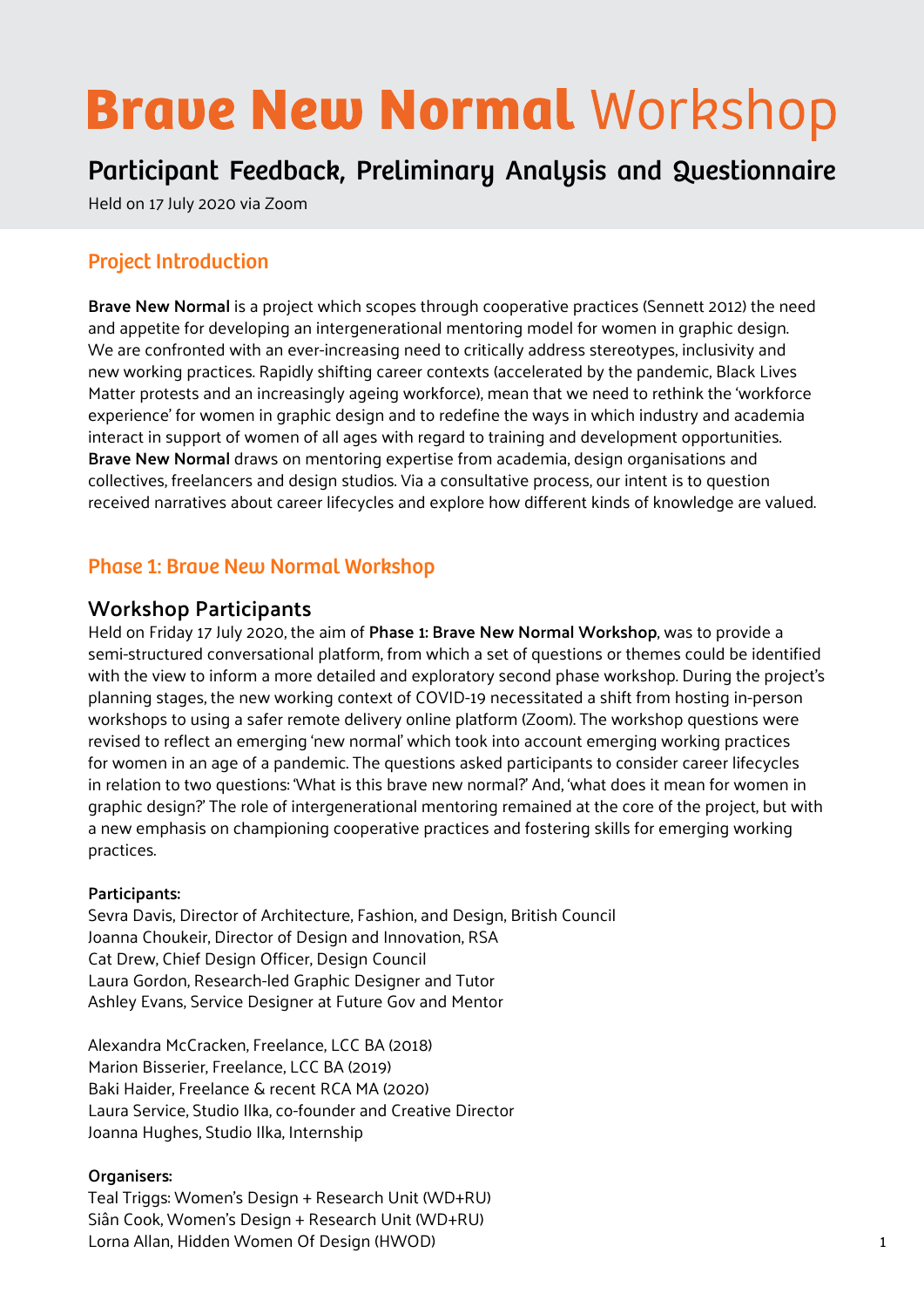### REFLECTION 1: Ethics

See online questionnaire form at: <https://forms.gle/SFxia66SZwJh54pa6> Participation in our questionnaire is entirely voluntary. You can withdraw at any time up to the point of publication and there will be no disadvantage if you decide not to complete the study.

Please note:

- In the analysis of the workshop we anonymised comments (so they are not attributed to any  $\bullet$ one individual).
- In this pdf report we are seeking additional views in the formation of workshop questions. These views will not be attributed to any one individual.
- We may want to include your workshop presentation sketches in our findings report which, if reproduced, will be anonymised.
- Images or quotes, which may allow you to be identified will only be used with your express permission.
- We wish to include your name and relevant professional details in the final report as a participant/member of the workshop and BNN Advisory Group.

#### **Methods**

The starting point for this project was an online scoping workshop, comprising 10 invited participants (N=10) and three organisers (N=3). The 'purposeful sample' size for this one-hour workshop was determined as an optimum participant number necessary to test the efficacy of the proposed methods and ensure enough variables to provide initial insights (Marshall 1996:523).

For the invitational workshop held in Phase 1, participants were selected from the organisers' existing networks, namely: Women's Design + Research Unit (WD+RU) and Hidden Women of Design (HWOD). The criteria used to select participants addressed the intergenerational remit of the project, whilst also ensuring a range of voices, mindful of factors such as ethnicity, geographic location, and the professional experiences of women working within a UK context as designers, educators or senior managers in design-related organisations. All but one participant from the original shortlist was able to attend the first workshop (due to previous work commitments). However, an alternative participant was identified, fruitfully extending the project's scope to include women who were involved in internships. Overall, the use of an online format provided greater accessibility for some participants who previously may have found attending a workshop in person problematic due to travel time and distance, childcare arrangements, caring responsibilities and so forth.

A pre-meeting brief was introduced asking participants to take 'five minutes' to reflect on their current work situation. The main question took into account received narratives about career lifecycles and how different kinds of knowledge are valued. This question became more focused when asked within the context of the pandemic.

The workshop played to the strengths of this group of communicators, asking each to visualise their current situation in the form of a sketch or diagram representing, for example, what they saw as their current work/life balance, career trajectory, professional life, or work challenges. The visualisations were returned prior to the workshop as jpgs to form a curated slide deck. During the workshop participants were asked to introduce their visualisation to the group in short 'Pecha kuchalike' presentations and describe their intentions, key challenges or questions participants may have encountered in their careers thus far. A general discussion followed which was annotated in the chat function of Zoom. The decision was taken not to record the meeting in order to allow for a more open discussion.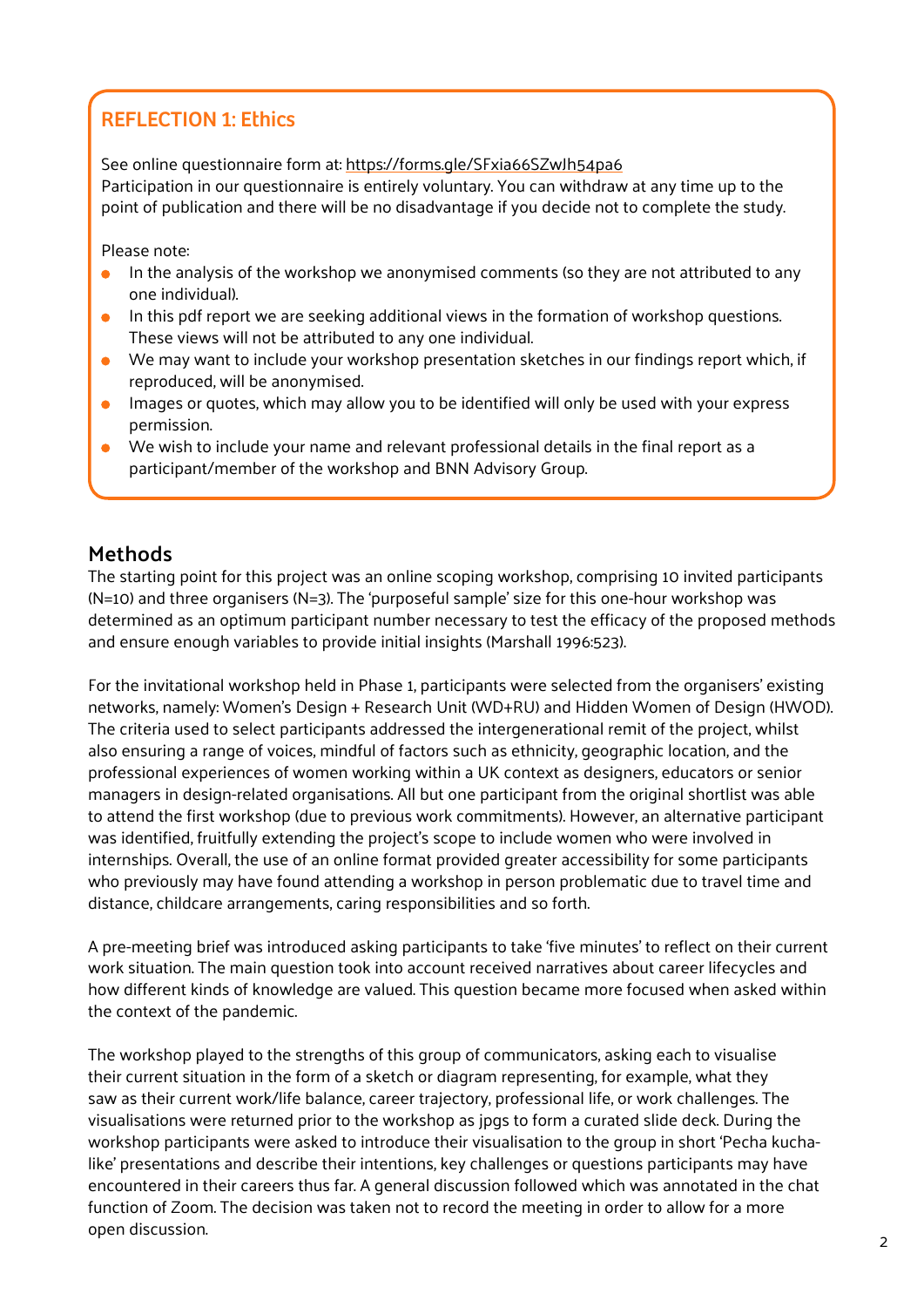Following on from the workshop, the participant descriptions and key discussion points formed the basis of a thematic analysis which aimed to identify generalisable patterns out of which new questions could emerge (Braun and Clarke 2006). Individual perceptions were important: Braun and Clarke argue that thematic analysis aids in 'understanding people's everyday experience of reality' (Braun and Clarke 2006: 80). The workshop sought specifically to gain views from participants 'whose views on topics are not known' to inform an area of graphic design practice which has historically been under-researched. (Braun and Clarke 2006: 83)

Key themes and subthemes were coded into categories which involved several close readings of the introductory/discussion texts, which now comprised the presentations and the commentary located in the chat function. At the same time, the 'theoretical and epistemological commitments' (Braun and Clarke 2006:84) of the researchers were recognized, and a process of 'confirmability' of the codes was sought to ensure aims were met and interpretations of the data traceable. (Nowel, et. al. 2017) This included each of the three organisers reading and commenting on the codes and the emerging set of questions and returning the initial findings of the thematic analysis to the original participants for further scrutiny. Participants were invited to provide additional comments or propose new questions which might have arisen in their reflections following the workshop.

| <b>Thematic Codes</b>                                                                             | <b>Selected Examples</b>                                                                                                                                                      |
|---------------------------------------------------------------------------------------------------|-------------------------------------------------------------------------------------------------------------------------------------------------------------------------------|
| <b>Behaviours</b>                                                                                 |                                                                                                                                                                               |
| <b>Personally Related</b><br>These are behaviours related to personal<br>contexts                 | Holding lots of pieces together<br>Raising children with social values<br>Taking one day at a time                                                                            |
| <b>Professionally Related</b><br>These are behaviours related to professional<br>contexts         | Fulfil role as an educator<br>Conflicted with commercial work and everything<br>else<br>Being in control is an aim of success                                                 |
| <b>Career Pathways</b><br>This is about who we are now and<br>challenges or concerns that arise   | Intersectional considerations<br>Internships<br>Independent brand designer<br>How to define myself as a freelance designer?<br>Imposter syndrome: how do I own the territory? |
| <b>Consequences</b><br>This has to do with the consequences of<br>COVID19 and/or career decisions | Re-thinking practice<br><b>Burnout</b><br>Covid has revealed inequalities                                                                                                     |
| <b>Processes</b><br>These are the processes or procedures<br>required to enact change             | Decolonisation - how?<br>Moving into bringing people together around shared<br>missions<br>Flexibility                                                                        |
| <b>Strategies</b><br>These are strategies which identify how to<br>change or move forward         | Embracing gender, identity, race, neurodiversity<br>Frame career more positively, adding value rather<br>than taking away<br>Looking for an exit strategy                     |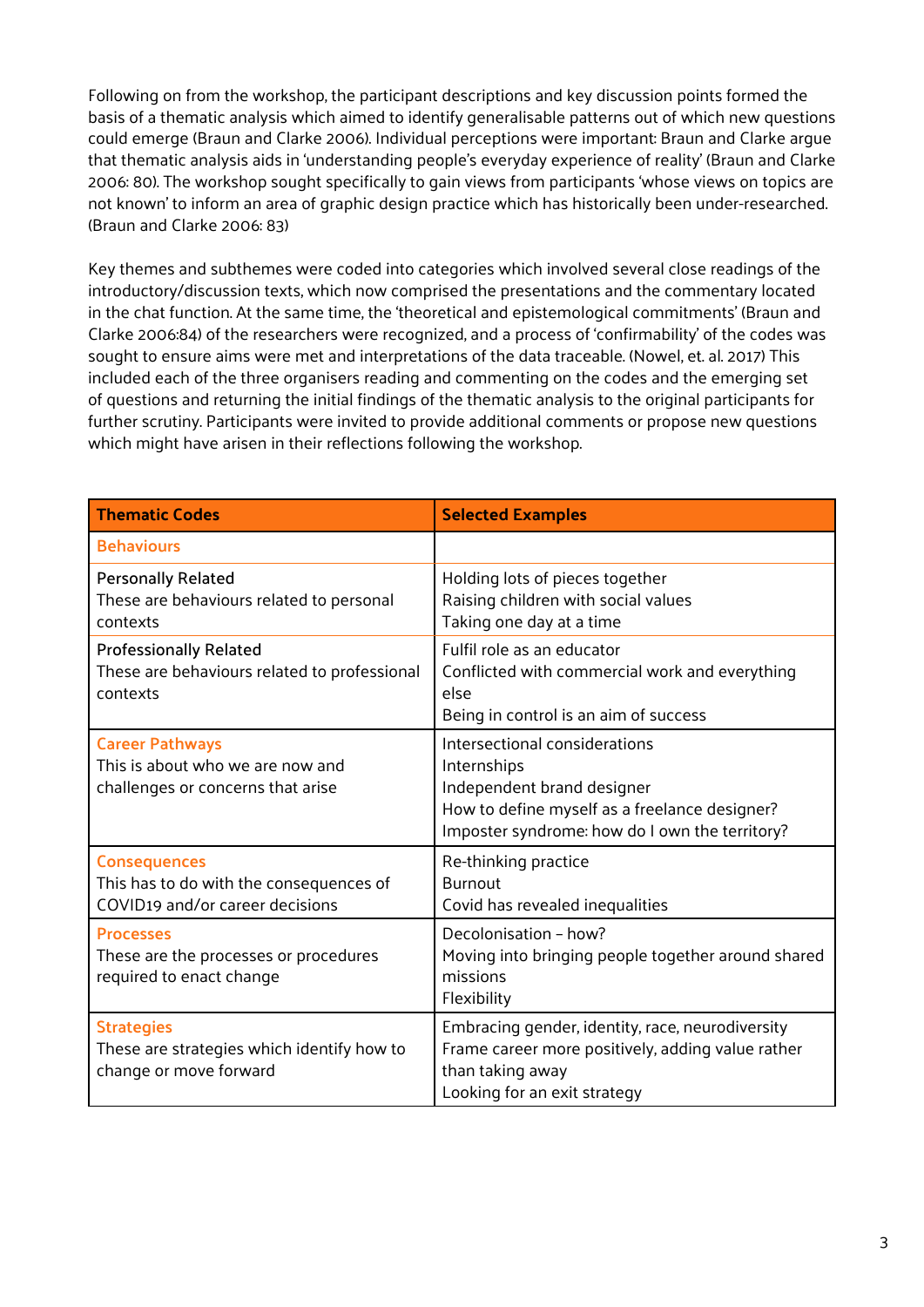| <b>Structures</b>                                                                                                                                             |                                                                                                                                                 |
|---------------------------------------------------------------------------------------------------------------------------------------------------------------|-------------------------------------------------------------------------------------------------------------------------------------------------|
| <b>Structures Creating Career Barriers</b><br>These are systemic structures which hinder<br>career development or choices in our<br>aspirations or workplaces | Eurocentric standards for type and software design<br>dominate<br>Disconnect between education and commercial<br>world in design<br>Patriarchal |
| <b>Structures Facilitating Careers</b><br>This is how we might facilitate achieving our<br>aspirations or how we want our workplace<br>to be                  | Internship gained through Uni mentorship scheme<br>Matriarchal leadership<br>Diversity and inclusion work within organisations                  |

#### **Figure 1 Thematic Codes**

Using this chart as a basis, the intention is to use an agreed set of questions to inform a Phase 2 workshop with a second set of participants (N=20). Coupled with scoping literature and practice reviews, the workshop data and the methods used in its facilitation will provide the basis for a proposition paper focussing on intergenerational mentoring for women in graphic design.

#### REFLECTION 2: Thematic Codes

Please provide your reflections on **Figure 1 Thematic Codes** on the online questionnaire form.

- 1. What overarching themes do you feel we are missing from the workshop that reflect the variety and breadth of the discussion that took place?
- 2. Do you have other selected examples you might want to include under any of the thematic code headings?

#### **Methodology**

**Brave New Normal** builds on the work of Pang, et al., whose studies from the field of public relations and marketing were found to be methodologically relevant to this project. The workshop was grounded in a process of dialogic communication; by applying the basic processes of dialogic communication offered by Pang, et al. (2009), such as 'mutual exchange', 'reciprocal interactions' and 'building relationships', participants were able to share in collective knowledge production. This led several workshop participants to agree that 'the workshop was very inspiring and insightful' and provided a useful platform for an exchange of experiences. (Anon. 2020) It is also important to note that the role of reflective and reflexive processes is central to this project. Reflection points have been built into the overarching structure to deepen the analysis at the end of each milestone in the research journey (See **Fig. 3**).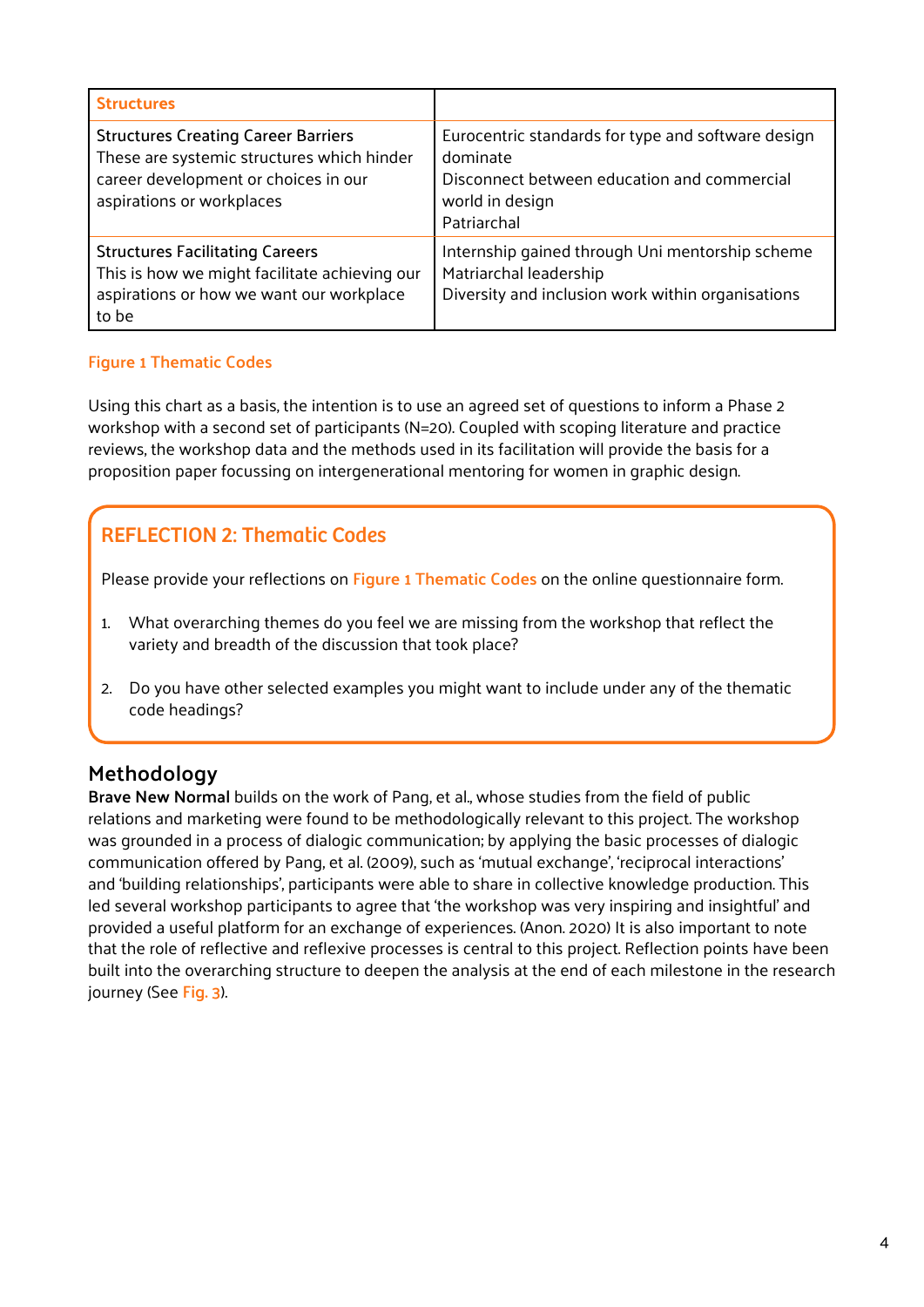#### Phase 1



**Fig. 3 Reflection on Research Journey**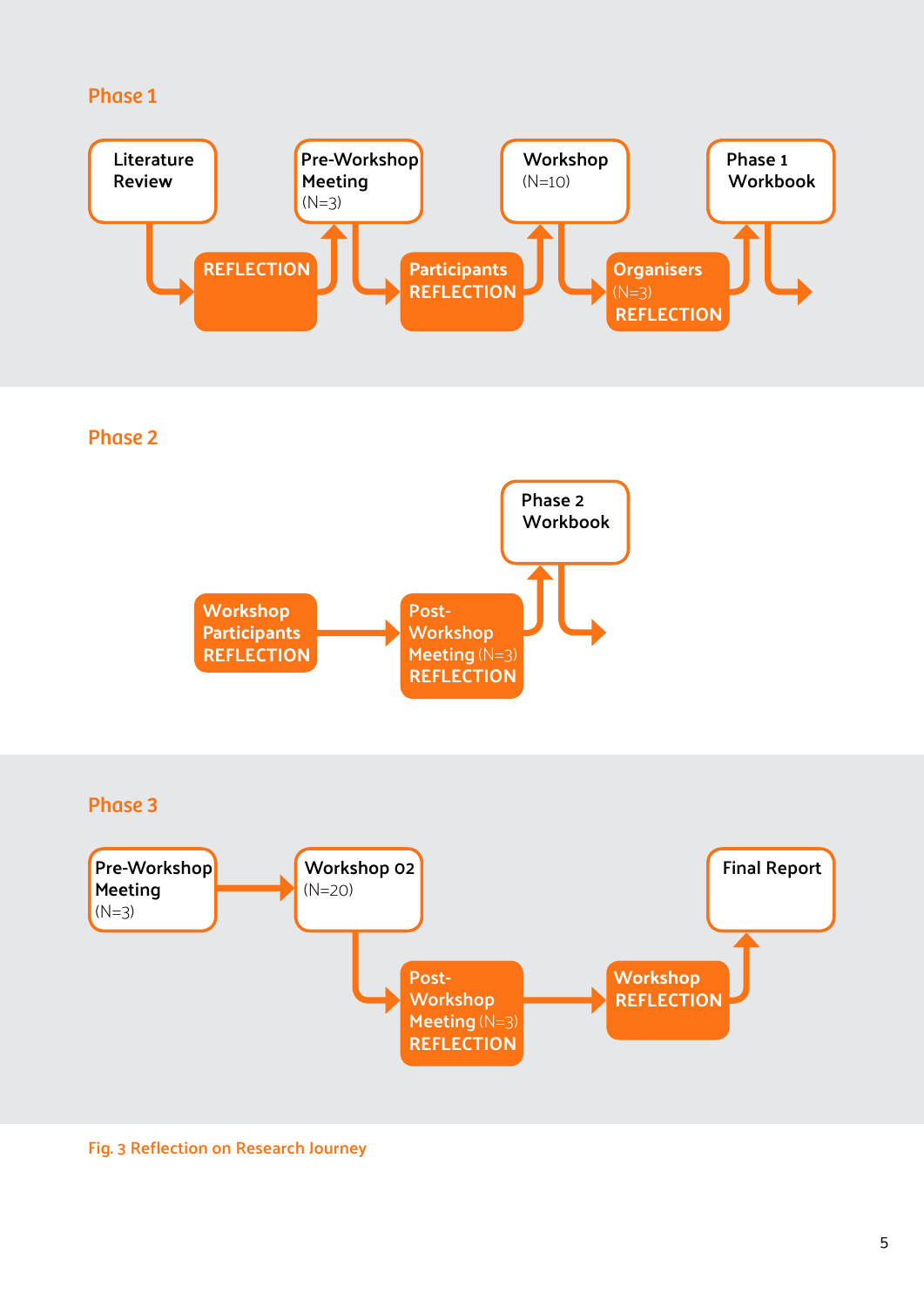As part of the post-workshop phase, the (N=3) organisers met to reflect on the value of the workshop to the research process and the ways in which it had helped to consolidate material drawn from the earlier literature review. The thematic codes and questions were explored in relation to the workshop discussion and were verified in a two-stage process by organisers and participants. This iterative process led to a rephrasing of the questions, thus:

- In the age of a pandemic, in what ways have women working in graphic design problematized and  $\bullet$ addressed the 'new normal' in their working practices?
- In what ways might cooperative practices strengthen the value of knowledge production amongst women working in graphic design?
- What are the new (perceived) narratives about career lifecycles?
- What is the role of intergenerational mentoring in an age of the pandemic for women working in graphic design?

Participants have been sent a Phase 1 Workbook in order to reflect upon and solicit further comments as a way of continuing to deepen an understanding how women are addressing the context of a 'brave new normal'.

#### **Initial Findings**

The process of thematic coding allowed for a systematic and manageable approach to the analysis of data. The main themes allowed for specific conclusions to be made, and in doing so, prompted further lines of inquiry. An initial set of questions are found in **Figure 2: Thematic Lines of Enquiry**. These are not exclusive but will be used as a prompt for considering a priority focus for a Phase 2 workshop for the project.

| <b>Thematic Codes</b>         | <b>Questions</b>                                                                                                                                                                                                                                                                                                                                                      |
|-------------------------------|-----------------------------------------------------------------------------------------------------------------------------------------------------------------------------------------------------------------------------------------------------------------------------------------------------------------------------------------------------------------------|
| <b>Behaviours</b>             | What type of behaviour is being demonstrated?<br>1.                                                                                                                                                                                                                                                                                                                   |
| <b>Personally Related</b>     | What steps have women in graphic design taken<br>2.<br>to rebalance work/life?<br>How might women in graphic design gain in<br>3.<br>confidence?                                                                                                                                                                                                                      |
| <b>Professionally Related</b> | What agency do women in graphic design have<br>4.<br>in the workplace?<br>How might roles and behaviours change to align<br>5.<br>with new kinds of workplace values?                                                                                                                                                                                                 |
| <b>Career Pathways</b>        | What are the career pathways for female<br>6.<br>graphic designers and what new pathways have<br>emerged?<br>What new kinds of opportunities are afforded as a<br>7.<br>result?<br>How much experience do you need in order to be<br>8.<br>able to 'own' that territory or promote yourself in<br>your chosen field?<br>What are the issues around freelancing?<br>9. |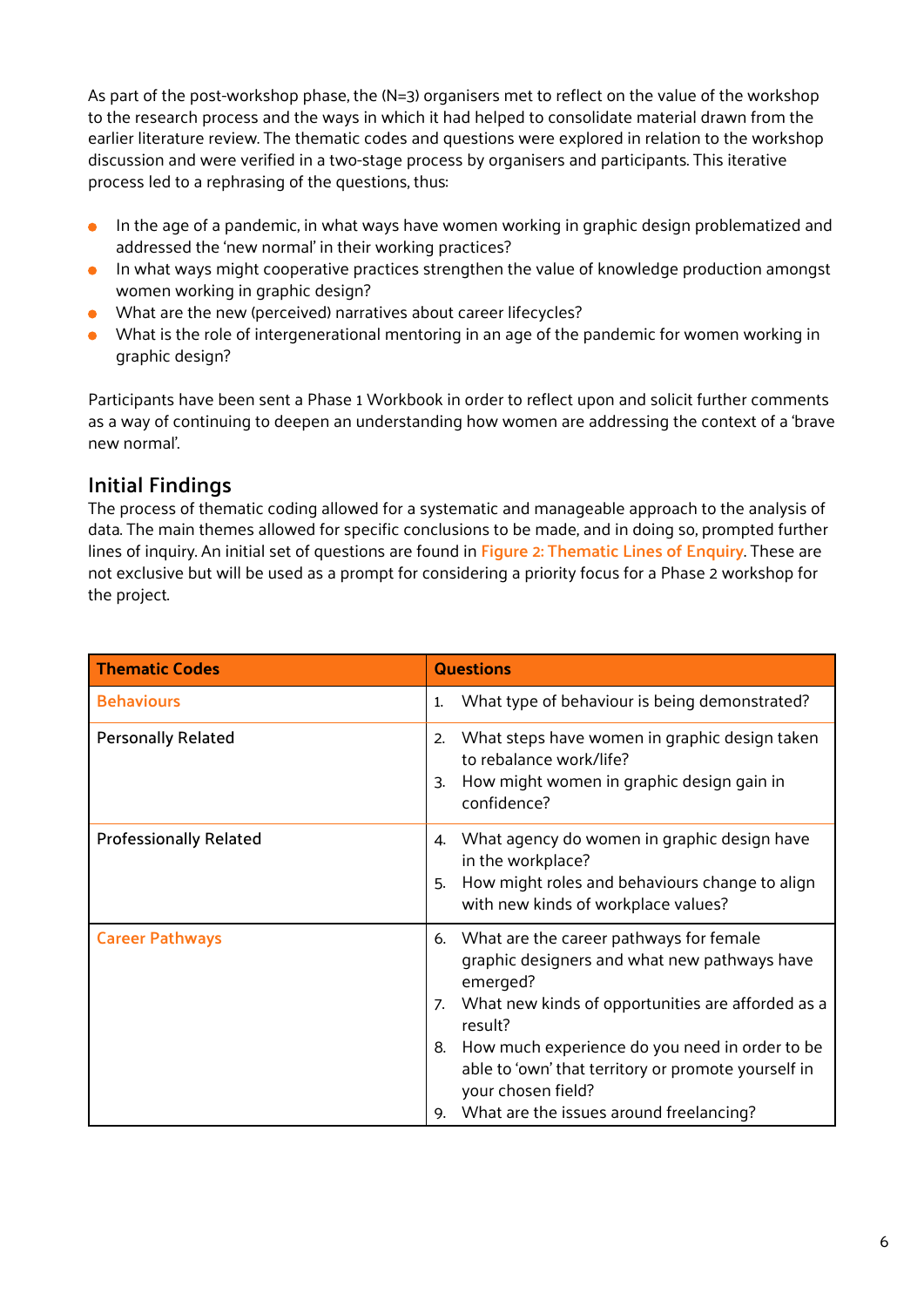| <b>Consequences</b>                        | 10. What direct consequences are women in graphic<br>design facing in light of current health, social and<br>political contexts?<br>11. In what ways are women in graphic design<br>responding to new personal and work-related<br>environments?<br>12. How has new economic conditions impacted the<br>job market in design?<br>13. What are the new kinds of challenges freelancers<br>or designers gaining permanent positions face? |
|--------------------------------------------|-----------------------------------------------------------------------------------------------------------------------------------------------------------------------------------------------------------------------------------------------------------------------------------------------------------------------------------------------------------------------------------------------------------------------------------------|
| <b>Processes</b>                           | 14. In what ways might intergenerational mentoring<br>facilitate knowledge exchange?<br>15. In what ways might a process of decolonising<br>design facilitate new opportunities for inclusivity -<br>women of colour, women of age?<br>16. What tools and methods in graphic design might<br>be used to facilitate change toward a more<br>inclusive and flexible workplace for women?                                                  |
| <b>Strategies</b>                          | 17. What coping strategies are women in graphic<br>design adopting for dealing with existing and<br>new professional contexts?<br>18. What strategies might be employed to encourage<br>knowledge sharing and skills development for<br>women in graphic design?<br>19. What is the role of self-care and what forms<br>might this take, professional and personally?                                                                   |
| <b>Structures</b>                          | 20. What are the identifiable institutional/<br>organisational structures for graphic design?<br>21. What are the institutional expectations for<br>women in graphic design?                                                                                                                                                                                                                                                            |
| <b>Structures Creating Career Barriers</b> | 22. In what ways are institutional/organisational<br>structures creating career barriers for women?<br>23. How might intergenerational mentoring generate<br>insights to change career assumptions?<br>24. What might be re-thought in terms of institutional<br>structures post-pandemic?                                                                                                                                              |
| <b>Structures Facilitating Careers</b>     | 25. In what ways are institutional/organisational<br>structures facilitating career pathways for<br>women?<br>26. What alternative forms of mentoring for women<br>in graphic design might be employed as<br>developmental and non-hierarchical?                                                                                                                                                                                        |

**Figure 2 Thematic Lines of Enquiry**